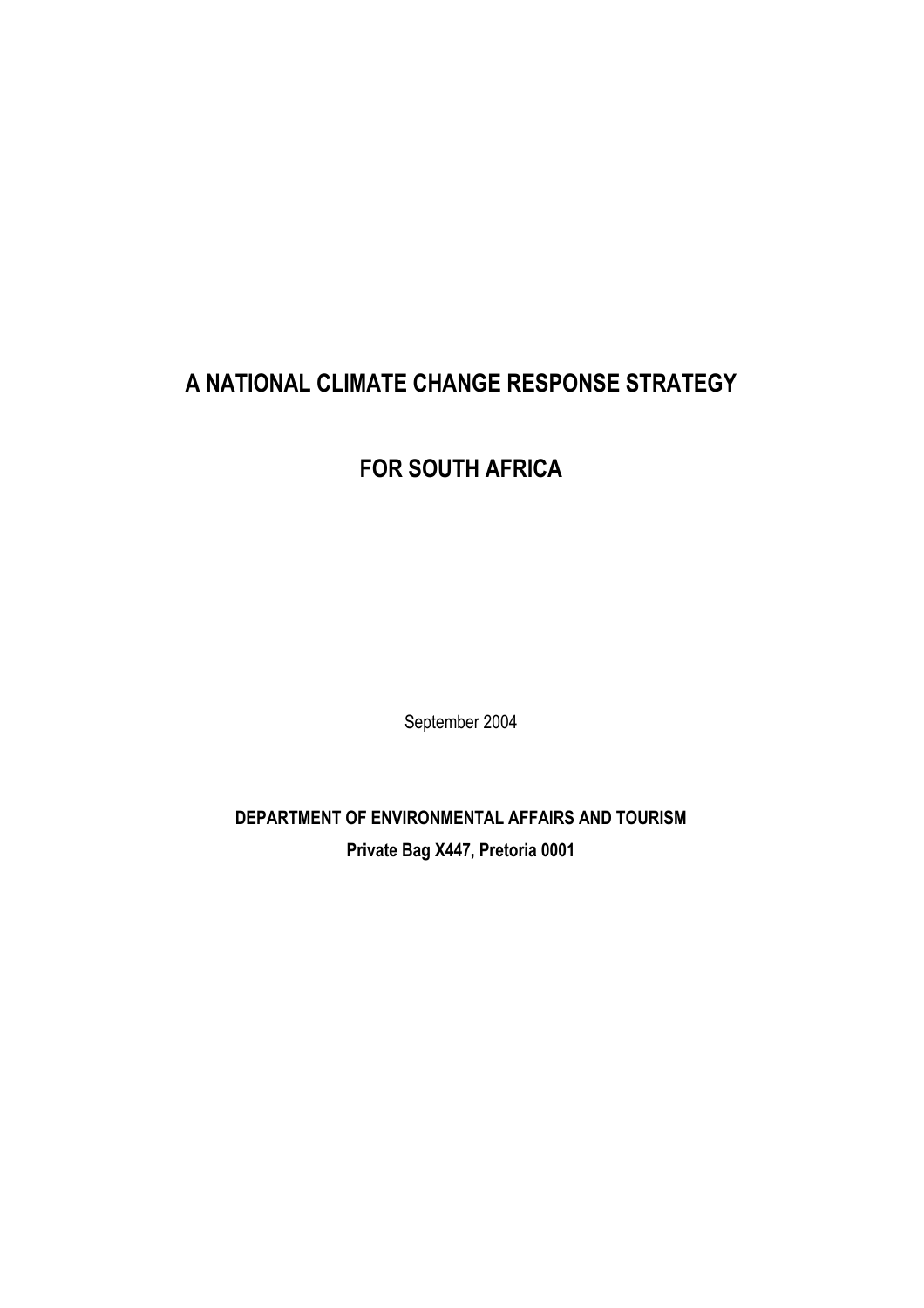#### **ACKNOWLEDGEMENTS**

In the preparation of this document, much use was made of the Initial National Communication under the United Nations Framework Convention on Climate Change and the South African Country Studies on Climate Change Reports. The Initial National Communication document was compiled by Dynacon (Pty) Limited and Wiechers Environmental Consultancy cc, with contributions from a wide range of stakeholders, whose efforts are all gratefully acknowledged. Funding for the Initial Communication was provided by the Global Environmental Facility, through the United Nations Environment Programme. The South African Country Studies Programme received funding from US Country Studies Programme and the Deutsche Gesellschaft für Technische Zuzammenarbeit. These organizations are gratefully acknowledged for their contributions, as are the specific efforts of Greg Kiker of the University of Natal, Gina Downes of Eskom, Herman Wiechers and Julie Borland of Wiechers Environmental Consultancy and Mampiti Masabu of Dynacon in ensuring that the draft documents were prepared and delivered to the Department of Environmental Affairs and Tourism.

Though the contributing authors cited in the source documents are too numerous to mention here, their specific contributions are duly acknowledged. The interested reader is referred to the complete reference lists contained in the source documents for their details.

The following institutions and organizations are to be specifically thanked for the contributions from their staff and associates:-

The Agricultural Research Council, The Chamber of Mines, The Chemical and Allied Industries Association, The CSIR, The Department of Agriculture, The Department of Health, The Department of Minerals and Energy, The Department of Science and Technology, The Department of Trade and Industry, The National Department of Transport, The Department of Water Affairs and Forestry, The Environmental Justice Networking Forum, Eskom, The Industrial Environmental Forum, The Medical Research Council, The National Committee for Climate Change, The National Research Foundation, Statistics SA, The National Botanical Institute, SASOL, The National Treasury, The Sustainable Energy & Climate Change Partnership, The University of Cape Town, including The Energy for Development Research Centre and The Energy Research Institute, The University of Natal, The University of Pretoria and The University of the Witwatersrand.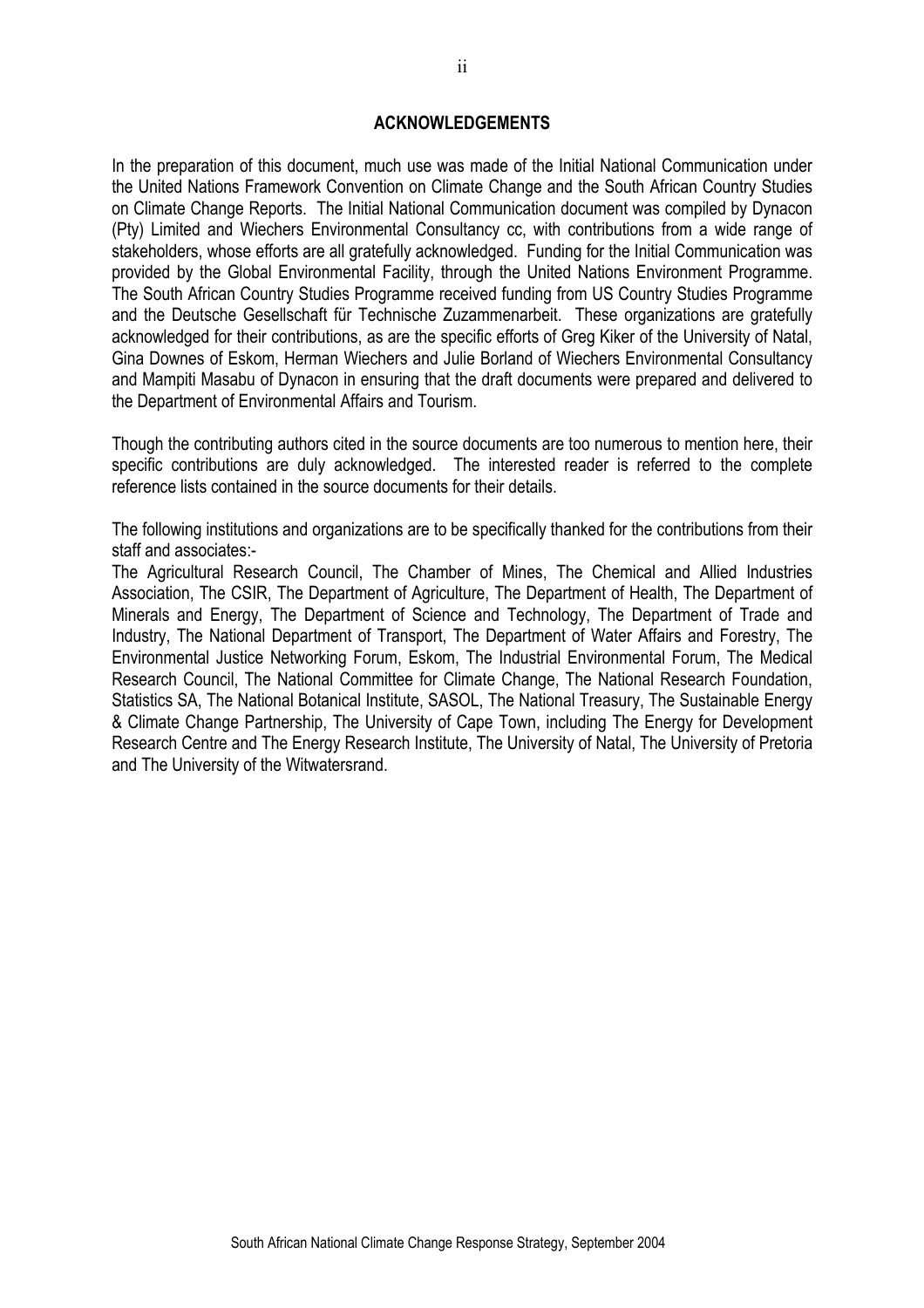#### **EXECUTIVE SUMMARY**

Global climate change is possibly the greatest environmental challenge facing the world this century. Although often referred to as 'global warming', global climate change is more about serious disruptions of the entire world's weather and climate patterns, including impacts on rainfall, extreme weather events and sea level rise, rather than just moderate temperature increases. The developing world faces greater challenges than the developed world, both in terms of the impacts of climate change and the capacity to respond to it.

Concerned with the implications of global climate change, several governments came together in 1988 and formed the Intergovernmental Panel on Climate Change (IPCC). This led to the United Nations Framework Convention on Climate Change (UNFCCC), which was tabled in 1992 at the United Nations Conference on Environment and Development. The stated objective of the UNFCCC is to achieve stabilisation of the concentrations of greenhouse gases in the atmosphere at a level that would prevent dangerous anthropogenic interference with the climate system. The South African Government ratified the UNFCCC in August 1997.

It was soon recognised that the commitments set out in the UNFCCC were inadequate for achieving its ultimate objective and this led to the adoption of the Kyoto Protocol in 1997, after much international negotiation. The South African Government acceded to the Kyoto Protocol in July 2002. In order to fulfil the requirements of the UNFCCC, South Africa has prepared an Initial National Communication to the UNFCCC, in accordance with Article 12 of the Convention. In addition, detailed South African Country Studies reports have been compiled on a sectoral basis. Using the results of this work, together with information from the IPCC Third Assessment Report, the Department of Environmental Affairs and Tourism has developed a national climate change response strategy.

The objective of this strategy is to support the policies and principles laid out in the Government White Paper on Integrated Pollution and Waste Management, as well as other national policies including those relating to energy, agriculture and water.

The strategies outlined in this document are designed to address issues that have been identified as priorities for dealing with climate change in South Africa. Whereas the national strategy must recognise international realities, including the growing pressure for quantified commitments of some kind by developing countries, including South Africa, it must be seen within the context of the present economic realties of the country and the inequitable distribution of global wealth. Thus the point of departure reflected in this strategy is achievement of national and sustainable development objectives, whilst simultaneously responding to climate change.

To this end, the strategy highlights the following as key issues and problems:

#### **Supporting national and sustainable development**

Sustainable development can be defined as development which meets present needs without compromising the ability of future generations to meet their needs. It encompasses the social, environmental and economic dimensions of development. Thus South Africa's position is to view climate change response as offering just one specific avenue of opportunity for achieving the sustainable development objectives of the national policies and legislation that are concerned with both development and environment issues. At the same time, international action on climate change can be viewed as a significant vehicle to redress the historic, inequitable and unsustainable north/south divide of the world's economy and prosperity. In support of this objective, South Africa's national climate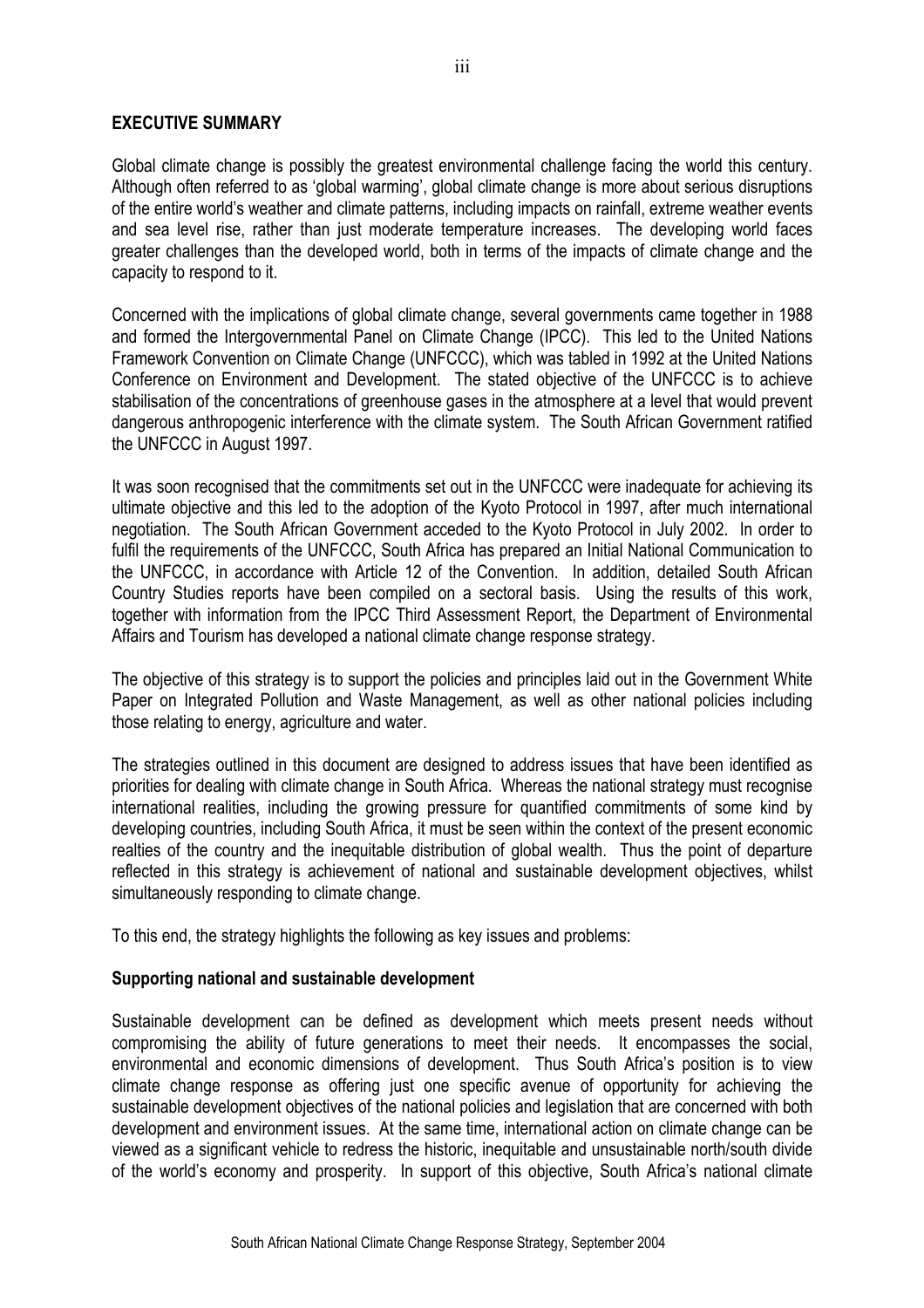change response programme strongly supports the New Partnership for African Development initiative. There are many benefits to be derived in integrating climate change response programmes across national and regional boundaries, to serve common areas of interest and to maximise the utility of available resources.

## **Adapting to Climate Change**

According to the IPCC Third Assessment Report, climate change is already happening, and will continue to happen even if global greenhouse gas emissions are curtailed significantly in the short to medium term. There is now more confidence that global climate change is a threat to sustainable development, especially in developing countries, and could undermine global poverty alleviation efforts and have severe implications for food security, clean water, energy supply, environmental health and human settlements. Acknowledging the overall vulnerability of South Africa to climate change impacts, it will thus be necessary to carry out adaptation measures in this country. The South African Country Studies Programme identified the health sector, maize production, plant and animal biodiversity, water resources, and rangelands as areas of highest vulnerability to climate change and these are the areas that need to be targeted for adaptation measures. With regard to vital industries, the mining and energy sectors are particularly vulnerable to climate change mitigation measures. Further, the South African economy is vulnerable to the possible response measures implemented by developed (annex 1) countries, since the economy is highly dependent on income generated from the production, processing, export and consumption of coal. This vulnerability extends across virtually all facets of the mining and energy sectors.

## **Developing a sustainable energy programme**

South Africa, as a non-annex I country, is not required to reduce its emissions of greenhouse gases. However, the South African economy is highly dependent on fossil fuels and the country can be judged to be a significant emitter due to the relatively high values that can be derived for emissions intensity and emissions per capita. Such calculations put South Africa as one the world's top 15 most energy intensive economies, with a significant contribution to greenhouse emissions at a continental level. There could be benefits to be derived from adopting a future strategy that is designed to move the economy towards a cleaner development path. This will require continued attention to the process that is currently being developed to access investment through the Clean Development Mechanism of the Kyoto Protocol, technology transfer and donor funding opportunities. However, even given this scenario, emissions can still be expected to increase with economic development, albeit at a smaller pace than would have happened without intervention. The Department of Minerals and Energy has developed a white paper on renewable energy and clean energy development, together with an energy efficiency programme, to support diversification towards a less carbon intensive energy economy.

## **Meeting international obligations**

South Africa, as a signatory to the UNFCCC, has to fulfil certain obligations including:

- Prepare and periodically update a national inventory of greenhouse gas emissions and sinks.
- Formulate and implement national and, where appropriate, regional programmes to mitigate climate change and facilitate adequate adaptation to climate change.
- Promote and cooperate in the development, application and diffusion of technologies, practices and processes that control, reduce or prevent anthropogenic emissions of greenhouse gases.
- Promote sustainable management, and promote and cooperate in the conservation and enhancement of sinks and reservoirs of all greenhouse gases.
- Cooperate in preparing for adaptation to the impacts of climate change.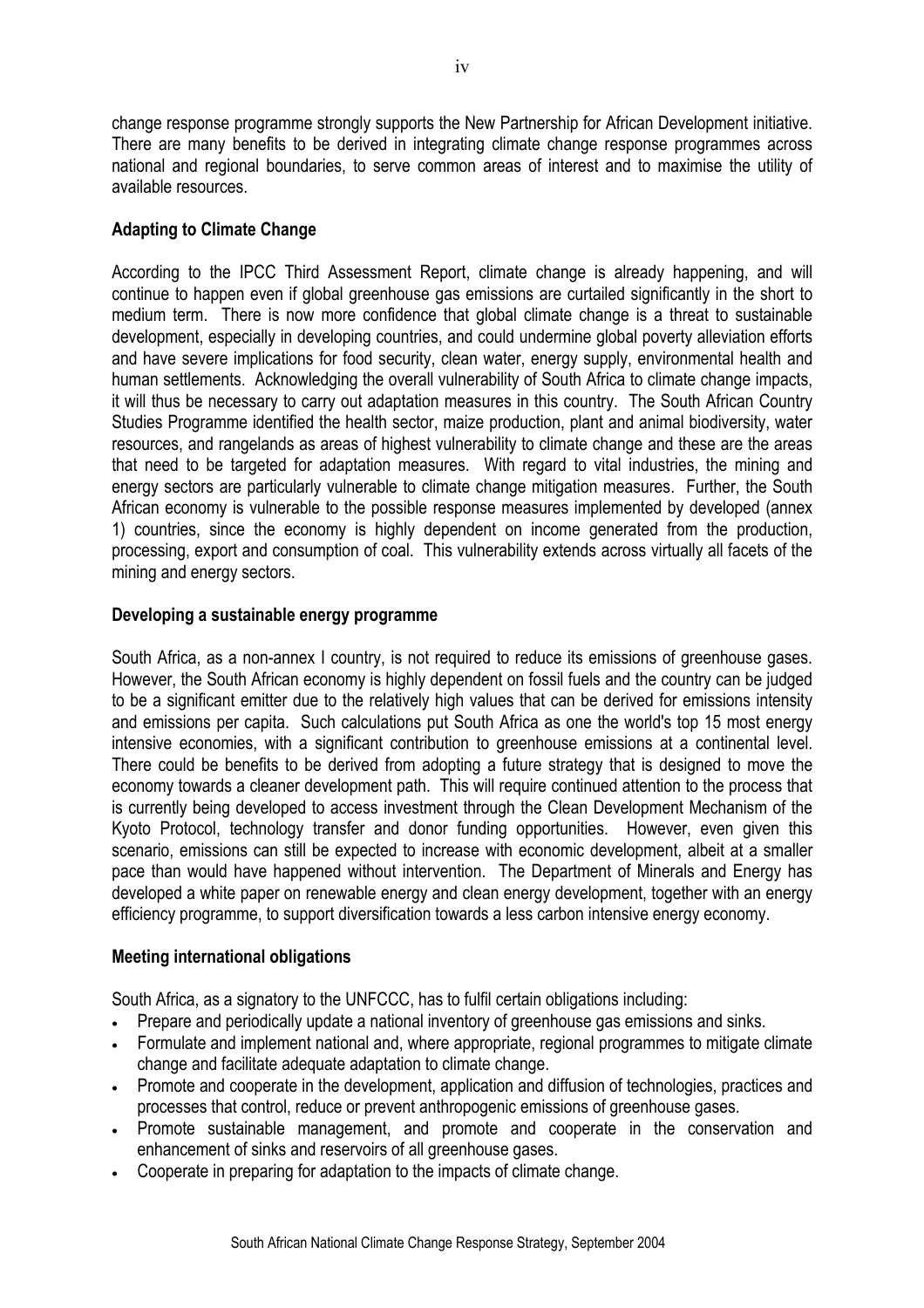- Take climate change considerations into account in the relevant social, economic and environmental policies and actions with a view to minimising adverse effects on the economy, on public health and on the quality of the environment.
- Promote and cooperate in scientific, technological, technical, socio-economic and other research, systematic observation and development of data archives related to the climate system and intended to further the understanding and to reduce or eliminate uncertainties.
- Promote and cooperate in the full, open and prompt exchange of relevant scientific, technological, technical, socio-economic and legal information related to the climate system and climate change.
- Promote and cooperate in education, training and public awareness related to climate change.

#### **The integration of climate change response in government**

Although the Department of Environmental Affairs and Tourism has been designated as the lead agency for climate change response in South Africa, it is recognized that this is a cross cutting issue that has ramifications for diverse activities in other government departments. A national climate change strategy will thus require that many government departments work together in a coordinated manner, to ensure that response measures are properly directed, acceptable to all and carried out with a national focus. General awareness within government on the likely impacts of climate change is somewhat limited in those departments not directly involved with the issue. In order to adapt to climate change, and to prepare adequately for the likely impacts, capacity has to be built. This will ensure that the policies formulated will adequately address climate change adaptation. Further, it is important that the available skills and competencies within government are efficiently harnessed. Officials in other departments, within all spheres of government, often do not see climate change as a priority and some even see it as working against national development priorities. They are concerned that South Africa has a huge backlog of service delivery where the performance of each department is measured by how effective and efficient it is on service delivery. Therefore climate change needs to be addressed in such a way as to assist these departments to achieve their service delivery objectives i.e. through so-called "win-win" or "no regrets" measures.

#### **Domestic legal obligations**

South Africa currently has a number of laws relating to the protection and management of the environment. The overarching legislation is contained within the provisions of the National Environmental Management Act of 1998. Climate change is referred to explicitly in the White Paper on Integrated Pollution and Waste Management of 2000, and referenced in the White Paper on a National Water Policy for South Africa, 1997. It is also specifically addressed in the Government's imminent National Water Resource Strategy. Climate change is not addressed in current air quality legislation. The impending National Environmental Management: Air Quality Act will, however, specifically contain provisions for greenhouse gas emissions.

#### **Climate change related education and training**

Climate change is a relatively new issue in South Africa due to the prior isolation of this country from international events. Education, training and public awareness thus lag behind the requisite standards. The raising of public awareness on climate-related issues is promoted by the government through the Department of Environmental Affairs and Tourism (DEAT) and the South African Weather Services. Presentations and exhibitions are used as a mechanism to promote awareness of climate change, for example through the National Atmospheric Week, World Environment Day and World Meteorological Day promotions. Publications, such as the Environmental Education fact sheets, are produced by DEAT, and highlight important environmental issues.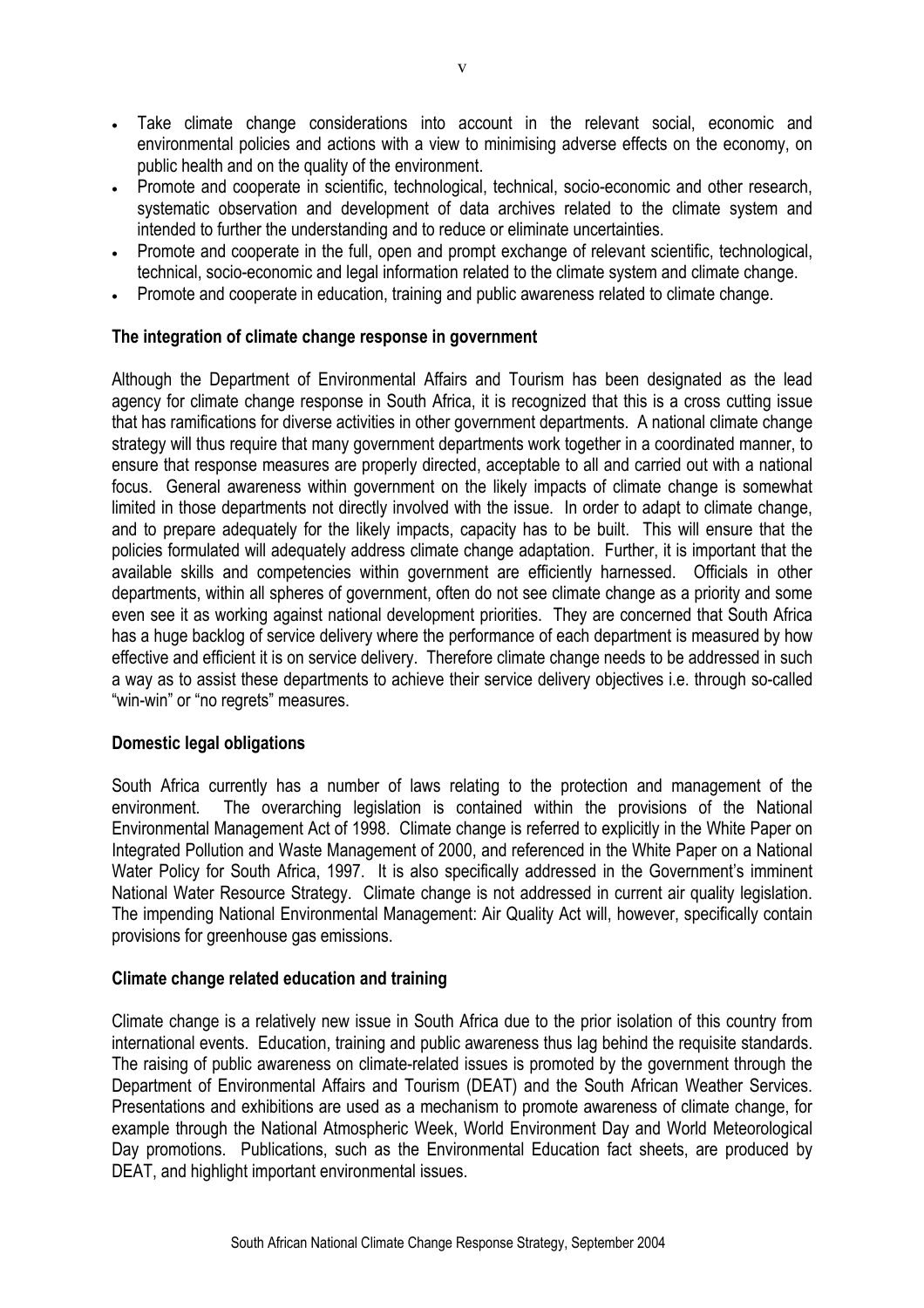#### **Research development and demonstration**

Technological change holds the key to meeting long-term climate change challenges. Climate change research needs to be properly coordinated and the benefits optimised to meet the needs of policy makers in South and Southern Africa. Attention needs to be focussed on projects that will assist with mitigation of, and adaptation to, climate change and address specific areas of vulnerability. Further, development and demonstration projects are required to show the advantages and acceptability of a variety of technologies related to climate change. Where appropriate, relevant local research should be structured to support the work of IGBP and the IPCC.

#### **Inventories of greenhouse gases and air pollutants**

Several organizations, including local governments and major energy, chemical and metallurgical undertakings, have undertaken long term air quality monitoring projects using modern continuously monitoring ambient air quality instrumentation. However there is a need to put in place a national ambient air quality monitoring network and information handling system in order to obtain an integrated database of air pollution data for purposes of air quality management and greenhouse gas inventories. It is envisaged that this information management system will already contain emissions data for various sources of air pollutants. Greenhouse gas inventories could be handled using the same system, to great advantage.

#### **Accessing and managing financial resources for climate change**

An effective programme for climate change response will require that South Africa has access to public sector funding and funding from government related institutions, such as the Development Bank of South Africa. Further, as a developing country, South Africa can access assistance from developed country partners to meet its obligations under the convention and, further, participate in the global mitigation of climate change. This requires a framework to access and manage the climate change financial resources on offer as donor funding.

The various elements of the response strategy described thus far have been translated into tangible strategies and actions to be implemented by government. It is thought that these actions will help South Africa achieve sustainable development objectives, while also fulfilling the need to respond to climate change.

A number of principles and factors guided the conception of this strategy and should be included in its implementation, including:

- Ensuring that the strategy is consistent with national priorities, including poverty alleviation, access to basic amenities including infrastructure development, job creation, rural development, foreign investment, human resource development and improved health, leading to sustainable economic growth;
- Ensuring alignment with the need to consistently use locally available resources;
- Ensuring compliance with international obligations;
- Recognizing that climate change is a cross cutting issue that demands integration across the work programmes of several government departments and stakeholders, and across many sectors of industry, business and the community;
- Focussing on those areas that promote sustainable development;
- Promoting programmes that will build capacity, raise awareness and improve education in climate change issues;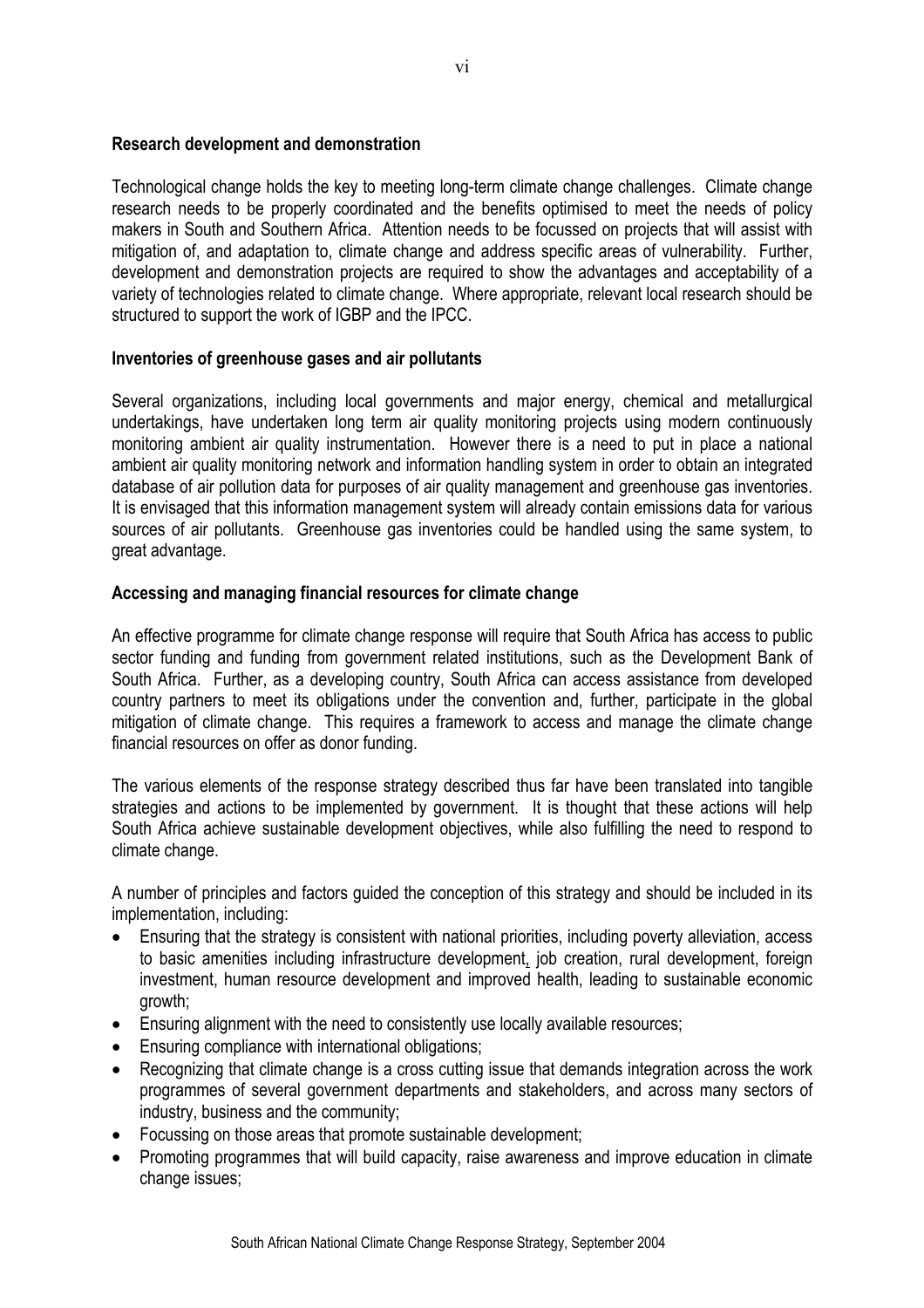- Encouraging programmes that will harness existing national technological competencies;
- Reviewing the strategy constantly in the light of national priorities and international trends;
- Recognizing that South Africa's emissions will continue to increase as development is realised.

A number of key interventions have been proposed in this document that cut across the entire spectrum of possibilities for climate change response actions. Through the implementation of this national climate change response programme, South Africa will avail itself of the potential advantages that could stem from international action on climate change, whilst at the same time minimising its vulnerability to such events. To achieve this end, priority will be given to the following key interventions, although others appear in the key actions list in this document:

- a) Rapidly develop the DNA function within the Department of Minerals and Energy to facilitate the forwarding of CDM project proposals to the Executive Board for approval without undue delay.
- b) Perform a technology needs analysis for South Africa that builds on and integrates existing knowledge, through the Department of Science and Technology.
- c) Access appropriate funds, as feasible, for implementation of the climate change programme, in particular for adaptation purposes.
- d) Use the public sector and financing institutions linked to government, such as the Industrial Development Corporation and the Development Bank of South Africa to fund climate change projects.
- e) Accelerate the process of education, training and awareness of climate change and its impacts to speed up the implementation of response actions.
- f) Ensure the cooperation and buy-in of all stakeholders to climate change response through the NCCC and GCCC, to facilitate a coordinated national programme.
- g) Harness the efforts of all stakeholders to achieve the objectives of the Government's White Paper on Renewable Energy (2003) and the Energy Efficiency Strategy, promoting a sustainable development path through coordinated government policy.
- h) Implement sustainable industrial development through coordinated policies, strategies and incentives through the Department of Trade and Industry and the various industry sectors.
- i) Accelerate water resource management and contingency planning through the Department of Water Affairs and Forestry.
- j) Adapt agricultural, rangeland and forestry practices appropriately through the Departments of Agriculture and Water Affairs and Forestry.
- k) Maintain an appropriate attendance at UNFCCC and related meetings.
- l) Set a time frame for action, with specific milestones and responsibilities, to formulate appropriate national policies and measures for climate change action and develop a practicable plan of implementation.

The strategy contained in this document describes a broad framework for action and, as such, represents a starting point for such action. Detailed action plans with defined time-scales will be formulated meaningfully on a case by case basis, in the context of the ever changing political backdrop to climate change, technological progress and the robustness of the assumptions about what can be expected to transpire from the international negotiation process, together with the relevant commitments that are likely to flow from them. While it is extremely important to understand the reality and constraints of the South African economy, no door is closed to any action based on sound economic principles, which can bring tangible benefits to the country and its people. Both physical and economic vulnerability are duly acknowledged. There is no doubt that the next few decades will see major changes, not the least of which will be technological progress. History teaches us that what is far-fetched today will be common practice tomorrow. Thus the developed nations of the world, with their immense capital reserves, need to be encouraged to develop appropriate technologies to mitigate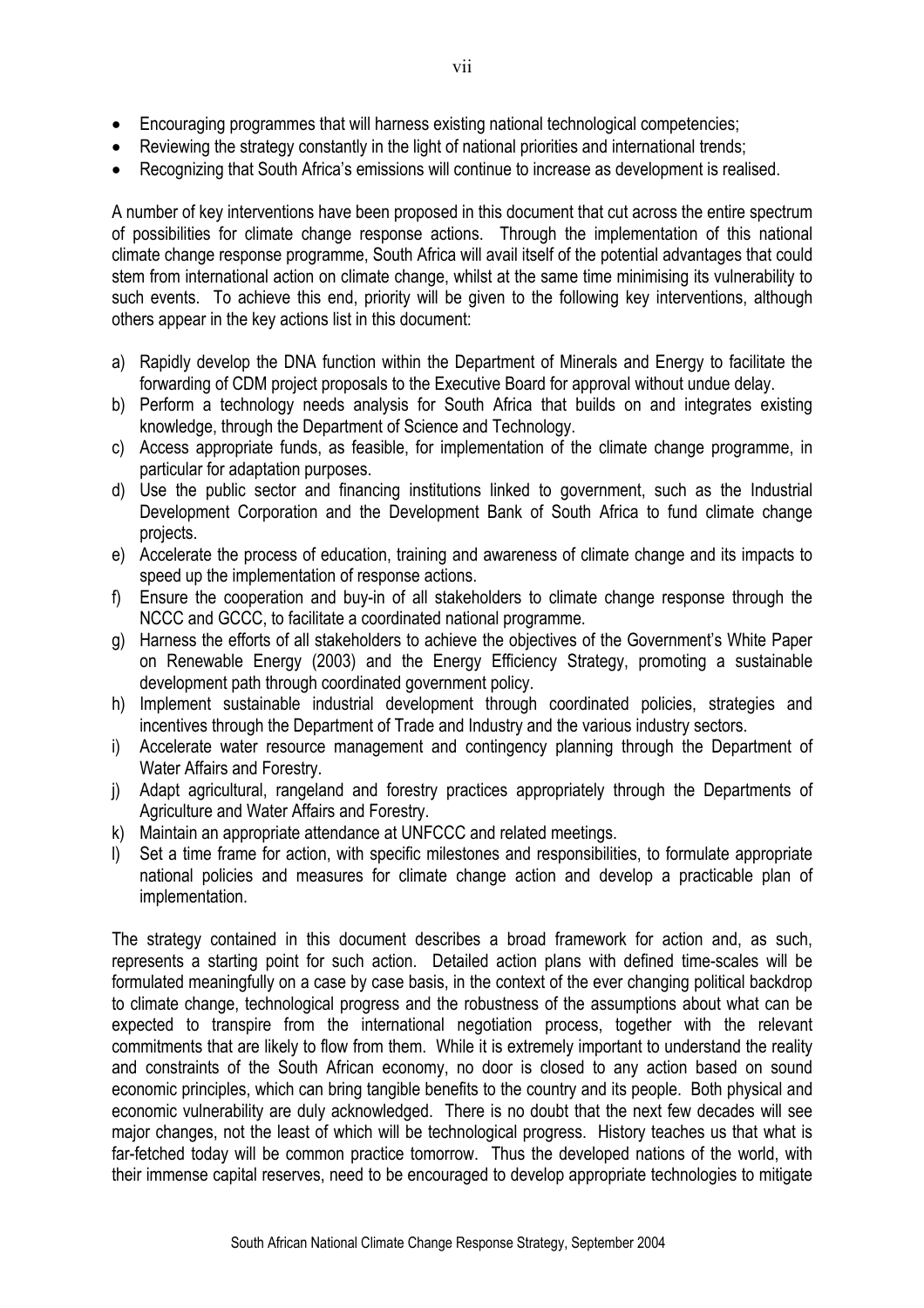global climate change. South Africa, as an integral part of the developing world, is always willing to accept new developments as they become appropriate to achieving its national goals and objectives.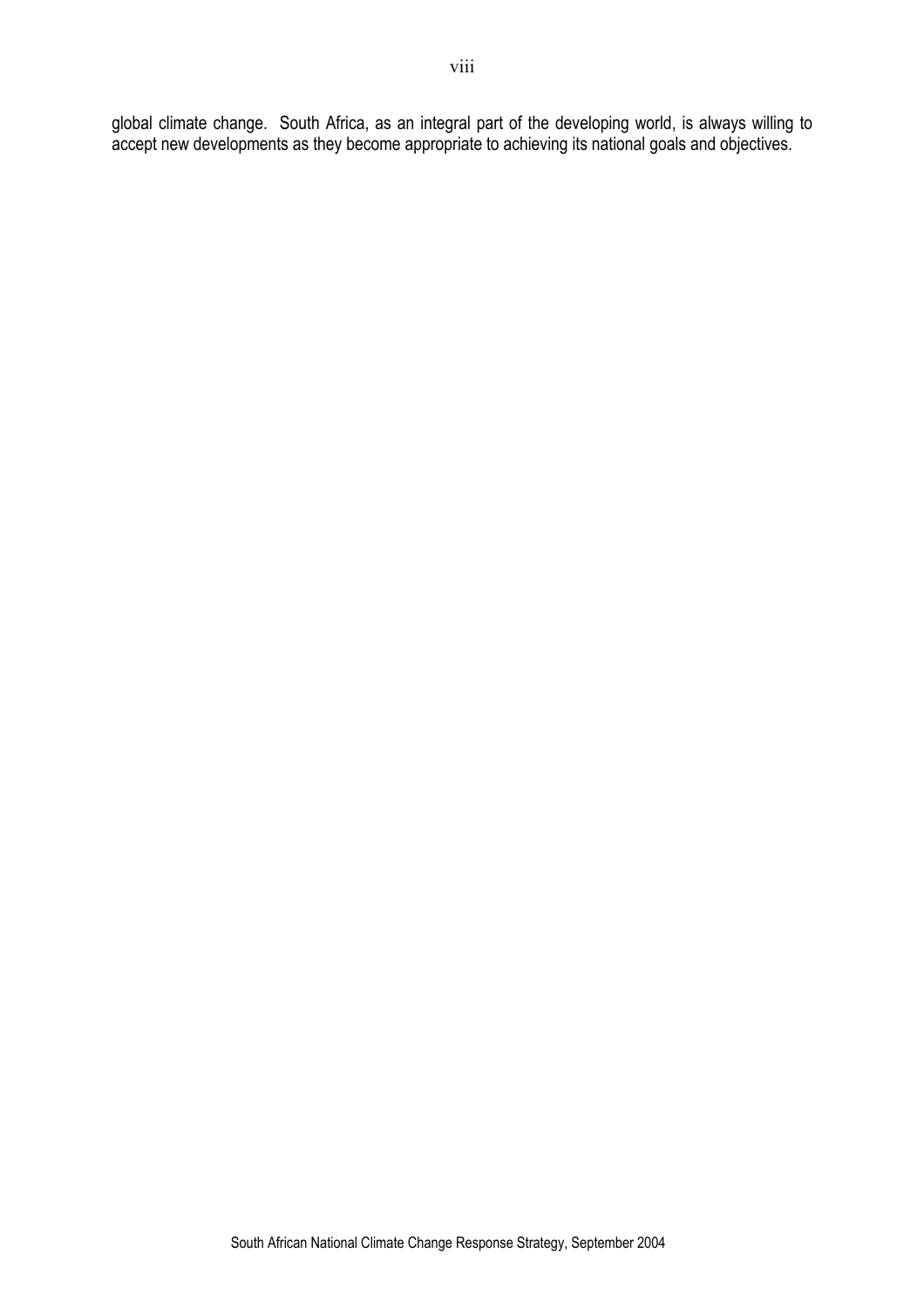# **TABLE OF CONTENTS**

|      |                                                                             | $\mathbf{H}$   |
|------|-----------------------------------------------------------------------------|----------------|
| 1.   |                                                                             | 1              |
| 1.1  |                                                                             | 1              |
| 1.2  |                                                                             | $\overline{2}$ |
| 1.3  |                                                                             | $\overline{2}$ |
|      |                                                                             |                |
| 2.   | INTERNATIONAL COMMITMENTS, VULNERABILITY AND SOCIO-ECONOMIC                 |                |
|      | IMPLICATIONS OF CLIMATE CHANGE IN SOUTH AFRICA                              | 4              |
| 2.1  |                                                                             | 4              |
| 2.2  |                                                                             | 4              |
| 2.3  |                                                                             | 6              |
|      |                                                                             |                |
| 3.   |                                                                             | 8              |
| 3.1  | Supporting national objectives and sustainable development                  | 8              |
| 3.2  |                                                                             | 8              |
| 3.3  |                                                                             | 8<br>9         |
| 3.4  |                                                                             |                |
| 3.5  | The integration of climate change response in government                    | 10             |
| 3.6  |                                                                             | 10             |
| 3.7  |                                                                             | 10             |
| 3.8  | Climate change related education, training, awareness and capacity building | 10             |
| 3.9  | Climate change related research, development and demonstration              | 11             |
| 3.10 |                                                                             | 11             |
| 3.11 | Accessing and managing financial resources for climate change               | 11             |
| 4.   | STRATEGIC OBJECTIVES, PRINCIPLES AND PROPOSALS                              | 12             |
| 4.1  | Principles for the national climate change response strategy                | 12             |
| 4.2  |                                                                             | 12             |
| 4.3  |                                                                             | 13             |
| 4.4  |                                                                             | 17             |
| 4.5  |                                                                             | 22             |
| 4.6  |                                                                             | 28             |
| 4.7  |                                                                             | 28             |
| 4.8  |                                                                             | 29             |
| 4.9  | Education, training, awareness and capacity building                        | 30             |
| 4.10 |                                                                             | 31             |
| 4.11 |                                                                             | 32             |
| 4.12 | Accessing and managing financial resources for climate change               | 32             |
| 5.   |                                                                             | 34             |
|      |                                                                             |                |
| 6.   |                                                                             | 35             |
|      |                                                                             | 37             |
|      |                                                                             |                |
|      |                                                                             | 39             |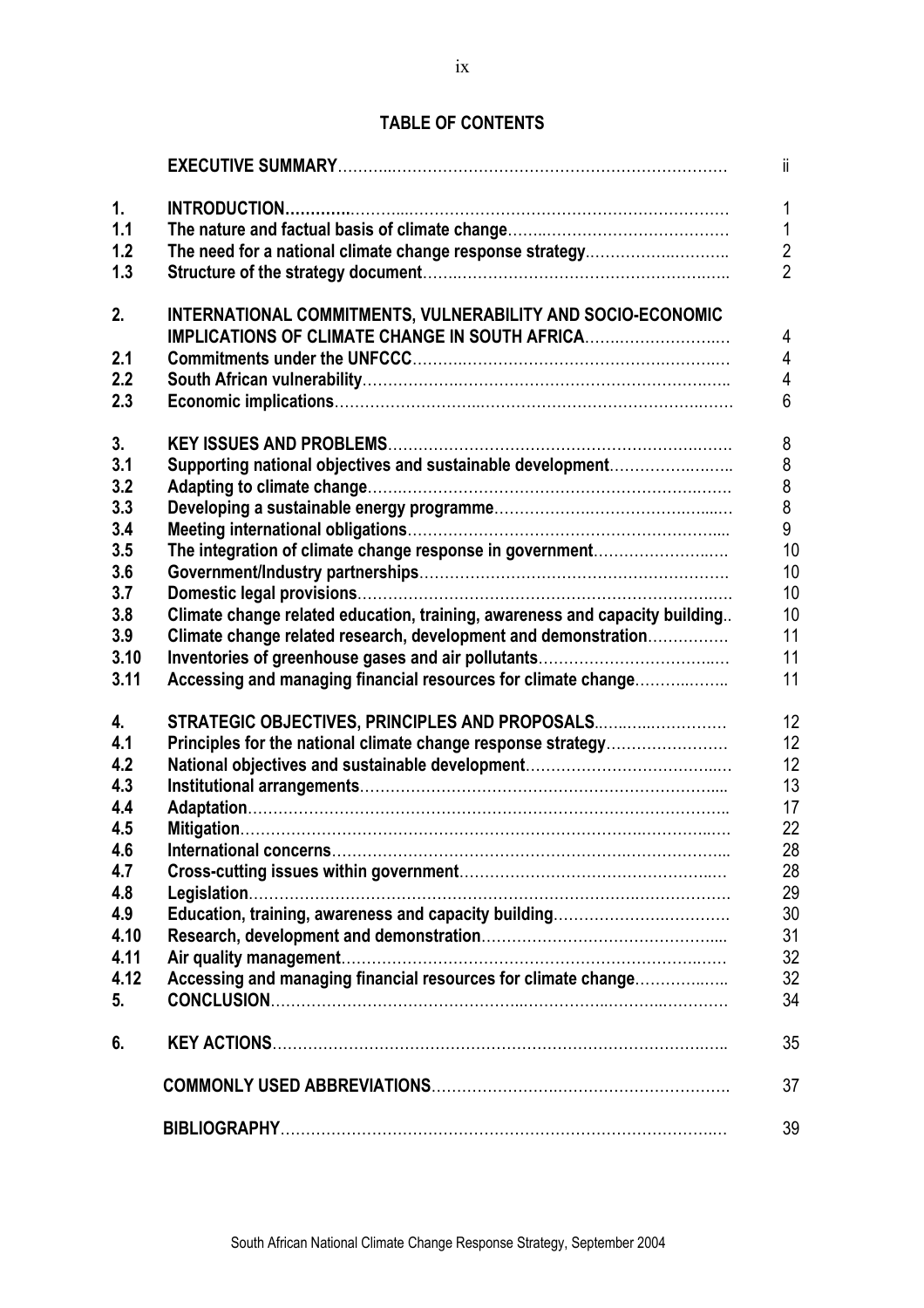#### **1. INTRODUCTION**

#### **1.1 The nature and factual basis of climate change**

Global climate change is possibly the greatest environmental challenge facing the world this century. Concerned with the implications of global climate change, several governments came together in 1988 and formed the International Panel on Climate Change (IPCC). This led to the United Nations Framework Convention on Climate Change (UNFCCC), which was tabled in 1992 at the United Nations Conference on Environment and Development. The South African Government ratified the UNFCCC in August 1997. The stated objective of the UNFCCC is to achieve stabilisation of the concentrations of greenhouse gases in the atmosphere at a level that would prevent dangerous anthropogenic interference with the climate system. To provide a sound scientific base for climate change, the International Geosphere-Biosphere Programme (IGBP) was set up to undertake and review research information for the IPCC. The IGBP secretariat is housed within the Swedish Royal Academy of Sciences and, although contributions to the IGBP are voluntary and are often made on a country by country basis, the programme provides much of the science that appears in the periodic IPCC assessment reports.

Although often referred to as 'global warming', global climate change is more about serious disruptions of the entire world's weather and climate patterns, including impacts on rainfall, extreme weather events and sea level rise, rather than just moderate temperature increases. The developing world faces greater challenges than the developed world, both in terms of the impact of climate change and the capacity to respond to it. On the other hand, by far the biggest contributions to global climate change come from the wealthy developed countries of the Northern Hemisphere.

There is an ever-increasing consensus amongst the scientific community that global climate change is a physical reality. There are still, however, wide ranges of uncertainty. Despite the uncertainties, it is generally believed that the observable human induced climate change signature is starting to emerge as a recognizable trend. There is a whole range of diverse scientific data to support this view. Similarly, there is little argument about whether there will be global climate change impacts. It is rather the size of the impacts and their implications that remain uncertain. However, the political community is of a somewhat more diverse opinion as world opinion is still very much divided. The natural resources are in the poorer, developing countries, which are exploited by the richer developed countries. These latter have already depleted their own natural resources but have the majority of the financial means. There is thus an inevitable conflict of interest.

The three most important greenhouse gases are carbon dioxide  $(CO<sub>2</sub>)$ , methane  $(CH<sub>4</sub>)$  and nitrous oxide ( $N_2$ O). The atmospheric concentration of  $CO<sub>2</sub>$  has increased by over 30% since the start of the industrial era, predominately due to fossil-fuel combustion and deforestation, with the atmospheric concentrations of CH<sub>4</sub> increasing by about 150% in the same period. The concentration of N<sub>2</sub>O has increased by 16%. This has been accompanied by an increase in global surface temperature of 0.6±0.2°C. There has also been an observed decrease in snow cover and land-ice extent. Precipitation is increasing over the landmasses in the middle and high latitudes of the Northern Hemisphere. Over the sub-tropics, land-surface rainfall has decreased on average. Global mean sea level rise during the  $20<sup>th</sup>$  century has been 1.5 mm/yr and this is continuing. Further there are indications of an increase in the number of extreme weather events being experienced. These observed changes are largely in line with the predictions from a variety of models, many of which have seen very rapid development in recent years with the advent of cheap and available computing power. Further, current evidence suggests that most of the observed warming over the last 50 years is likely to have been due to human activities.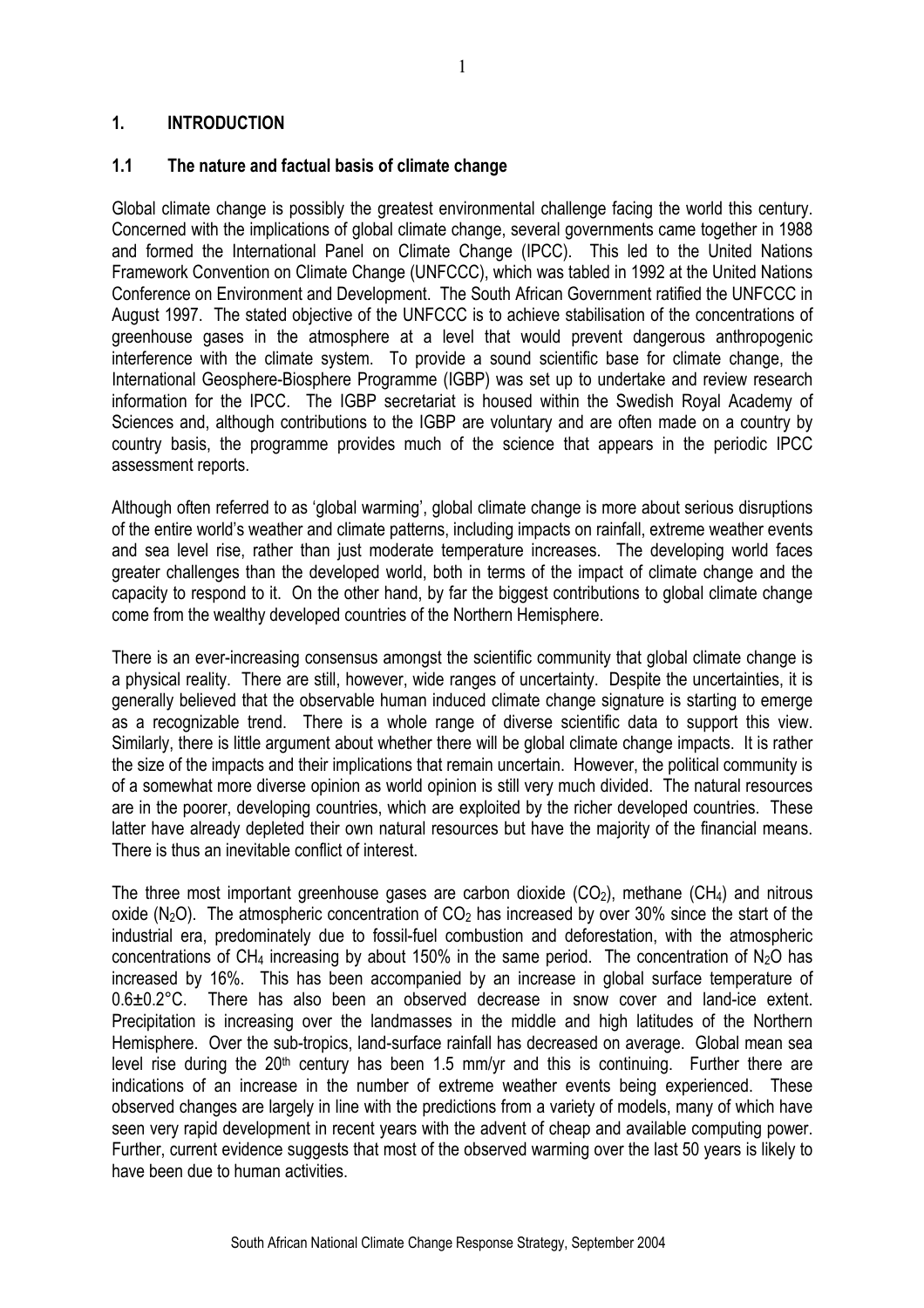Under a business as usual scenario, models indicate that likely surface temperature rises by 2100 will be in the range 1.4<sup>0</sup> to 5.8<sup>o</sup>C, dependent on latitude and longitude. Precipitation extremes are projected to increase, together with the frequency of extreme inter-annual variability. Mean and peak precipitation intensities from tropical cyclones are likely to increase appreciably. More hot days and heat waves are very likely over nearly all land areas. Increases in daily minimum temperature can also be expected. There is projected to be a general drying of the mid-continental areas during summer. Glaciers and ice caps are expected to continue their widespread retreat during the 21st century and Northern Hemisphere snow cover and sea ice are projected to decrease further. Projections of global average sea level rise from 1990 to 2100 lie in the range 0.11 to 0.77 m.

For Southern Africa, sub-continental warming is predicted to be greatest in the northern regions. Temperature increases in the range of between 1<sup>o</sup>C and 3<sup>o</sup>C can be expected by the mid 21<sup>st</sup> century, with the highest rises in the most arid parts of the country. Of greater consequence for South Africa, as a semi-arid country, is the prediction that a broad reduction of rainfall in the range 5% to 10% can be expected in the summer rainfall region. This will be accompanied by an increasing incidence of both droughts and floods, with prolonged dry spells being followed by intense storms. A marginal increase in early winter rainfall is predicted for the winter rainfall region of the country.

# **1.2 The need for a national climate change response strategy**

The need for a national climate change policy for South Africa was identified as an urgent requirement during the preparations for the ratification of the UNFCCC in 1997. A process to develop such a policy was thus instituted under the auspices of the National Committee for Climate Change (NCCC), a nonstatutory stakeholder body set up in 1994 to advise the Minister on climate change issues and chaired by the Department of Environmental Affairs and Tourism (DEAT). A discussion document was subsequently produced and a workshop was held to which all stakeholders were invited to obtain the requisite input to the policy formulation process. The need to produce an action-oriented response strategy document was clearly identified at this workshop, rather than a specific policy white paper on climate change, as had originally been envisaged. The strategy was to broadly support the Policies and Principles laid out in the Government White Paper on Integrated Pollution and Waste Management as well as other national policies including those relating to energy, agriculture and water.

Climate change is a truly cross cutting issue that can affect the entire economy as well as many specific sectors including energy, transport, agriculture, forestry, water resources management and provision of water services, and health. A national climate change response strategy will promote integration between the programmes of the various government departments involved to maximise the benefits to the country as a whole, while minimising negative impacts. Further, as climate change response actions can potentially act as a significant factor in boosting sustainable economic and social development, a national strategy specifically designed to bring this about is clearly in the national interest, supporting the major objectives of the government including poverty alleviation and the creation of jobs.

## **1.3 Structure of the strategy document**

The document is divided into five main sections, reflecting its primary objective. That is, it is a strategic document that clearly indicates the steps or actions to be taken by the government and other players to respond at a national level to the challenges posed by climate change.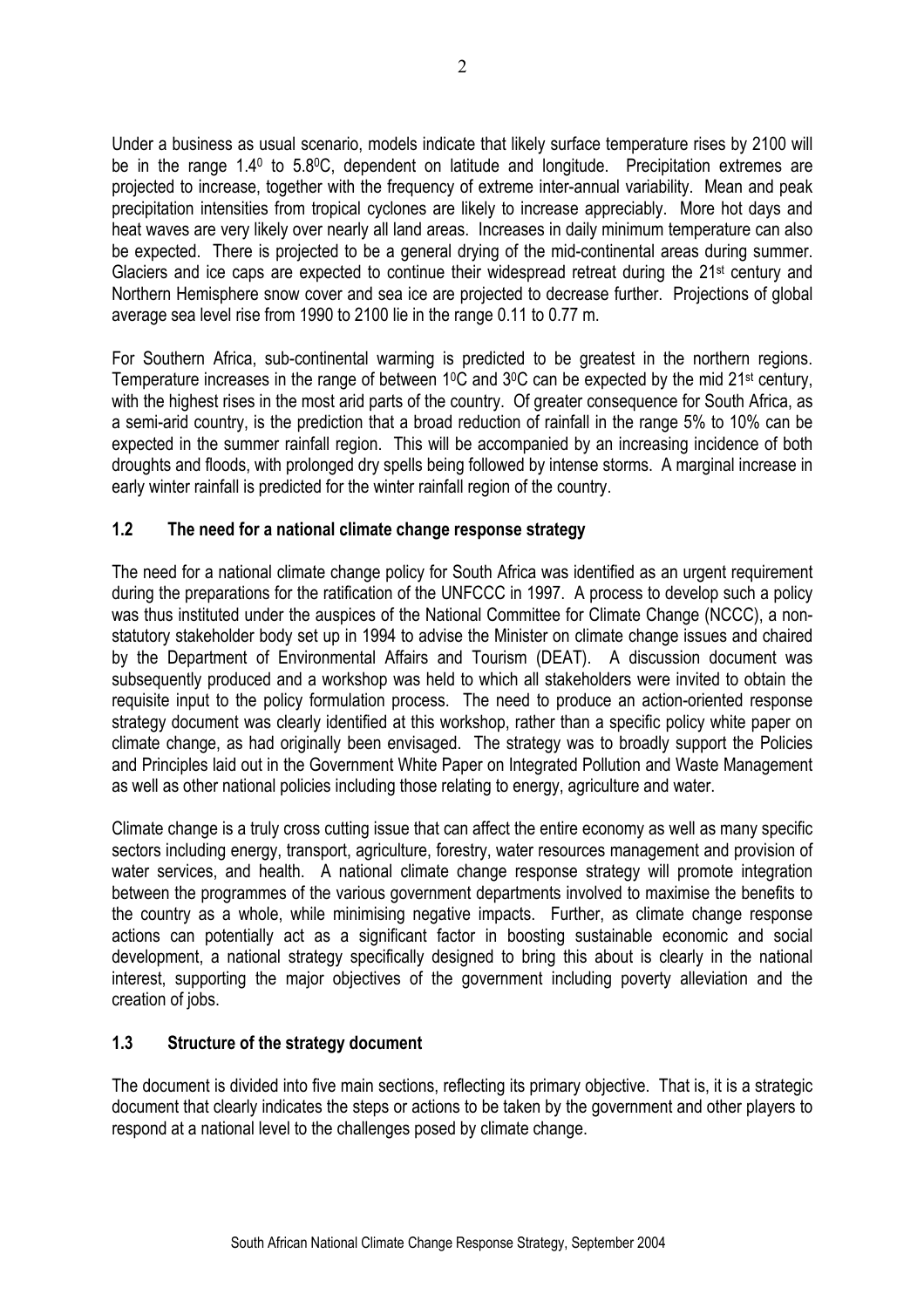In Chapter 1, the nature of climate change is introduced and the changes that can be expected to happen in a physical sense, both globally and locally, are explored. This leads on to the justification for regarding climate change as a serious challenge for South Africa and setting the scene for a national approach, so that the country may maximise any pursuant benefits and minimise negative impacts.

In Chapter 2, the international perspectives of climate change are reviewed and the obligations of the various parties under the UNFCCC and the associated Kyoto Protocol are examined, emphasising South Africa's status as a developing country and the reduced level of commitments for such parties compared to those for the developed country parties. South Africa's specific vulnerabilities are examined together with the possible economic consequences of climate change, both those directly incurred and those resulting from actions and impacts in other countries.

The key issues and problems related to climate change response in South Africa are examined in Chapter 3. The various adaptation and possible mitigation options for South Africa are explored, with emphasis on those actions that are likely to derive benefits in the area of sustainable development for the country. These issues are addressed in Chapter 4, by proposing a number of strategic objectives, actions and interventions. The main conclusions of the report and a list of key actions, which highlight the priority areas of the strategy and the role of other stakeholders, are given in Chapters 5 and 6.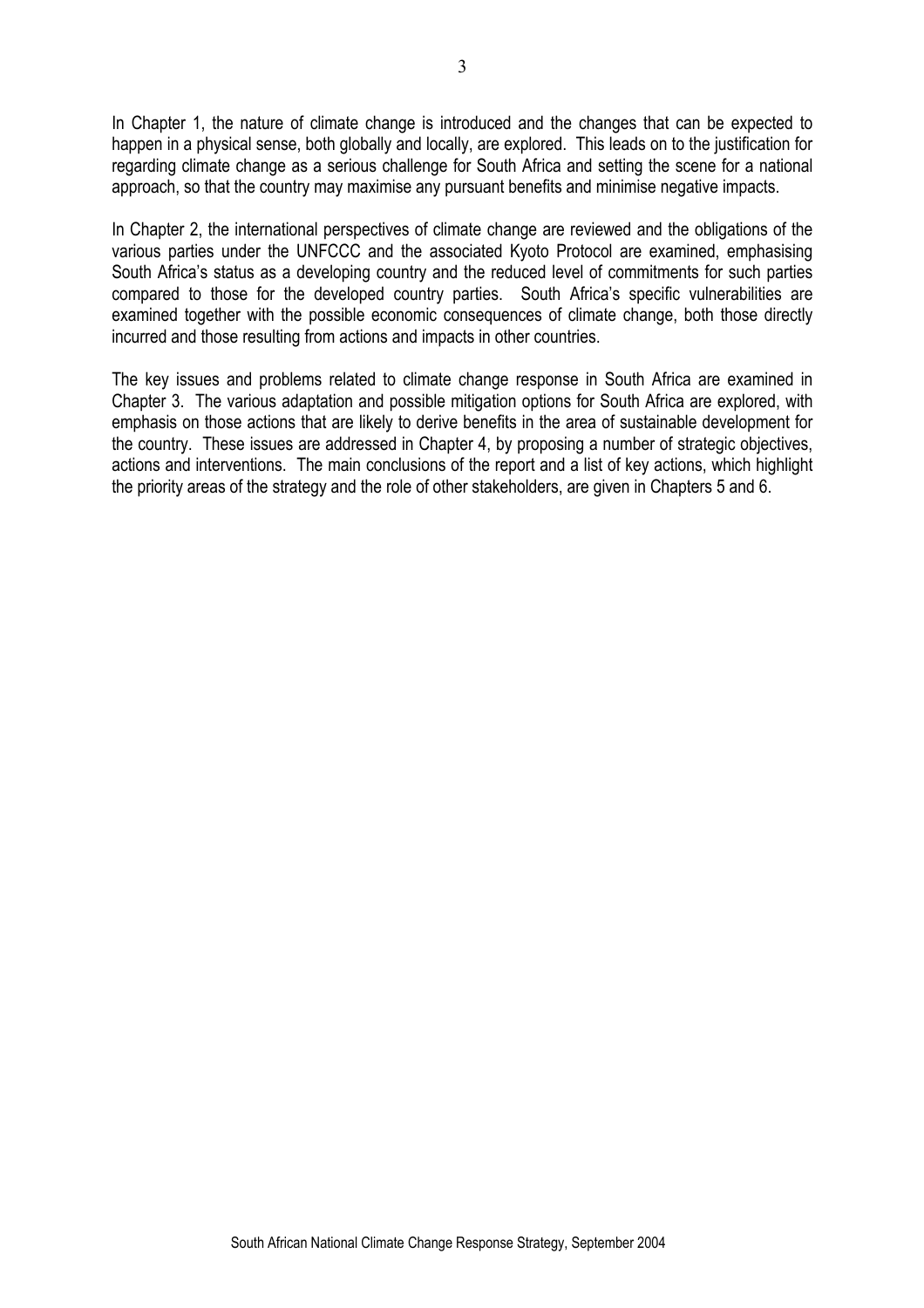#### **2. INTERNATIONAL COMMITMENTS, VULNERABILITY AND SOCIO-ECONOMIC IMPLICATIONS OF CLIMATE CHANGE IN SOUTH AFRICA**

## **2.1 Commitments under the UNFCCC**

In terms of the UNFCCC, there are general commitments applicable to all parties. However, the developed countries, designated as annex I countries in terms of the convention, have specific extra commitments applicable only to them. In terms of the principles embodied in the convention, in developing countries, such as South Africa, the specific development needs and vulnerabilities should be taken into account, recognizing that economic development in such countries is essential.

As a developing country, South Africa is mandated to provide the prescribed data in the emission inventory and submit periodic national communications to the UNFCCC secretariat, although there are several other contributions that can be made which are essentially of a voluntary nature. Climate change response measures must be consistent with the national development needs and government priorities. Sustainable environmental management principles must be an integral part of such measures. Coastal zone management, water resources, agriculture, and measures for the protection and rehabilitation of areas affected by drought and desertification, as well as floods, need to be incorporated. Plans and measures need to minimise adverse effects on the economy, public health and the quality of the environment. South Africa needs to promote and cooperate in scientific, technological, technical, socio-economic and other research. Further, systematic observation to establish climate baselines, both nationally and throughout the region, needs to be undertaken. Training and public awareness at all levels related to climate change needs to be encouraged and prioritised.

Finally, South Africa needs to vigorously pursue the opportunities latent in the requirements that developed countries assist developing countries in their climate change response actions. This should be used as a vehicle to maximise the development benefits for South Africa, and the Southern African region as a whole, and to put in place suitable adaptation measures, ensuring a minimum of disruption while maximising the return on any internal resources that are used.

## **2.2 South African vulnerability**

Measurable changes in climate can be expected to have significant effects on various sectors of South African society and the economy. These potential impacts have been explored in the South African Country Studies for a time horizon of 50 years, using a series of general circulation model (GCM) simulations. The potential effects of a changed climate within 50 years and possible adaptation strategies were identified for the following sectors: human health: maize production: plant biodiversity: water resources; rangelands; and animal taxa. Further, urban air pollution from low-level sources, such as domestic emissions, will become a greater problem, due to the enhanced occurrence of temperature inversions resulting from climate change. These inversions serve to trap the smoke from such sources near ground level giving rise to excessive ambient concentrations.

Health impacts can be expected from increases in temperature and changes in rainfall patterns. These include an increase in the occurrence of strokes, skin rashes, dehydration and the incidence of nonmelanoma skin cancers. As a result of ecosystem changes, climate change may also bring about indirect health impacts such as an increase in the incidence of water-borne diseases. The occurrence of vector-borne diseases such as malaria could also increase if there is a significant extension of the malaria prone areas, as has been predicted in the projected climate change scenarios for South Africa as presented in the first national communication.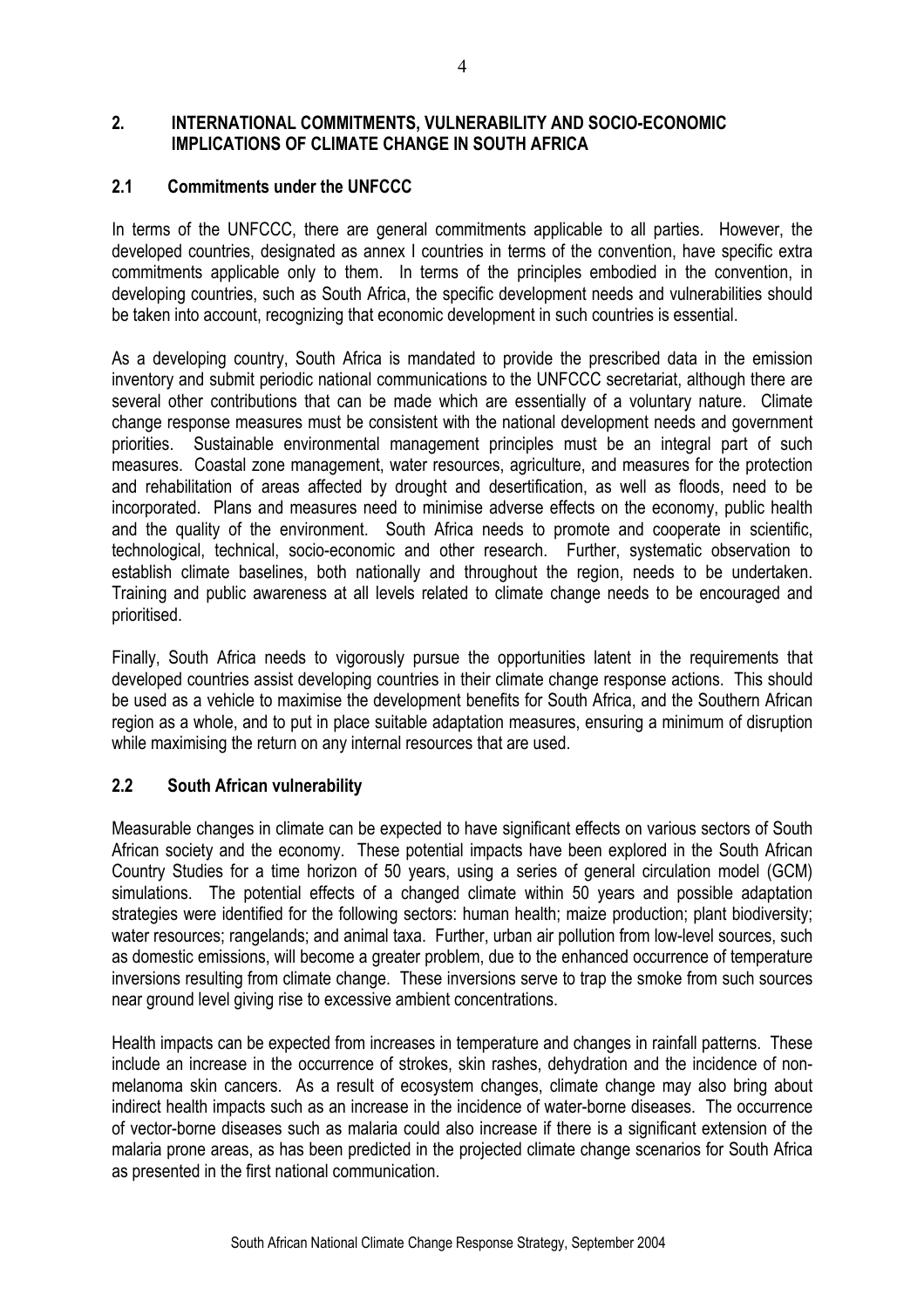With regard to water resources, South Africa's rainfall is already highly variable in spatial distribution and unpredictable, both within and between years. Much of the country is arid or semi-arid and the whole country is subject to droughts and floods. Bulk water supplies are largely provided via a system of large storage dams and interbasin water transfer schemes and such infrastructure takes years to develop. Thus a reduction in the amount or reliability of rainfall, or an increase in evaporation would exacerbate the already serious lack of surface and ground water resources. Water availability in the arid and semi-arid regions, which cover nearly half of South Africa, is particularly sensitive to changes in precipitation. Desertification, which is already a problem in South Africa, could be exacerbated by climate change. Furthermore, climate change may alter the magnitude, timing and distribution of storms that produce flood events.

Seventy percent of the land surface of South Africa consists of natural and semi-natural ecosystems which provide rangelands for large herbivore species. Modelling suggests a general aridification of this type of land, especially where such rangelands are already marginal. Fodder production can be expected to be impacted, affecting marginal costs of ranching. Further, tree encroachment into the grassland areas is likely to increase due to the elevated  $CO<sub>2</sub>$  concentrations and the increase in temperature. The frequency of fire outbreaks is predicted to increase significantly.

About 70% of total grain production in South Africa consists of maize. Crop yield modelling predicts that, under a hotter drier climate, maize production will decrease by up to 20%, mostly in the drier western regions. Further, speciality crops grown in specific environmentally favourable areas may also be at risk, since both rainfall and temperature effects may cause significant changes in areas uniquely suitable for such specialised production. In addition, an increase in pests and diseases would also have a detrimental effect on the agricultural sector and invasive plants could become a greater problem.

The South African forestry sector is sensitive to climate change as it is based on plantations of nonindigenous species, located in relatively marginal areas, which comprise about 1.5% of the land area of the country. In addition to the effects of climate change, factors such as land availability, water demand, as well as environmental and socio-economic conditions will also affect this sector. Modelling predicts that climate change will affect the optimal areas for the country's major tree crop species, and impact on the marginal costs associated with planting in sub-optimal areas.

Biodiversity is important for South Africa because of its key role in maintaining ecosystem functioning, its proven economic value for tourism and its role in supporting subsistence lifestyles. Climate change modelling suggests a reduction of the area covered by the current biomes by up to 55% in the next 50 years. The largest losses are predicted to occur in the western, central and northern parts of the country. Species composition is expected to change, which may also lead to significant changes in the vegetation structure in some biomes, and, in some extreme cases, even leading to total species loss. With regard to animal taxa, climate modelling predicts that most animal species will become increasingly concentrated in the proximity of the higher altitude eastern escarpment regions, with significant losses in the arid regions of the country. Some species are predicted to become extinct.

Marine biodiversity is not expected to be impacted by the predicted ranges for rise in sea level. However, the predicted rise in sea surface temperature would result in the migration of species residing along the coast. Further, the changes in sea temperature may increase the intensity and frequency of upwelling events. This would cause alterations of near-shore currents, which can be expected to have the most significant impact on rocky shore ecosystems in South Africa. The nutrient and larval supply to the coast would be affected, thus influencing the community structures. In addition, studies have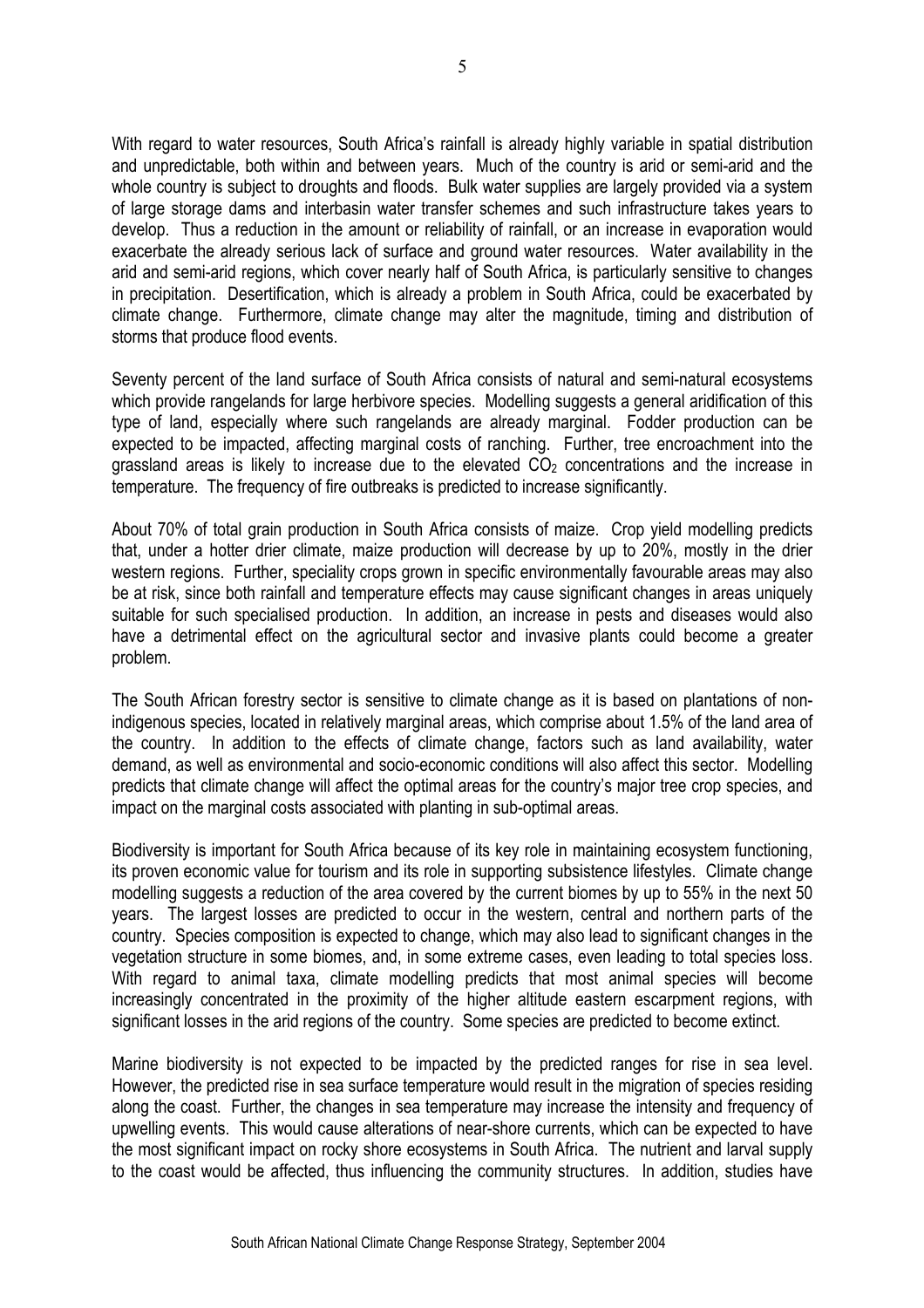indicated that there would be an increase in the occurrences of the harmful 'red tide' events on the west coast which cause mass mortalities of fish, shellfish, marine mammals, seabirds and other animals, and can result in illness and death in persons who eat contaminated seafood.

#### **2.3 Economic implications**

National economic matters fall within the competence of the National Treasury and thus all measures or actions that may ultimately impact on such issues will, as a matter of course, be referred in detail to this department.

According to information received from various Government Departments, the direct costs of employing officials for implementing climate change response ranges from no direct incremental costs, as the work is essentially seen as part of the ongoing work of the department concerned, to R1.6 million, which would involve the direct employment of three mid-level officials. For instance the Department of Trade and Industry (DTI) estimates that, to implement the strategy, it will require a minimum of R600 000 per annum, which includes remuneration to a champion to coordinate climate change matters within the department. It is assumed that this person will be available to attend the international and national meetings on behalf of the department and liaise with industries with regard to energy efficiency and other mitigation measures. A realistic estimate for all involved departments would be in the region of R5 million total.

On a holistic basis, there are three important dimensions to the economic implications of climate change in developing countries.

- The direct costs/benefits related to taking mitigation actions for climate change.
- The costs incurred in adapting to the physical changes that result from climate change.
- The indirect costs incurred in the loss of markets in the rest of the world as a result of their mitigative actions.

It is generally held that non-annex I countries are much more vulnerable to economic disruption through the imposition of climate change mitigation measures than are the developed countries. It must also be borne in mind that non-annex I countries are not required, in terms of the Kyoto Protocol, to adopt emission reduction or limitation targets, either of a voluntary or binding nature. However, climate change mitigation policies may promote sustainable development if they are designed to be consistent with broader societal objectives and, at the same time, they may offer substantial opportunities. This is a particularly important concept for South and Southern Africa. Some mitigation actions may yield extensive benefits in areas outside of climate change such as health, employment opportunities and reducing negative environmental impacts. However, the costs incurred by such actions may be excessive and render the actions unattractive. Differences in the distribution of technological, natural and financial resources among and within nations and regions, as well as differences in mitigation costs, are important considerations in the analysis of climate change mitigation options. Further, the challenge of addressing climate change raises an important issue of equity, namely the extent to which the impacts of climate change or mitigation policies create or exacerbate inequities, both within and across nations and regions. Global greenhouse gas stabilization will require that future global capital stock is less carbon-intensive. This has immediate implications for near-term investment decisions, especially in developing countries like South Africa for which an argument can be made that there is a need to become less carbon intensive. An immediate and sustained commitment to research and development is required if low-emission, low-cost substitutes are to be available when they become attractive investment opportunities. Research and development programmes to establish alternative, more efficient and sustainable applications for fossil fuels are needed. This includes research into, *inter alia*, clean coal technologies and the non-energy uses for fossil fuels. Some mitigation policies could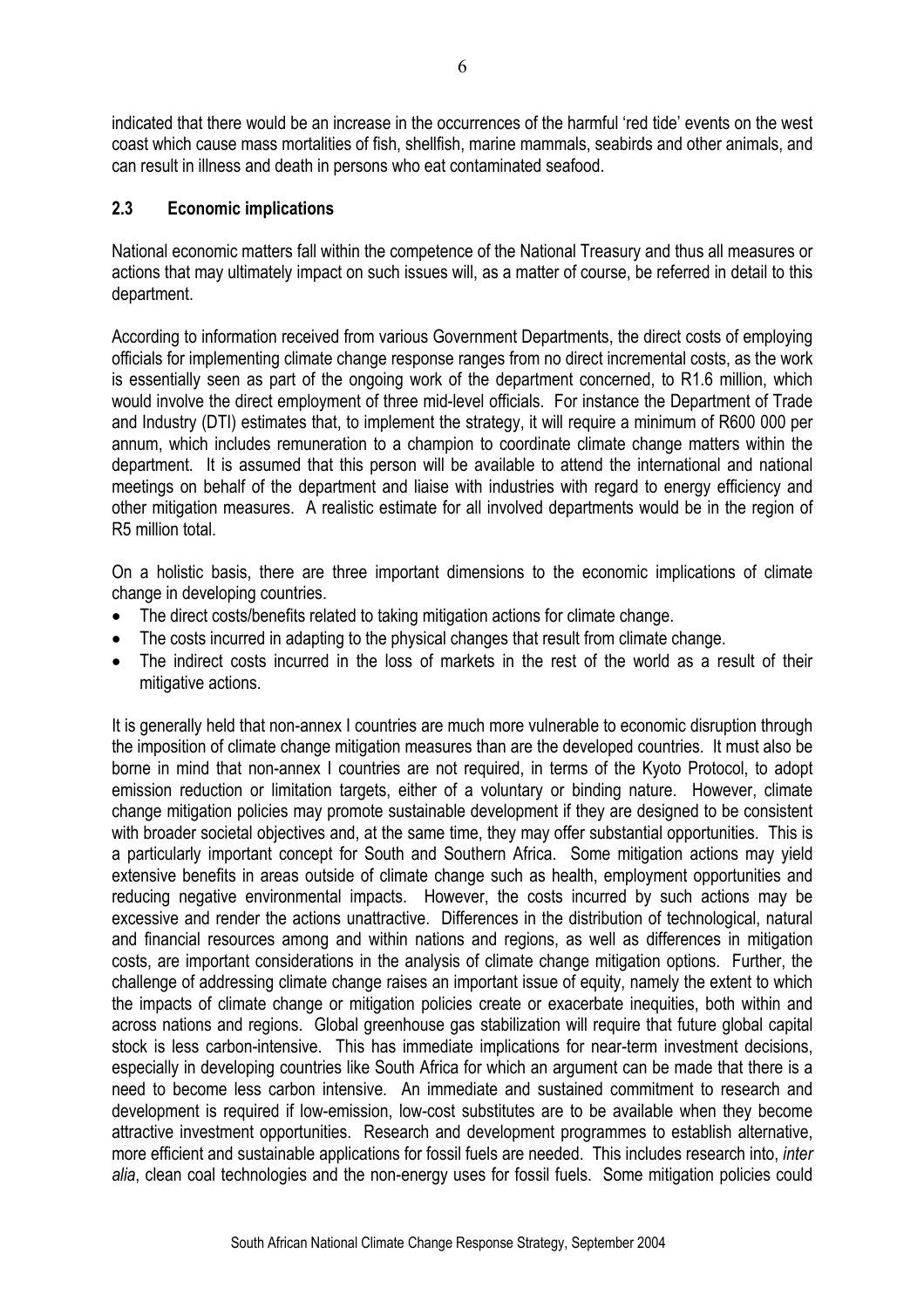lead to net overall economic benefits, implying that the gains from many sectors could outweigh the losses for coal and other fossil fuels, and energy-intensive industries. These possibilities, including energy efficiency programmes and low emission and efficient supply side technologies, would tend to look attractive for non-annex I countries who need to develop and diversify their economies. This will require an enhanced transfer of technology to fossil fuel dependent non-annex 1 countries such as South Africa.

Although there may be costs incurred in adapting to the physical changes that result from climate change, such actions could also lead to sustainable development benefits that could be achieved, even if climate change were not a factor. Water saving schemes offers just one example. Such benefits need to be identified and actions that promote them should be facilitated through whatever means are available as though they were specifically aimed at adapting to climate change. This will assist in maximising benefits and minimising any economic impacts that could be potentially incurred in climate change adaptation actions.

Emission constraints in annex I countries can be expected to have significant impacts on non-annex I countries like South Africa, as a major coal exporting country. There will also be significant direct impacts. Other items specific to non-annex I countries are a potential slow down in global trade in carbon intensive products that are reliant on coal as the primary energy source. The coal reliant countries, such as South Africa, are particularly vulnerable. This vulnerability extends to almost the whole of the mining and energy sectors. However, this could be offset to some extent through opportunities to establish relatively high energy intensity industries in non-annex I countries and it can be argued that the relocation of energy intensive industries from annex 1 to non-annex 1 countries should be promoted, but that such relocations should be accompanied by the transfer of best available technologies. However, it can also be argued that this is undesirable as it could lead to increased exploitation of limited natural resources and may give rise to negative environmental impacts in terms of additional stresses to existing biomes and an increase in the generation of pollution and waste. Further, such actions may do little to alleviate the problem of unemployment through labour-intensive development. However, the development of new fossil fuel export markets amongst non-annex 1 countries could be encouraged. Annex I parties should commit themselves to reduce emissions from fossil fuels in terms of the convention and the protocol and should initially concentrate on domestic actions that will not negatively impact on the market for fossil fuels from developing countries. Further these commitments should focus primarily on the reduction of fossil fuel utilisation in and among annex 1 countries. Regional centres of excellence should be promoted that can provide focal points for data collection, the analysis of impacts, economic modelling, the secondment of both annex 1 and nonannex 1 persons, the pooling of information and capacity building.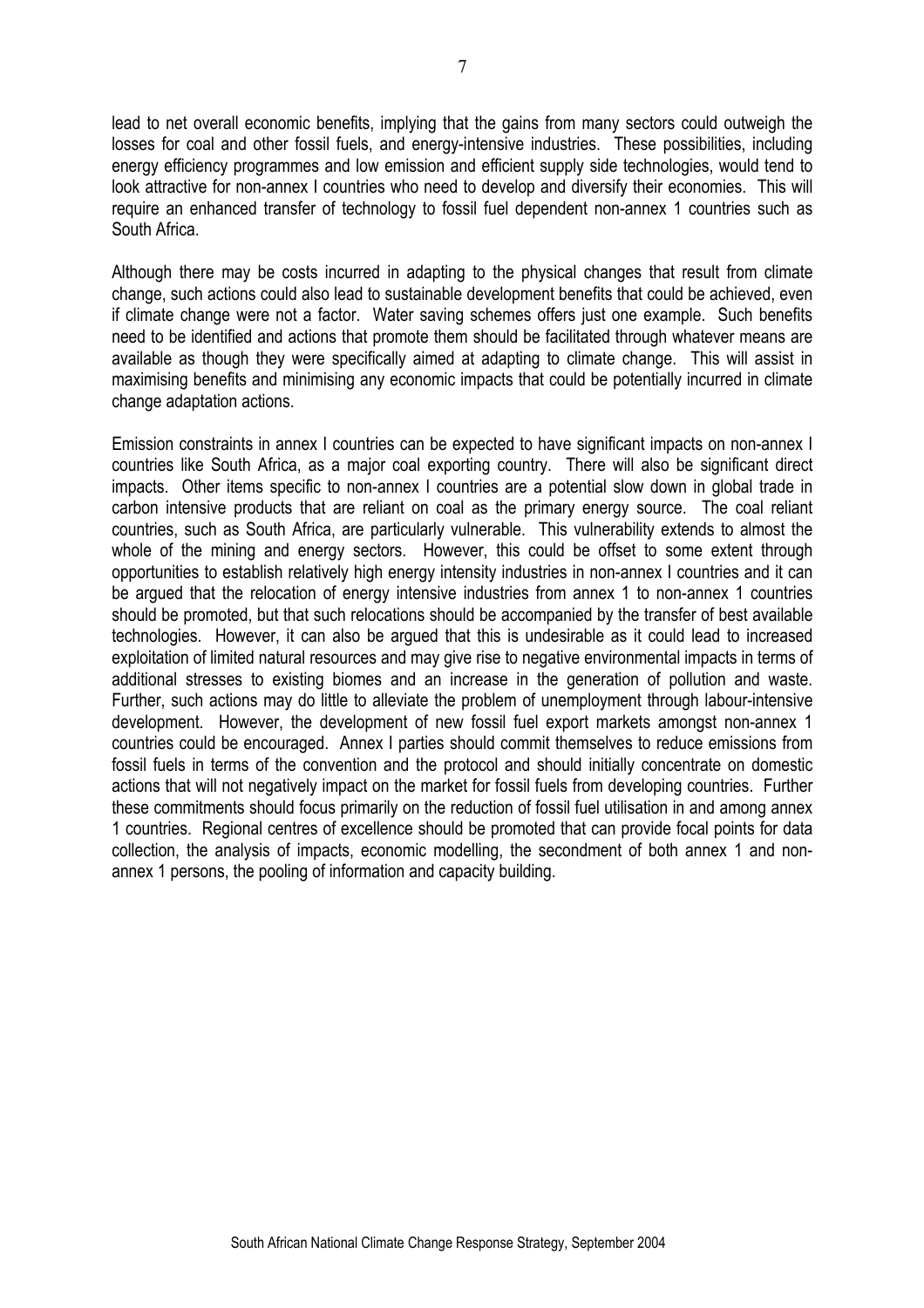## **3. KEY ISSUES AND PROBLEMS**

In this chapter, the key issues and problems which the proposed climate change response strategy needs to address are identified.

## **3.1 Supporting national objectives and sustainable development**

The South African Government's national priorities include, *inter alia*, the creation of employment, the alleviation of poverty and the provision of housing, which implies a commitment to the process of sustainable development and advancement. Thus South Africa's position is to view climate change response as an opportunity for achieving these aims. At the same time, international action on climate change can be viewed as a significant vehicle to redress the historic, inequitable and unsustainable north/south divide of the world's economy and prosperity. In support of this objective, South Africa's national climate change response programme must also strongly support the New Partnership for Africa's Development initiative. There are many benefits to be derived in integrating climate change response programmes across national and regional boundaries, to serve common areas of interest and to maximise the utility of available resources.

# **3.2 Adapting to climate change**

According to the IPCC Third Assessment Report, climate change is already happening, and will continue to happen, even if global greenhouse gas emissions are curtailed significantly. There is now more confidence that global climate change is a threat to sustainable development, especially in developing countries, and could undermine global poverty alleviation efforts and have severe implication for food security, clean water, energy supply, environmental health and human settlements.

Acknowledging the overall vulnerability of South Africa to climate change impacts, it will thus be necessary to carry out adaptation measures in this country. The South African Country Studies Programme identified the health sector, maize production, plant and animal biodiversity, water resources, and rangelands as areas of highest vulnerability to climate change and these are the areas that need to be targeted for adaptation measures. Further, in addition to the physical concerns, over an appropriate period of time adaptation measures may require the development and implementation of low greenhouse gas emitting technologies and waste strategies, localisation of production, creation of sustainable and adaptable livelihoods, benchmarks and targets for progress to a less carbon and energy intensive economy.

With regard to South Africa's vital industries, the mining and energy sectors are particularly vulnerable with respect to climate change. In addition, the economy is vulnerable to the possible response measures implemented by annex 1 countries, since it is highly dependent on income generated from the production, processing, export and consumption of coal.

# **3.3 Developing a sustainable energy programme**

South Africa, as a non-annex I country, is not required to reduce its emissions of greenhouse gases. However, the South African economy is highly dependent on fossil fuels and the country can be judged to be a significant emitter due to the relatively high values that can be derived for emissions intensity and emissions per capita. Such calculations put South Africa as one the world's top 15 most energy intensive economies, with a significant contribution to greenhouse emissions at a continental level. There could be benefits to be derived from adopting a future strategy that is designed to move the economy towards a cleaner development path. This will further require development of a strategy to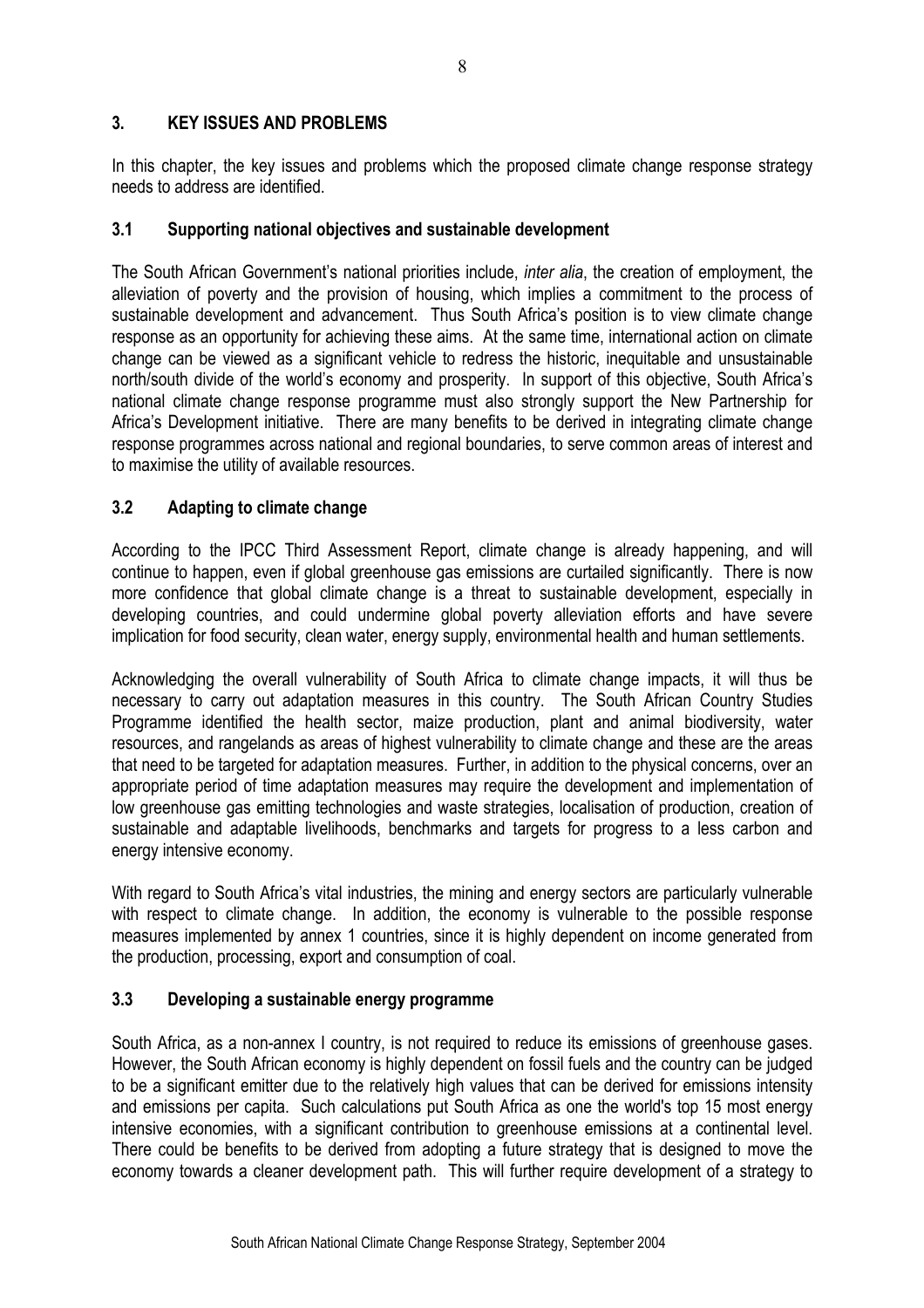access investment through the Clean Development Mechanism (CDM) of the Kyoto Protocol, technology transfer and donor funding opportunities. However, even given this scenario, emissions can still be expected to increase with economic development, albeit at a smaller pace than would have happened without intervention.

To date the Department of Minerals and Energy (DME) is involved in a number of programmes to reduce emissions intensity. An energy-efficiency awareness campaign was initiated by the DME in 1996 to raise public awareness of the need to implement energy efficient measures in the home. This campaign was in response to a survey, conducted at the time that found that 60 percent of consumers were not aware of the need and reasons for conserving energy. Training and capacity building on energy efficiency is also being conducted by the Household Energy Action Training (HEAT) programme. The aim of the programme is to develop a household-energy capacity building and communication strategy. A joint project with the International Institute for Energy Conservation-Africa (IIEC-Africa), the Minerals and Energy Education and Training Institute (MEETI) and PEER-Africa, an environmental and engineering firm, will address delivery organizations on energy and environmental issues in the housing sector. PEER-Africa is presently involved in appropriate technology transfer and capacity building in low-income communities. A white paper on renewable energy and clean energy development was developed by DME and was approved by Cabinet in 2003. This sets a target of 10 000 GWh renewable energy contribution to final energy consumption by 2012, in addition to the existing renewable energy contribution of 67 829 GWh/annum, which represents about 9% of the national total consumption and includes present contributions from various sources of biomass.

## **3.4 Meeting international obligations**

As previously mentioned, South Africa, as a party to the UNFCCC, has to fulfil certain obligations which include the following:

- Prepare and periodically update a national inventory of greenhouse gas emissions and sinks.
- Formulate and implement national and, where appropriate, regional programmes to mitigate climate change and facilitate adequate adaptation to climate change.
- Promote and cooperate in the development, application and diffusion of technologies, practices and processes that control, reduce or prevent anthropogenic emissions of greenhouse gases.
- Promote sustainable management, and promote and cooperate in the conservation and enhancement of sinks and reservoirs of all greenhouse gases.
- Cooperate in preparing for adaptation to the impacts of climate change.
- Take climate change considerations into account in the relevant social, economic and environmental policies and actions with a view to minimising adverse effects on the economy, on public health and on the quality of the environment.
- Promote and cooperate in scientific, technological, technical, socio-economic and other research, systematic observation and development of data archives related to the climate system and intended to further the understanding and to reduce or eliminate uncertainties.
- Promote and cooperate in the full, open and prompt exchange of relevant scientific, technological, technical, socio-economic and legal information related to the climate system and climate change.
- Promote and cooperate in education, training and public awareness related to climate change.

There are no formal commitments to the IPCC but, where, appropriate, South Africans are encouraged to make meaningful contributions within this structure. Similarly, where possible, relevant local research should be structured to support the work of IGBP.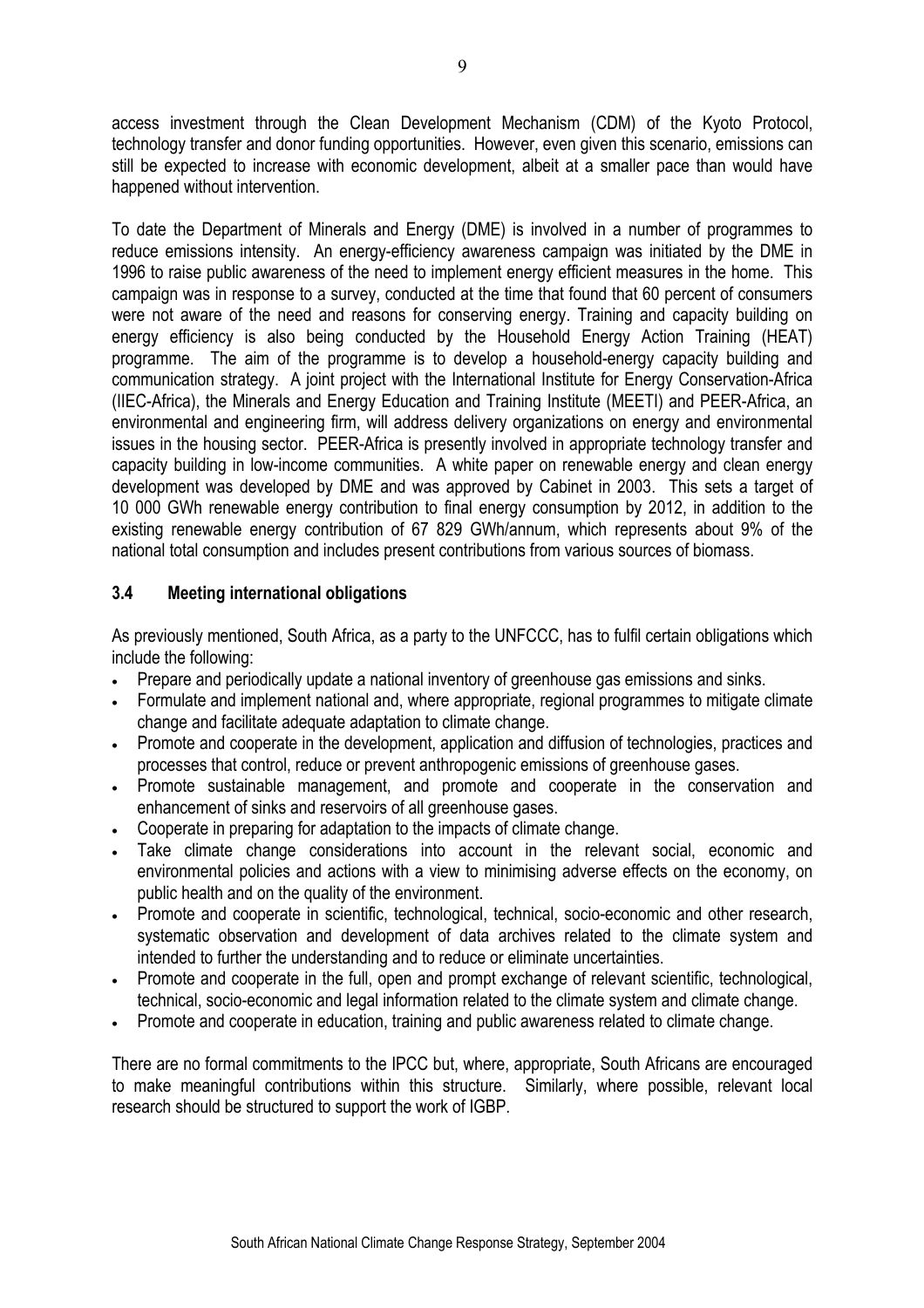## **3.5 The integration of climate change response in government**

Although DEAT has been designated as the lead agency for climate change response in South Africa, it is recognized that this is a cross cutting issue that has ramifications for diverse activities in other government departments. This will require the effective coordination amongst the various government departments that are involved in, or may be impacted by, climate change to ensure that response measures are properly directed, acceptable to all and carried out with a national focus. General awareness within government on the likely impacts of climate change is somewhat limited to those departments directly involved with the issues. In order to adapt to climate change, and to prepare adequately for the likely impacts, capacity has to be built. This will ensure that the policies formulated will adequately address climate change adaptation. Further, it is important that the available skills and competencies within government are efficiently harnessed. Officials in other departments, within all spheres of government, often do not see climate change as a priority and some even see it as working against national development priorities. They are concerned that South Africa has a huge backlog of service delivery where the performance of each department is measured by how effective and efficient it is on service delivery. Therefore climate change needs to be addressed in such a way as to assist these departments to achieve their service delivery objectives i.e. through so-called "win-win" or "no regrets" measures.

# **3.6 Government/Industry partnerships**

Awareness and capacity within government on many aspects of climate change is limited, particularly in those departments not directly involved with the issues concerned. There is, however, capacity within various sectors of business and industry that could be harnessed in developing and implementing a practical and effective national climate change programme. Many industries, such as the energy and chemical sectors, are currently involved in the development of growth strategies. Further, it has been widely recognized that environmental performance and, in particular, cleaner production technology can represent a significant competitiveness factor for industry. Thus industry/business involvement should not be limited in nature or only have a role though capacity building in government. Appropriate government/industry partnerships should be encouraged and developed.

## **3.7 Domestic legal provisions**

South Africa currently has a number of laws relating to the protection and management of the environment. The overarching legislation is contained within the provisions of the National Environmental Management Act of 1998. Climate change is referred to explicitly in the White Paper on Integrated Pollution and Waste Management of 2000, and referenced in the White Paper on a National Water Policy for South Africa, 1997. It is also specifically addressed in the Government's imminent National Water Resource Strategy. Climate change is not addressed in current air quality legislation. The impending National Environmental Management: Air Quality Act will, however, specifically contain provisions for greenhouse gas emissions.

## **3.8 Climate change related education, training, awareness and capacity building**

Climate change is a relatively new issue in South Africa due to the prior isolation of this country from international events. Education, training and public awareness thus lag behind the requisite standards. Similarly, government has not got the necessary capacity to deal with climate change on an effective basis. Industry is better placed regarding technical skills. However, these skills are not usually specifically available for climate change related activities.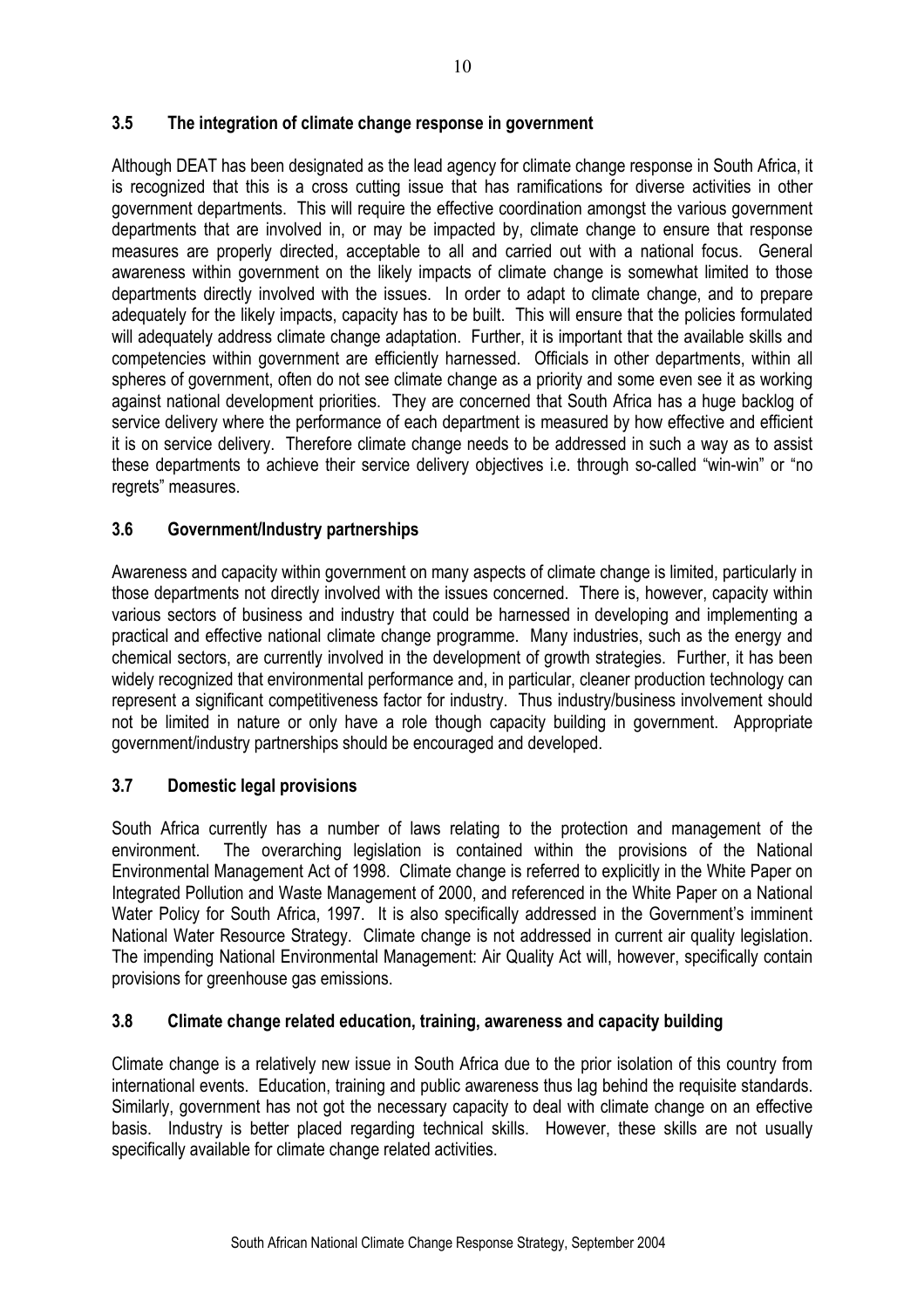#### **3.9 Climate change related research, development and demonstration**

Climate change research needs to be properly coordinated and the benefits optimised to meet the needs of policy makers in South and Southern Africa. Attention needs to be focussed on projects that will assist with mitigation of and adaptation to climate change and address specific areas of vulnerability. Further, development and demonstration projects are required to show the advantages and acceptability of a variety of technologies related to climate change. There are some solid foundations in this area on which to build including, *inter alia*, renewable energy demonstration projects and the South African Environmental Observation Network (SAEON) programme, which is administered through ring-fenced grant funding by the National Research Foundation (NRF) and is well under way with the first site in the Lowveld area, with the Kruger Park as the core and adjacent sites offering some 6000 hectares under observation.

#### **3.10 Inventories of greenhouse gases and air pollutants**

Several organizations, including local governments and major energy, chemical and metallurgical undertakings, have undertaken long term air quality monitoring projects using modern continuously monitoring ambient air quality instrumentation. However there is a need to put in place a national ambient air quality information handling system in order to obtain an integrated database of air pollution data for purposes of air quality management and greenhouse gas inventory. It is envisaged that this information management system will already contain emissions data for various sources of air pollutants. Greenhouse gas inventories could be handled using the same system, to great advantage.

## **3.11 Accessing and managing financial resources for climate change**

Currently, South Africa is experiencing financial constraints. This makes it difficult for the country to implement policies that are appropriate in its pursuance of its own national objectives and service delivery. South Africa, as a developing country, would be able to meet its obligations under the convention and contribute to the global mitigation of climate change through assistance from developed country parties**.** This requires a framework to access and manage the climate change financial resources on offer as donor funding.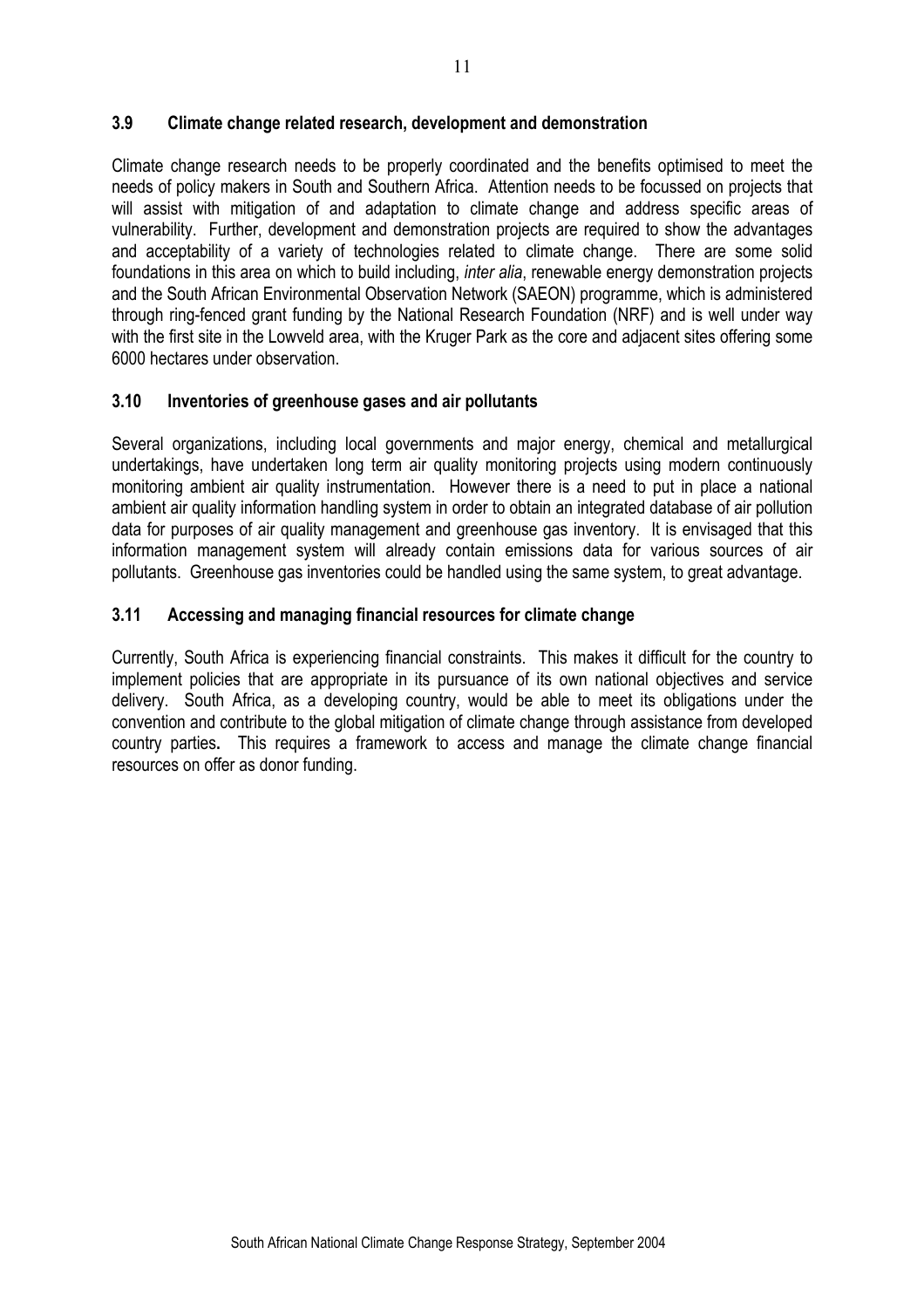# **4. STRATEGIC OBJECTIVES, PRINCIPLES AND PROPOSALS**

A number of important issues and priorities in respect of global climate change and South Africa have been discussed in Chapter 3. In this Chapter we have sought to translate those priority factors into tangible strategies and actions to be implemented by government. It is thought that these actions will, in no uncertain terms, help South Africa achieve sustainable development objectives, while also fulfilling the need to respond to climate change.

## **4.1 Principles for the national climate change response strategy**

A number of principles and factors guided the conception of this strategy and should be included in its implementation, including those contained in the National Environmental Management Act of 1998 and the importance of equity on the national and international scale. These are:

- Ensuring that the strategy is consistent with national priorities, including poverty alleviation, access to basic amenities including infrastructure development, job creation, rural development, foreign investment, human resource development and improved health, leading to sustainable economic growth;
- Ensuring alignment with the need to consistently use locally available resources:
- Ensuring compliance with international obligations;
- Recognizing that climate change is a cross cutting issue that demands integration across the work programmes of other departments and stakeholders, and across many sectors of industry, business and the community;
- Focussing on those areas that promote sustainable development;
- Promoting programmes that will build capacity, raise awareness and improve education in climate change issues:
- Encouraging programmes that will harness existing national technological competencies;
- Reviewing the strategy constantly in the light of national priorities and international trends:
- Recognizing that South Africa's emissions will continue to increase as development is realised.

In devising this strategy, an integrated approach was followed. The framework of interventions thus takes into account the policies and programmes of other government departments, and the fact that South Africa is a developing country. This should ensure that the principles of sustainable development are adequately served and do not conflict with existing development policies.

## **4.2 National objectives and sustainable development**

In the non-annex I countries, such as South Africa, economic and social development remain critical issues. Thus the national climate change response strategy must, as far as possible, seek to promote the primary government objectives, which include job creation, the provision of basic services and infrastructure development, the alleviation of poverty, and the provision of housing. These priorities are also generally compatible with the principles of sustainable development as defined in the Rio Declaration of 1992.

#### *Objective: Create a synergy between national government objectives, sustainable development and climate change.*

There is a considerable degree of compatibility between national government objectives, sustainable development and climate change. The linkages need to be established to maximise the overall benefits to the country that can be obtained from climate change response. It is clearly stated in the IPCC Third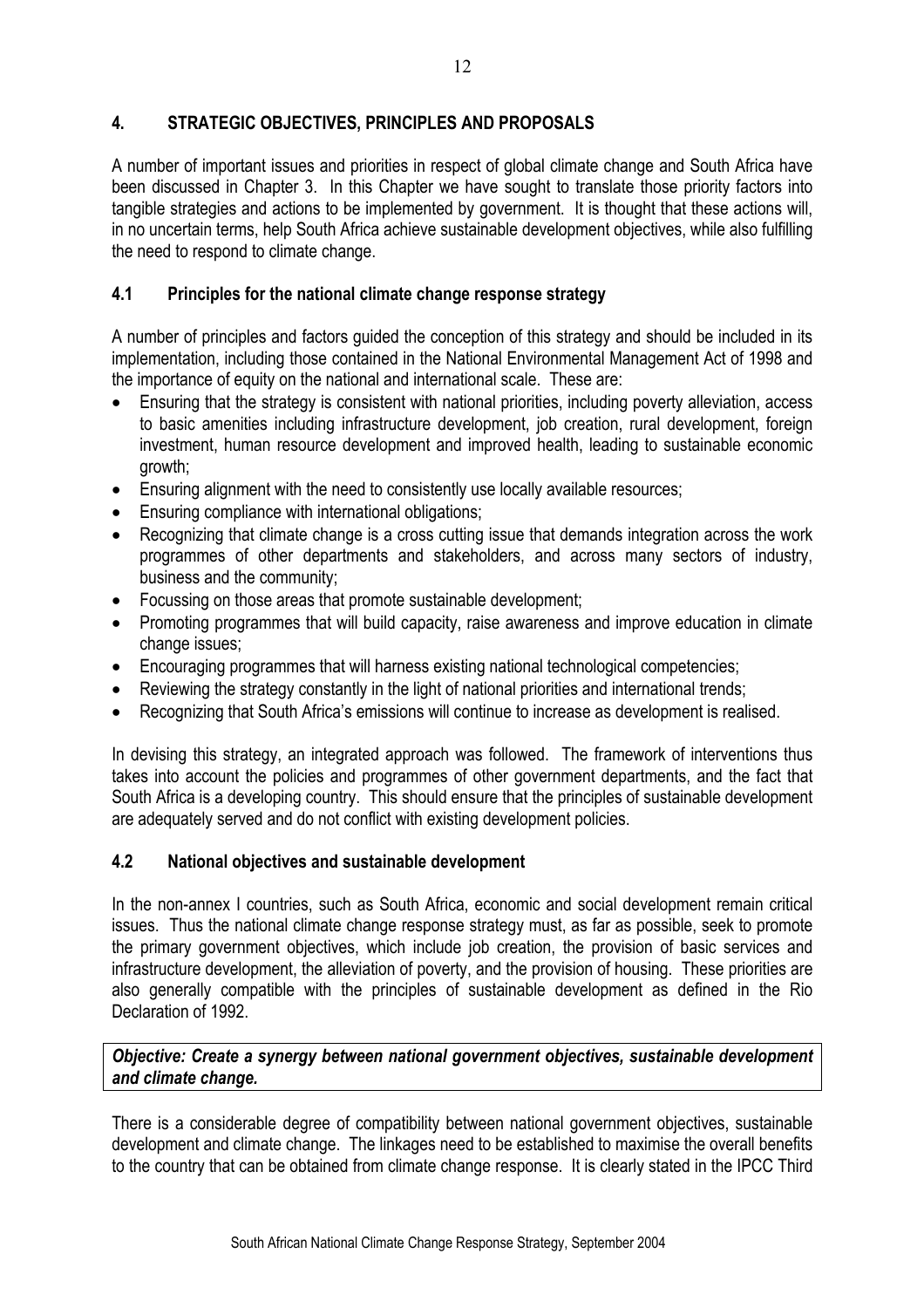Assessment Report that sustainable development objectives are achievable that also benefit climate change mitigation, even if climate change was not the primary reason for taking such actions.

*Intervention: Include climate change issues in sustainable development policies, indicators and criteria for South Africa which are consistent with any such indicators and criteria that are required by the DNA for CDM projects.* 

Indicators and criteria are needed which denote whether particularly development pathways lead to sustainability. Such criteria can be unique to South Africa and their development will require careful thought and stakeholder participation. Project proposals should be evaluated on sustainability criteria that have been formulated or adapted specifically for South Africa. In general, projects and proposals need to be evaluated holistically and any cross cutting issues must be identified and taken into account. Projects and proposals should be specifically screened to ensure that they promote national development objectives, even though they may also serve foreign and international interests as well.

The objectives of other environmental conventions and protocols, including the United Nations Convention on Biodiversity (UNCBD), the United Nations Convention to Combat Desertification (UNCCD), the Vienna Convention for the Protection of the Ozone Layer and the Ramsar Convention also need to be considered. Further, provision should be made for reporting of significant greenhouse gas emissions by public and private sources in terms of the agreed sustainable development indicators.

## **4.3 Institutional arrangements**

*Objective: To enable the relevant national government departments to address climate change issues in South Africa.* 

South Africa is no longer isolated internationally and is expected to take a leading role in the development of the Southern Africa region, and in the continent as a whole. This will require a strong and vigorous domestic climate change programme with the appropriate institutional capacity and arrangements. Due to the historic lack of participation in world affairs, including climate change issues, South Africa, to some extent, has not developed the capacity to achieve this. As a net result, there has been a lack of integration in climate change response between the various departments and nongovernment stakeholders, who all have their own specific objectives. The functional operational components for government response to climate change issues are illustrated in Figure 4.3.1. However, these various functions could continue to be carried out in several different departments, as appropriate, provided that there is proper communication and coordination. The important role of coordination between departments cannot be over-emphasised. One of the prime reasons for establishing the Government Committee for Climate Change (GCCC) was to facilitate this process.

*Intervention: Ensure that the relevant national government directorates and sub-directorates have the capacity to carry out their assigned functions regarding climate change response, including the CDM.* 

Government needs to establish a procedure for the registration, coordination and reporting on climate change related projects to be undertaken using donor funding. To assist with this, a list of donor agencies needs to be maintained on a project information management system, with specific donor country interests and potential funds available. Project endorsement should be given on the grounds of non-duplication, economic benefits, social benefits and overall feasibility. If necessary, projects could be given priority ratings according to the severity of the required adaptation to avoid climate change impacts. Technical feasibility should also be adjudicated. Technology transfer and demonstration projects need to be encouraged.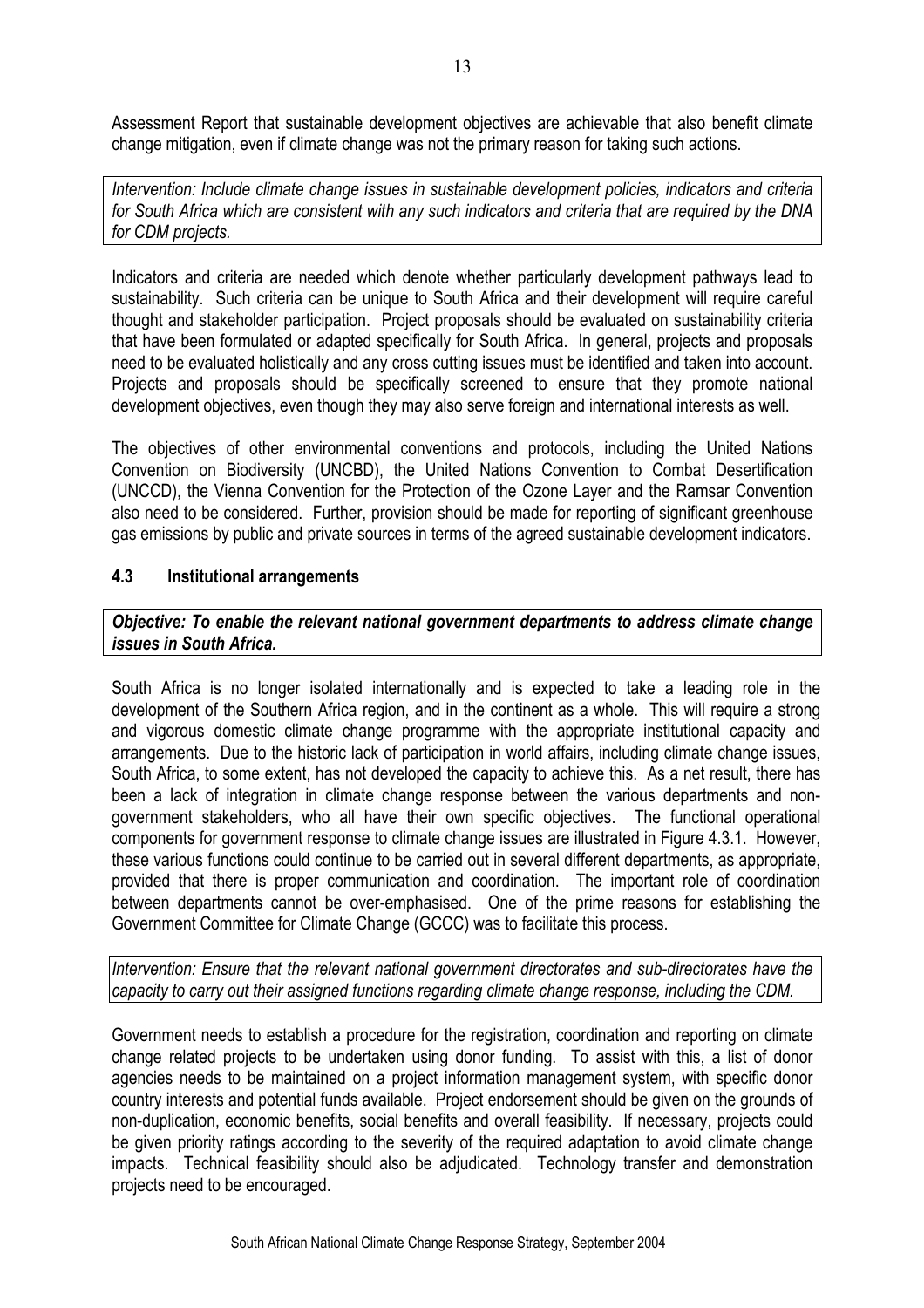

## **FIGURE 4.3.1: FUNCTIONAL OPERATIONAL COMPONENTS FOR GOVERNMENT RESPONSE TO CLIMATE CHANGE ISSUES**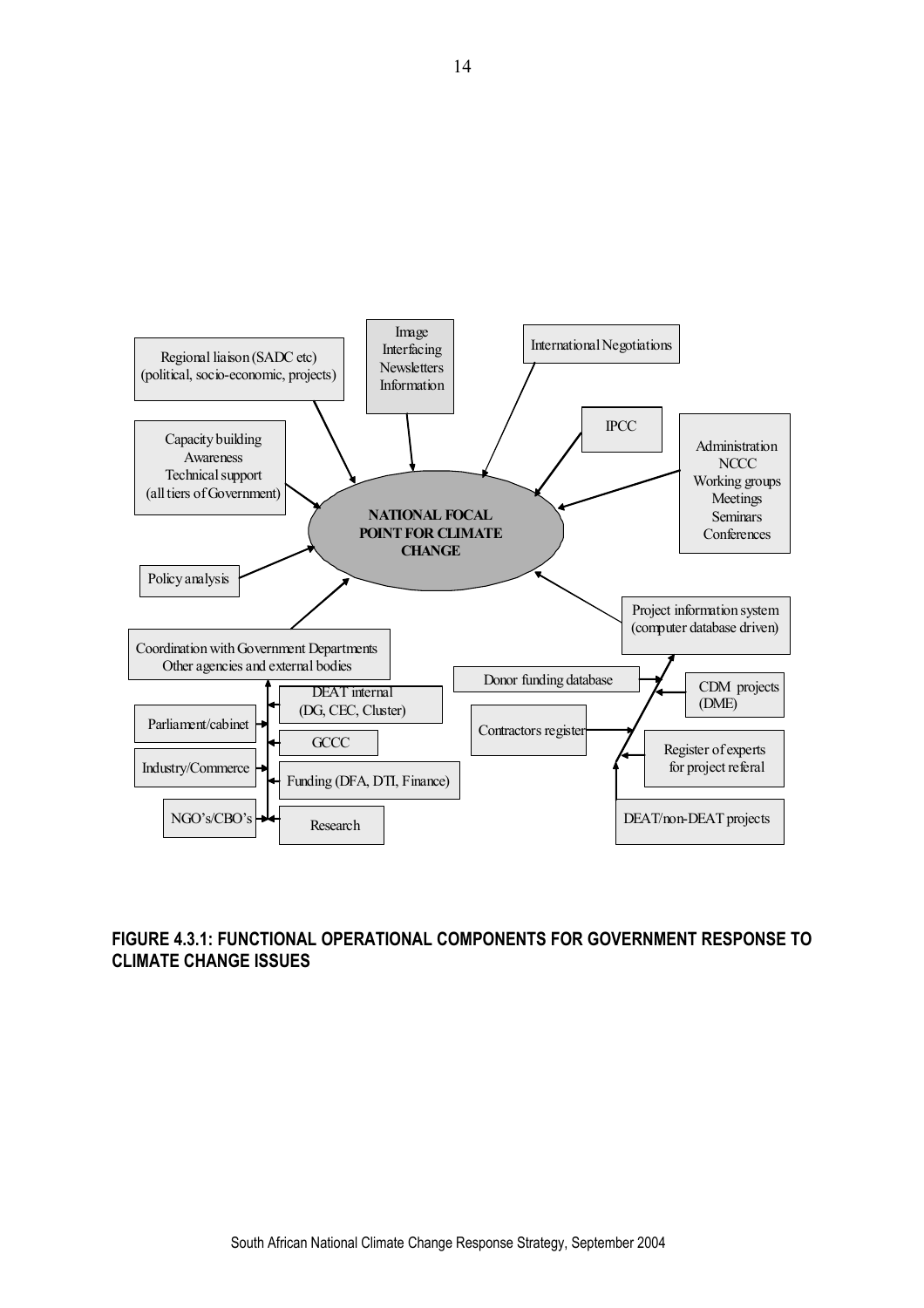A technology needs assessment for climate change related projects in all sectors should be undertaken through the Department of Science and Technology (DST) and this must make extensive reference to the National Advanced Manufacturing and Technology Strategy (AMTS) for South Africa, produced by the CSIR for the National Advisory Council on Innovation (NACI), a body which advises the Minister of Science and Technology.

This process could be broad enough to cover related areas such as capacity building and could be assisted through United Nations Development Programme projects. DEAT will ensure that all South Africa's obligations in terms of the UNFCCC and Kyoto Protocol are adequately carried out, including the submission of the greenhouse gas inventory, assessed in the prescribed manner and presented in the correct format, and the National Communications.

*Intervention: Establish procedures for CDM projects.* 

Government urgently needs to establish procedures for the registration, coordination and reporting on projects to be undertaken through the CDM. Detailed discussions have been held between high-level delegations from DEAT, DTI and DME. The following mechanisms are proposed, are being developed or have already been instituted.

- a) A CDM secretariat is being set up within DME and it is envisaged that the Director General of DME will act, for legal purposes, as the Designated National Authority (DNA) in terms of the Kyoto Protocol, in which capacity he will have full signing authority and the associated accountability.
- b) The DNA will be advised by a steering committee, chaired jointly by DME, DEAT and the DTI. It is, however, essential that other departments (for example the Department of Foreign Affairs) be permanently represented on the committee, as should other stakeholders, including civil society.
- c) The CDM secretariat will introduce proposals to the steering committee who will make recommendations to the DNA. The DNA will issue letters of approval.
- d) DTI would provide guidance on possible trade and investment implications of projects and will assist in the marketing of potential CDM projects in South Africa.
- e) DTI will be instrumental in ensuring that, where possible, the CDM is used to support national trade and investment measures.
- f) The CDM secretariat would provide a single point of entry for all information pertaining to the CDM, and would be able to advise on all aspects of the necessary South African and international processes and requirements.
- g) The secretariat would be responsible for the registration of all projects, but not for actual project management, which would be the responsibility of the project developers.
- h) The secretariat would serve as a focal point to the CDM Executive Board, as set up under the Kyoto Protocol, and deal with correspondence from this Board.
- i) The secretariat would also provide input into the negotiating process on the CDM, through the NCCC.
- j) The arrangements could be considered as interim with the possibility of them being reviewed in light of performance achieved, status of the Kyoto Protocol negotiations and the future scale of the CDM market.

It should be understood up-front that CDM primarily presents a range of commercial opportunities, both big and small. This could be a very important source of foreign direct investment, thus it is essential that the DTI participate fully in the process. Contracting organizations from the recipient country can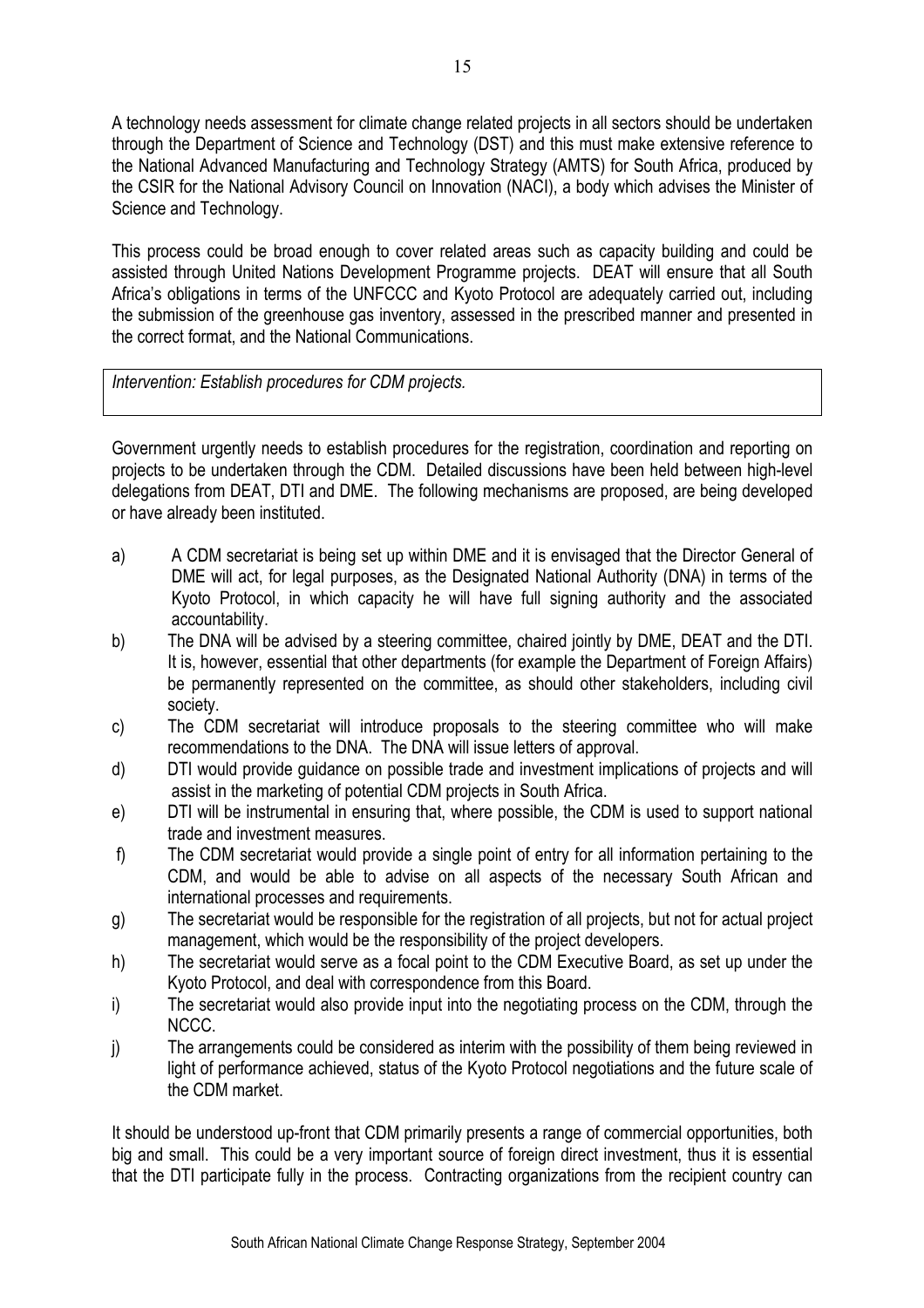range from large private corporations, parastatals and the smaller commercial operations of academic institutes and consultancies aligned with NGOs. The actual range of potential projects is very large and can not be covered in detail here. However, as just a few examples, they could encompass fuel switching from coal to gas, clean coal technologies, energy efficient housing, the use of renewable energy resources or the production of electricity from landfill gas, as well as numerous other applications. The identification of suitable projects could be assisted by the results of the technology needs analysis referred to elsewhere in this document.

The overall governance and coordination of CDM is through the CDM Executive Board established under the Kyoto Protocol. The responsibility for constituting and appointing the Executive Board lies with the UNFCCC conference of parties/meeting of parties structures. There are mechanisms to ensure equitable regional representation and a balance between developed and developing nation representation. The Executive Board is mandated with the administration of an adaptation fund to oversee allocations to adaptation projects, specifically for the poorest and most vulnerable nations, with the prioritisation of funding in accordance with criteria established from the vulnerability assessments submitted to the UNFCCC conference of parties. Figure 4.3.2 shows a complete CDM start-up process and the route that could be followed for the national programme using the CDM secretariat.



**Figure 4.3.2: Process for initiating CDM projects**

All information should be entered into a project information management system. However, the Secretariat could keep all proprietary information confidential at all stages. The detailed evaluation of greenhouse gas reductions needs to be done according to standard methodologies as laid down by the Executive Board and through the Designated Operational Entities (DOEs) mandated by the Board. On applying for pre-approval, a 2-month turn around time, or shorter, should be guaranteed. The project should be evaluated for economic benefits, social benefits, and technological feasibility.

The public will be consulted on the sustainable development criteria, which can be unique for South Africa. The process for the application of these criteria will be specified. The primary role of the CDM process is to assess projects against these sustainable development criteria, but those responsible will require the necessary information in order for them to do this. Technical feasibility could be evaluated through using specific members of an expert panel who have been chosen for their technical competence and willingness to respond rapidly. It is doubtful whether adequate capacity in this area would normally reside within the DNA and/or the steering committee or secretariat. However, the composition and role of this panel will need to be clearly defined as to the required level of their assessment and their terms of reference should be limited to that of acting in an advisory capacity only.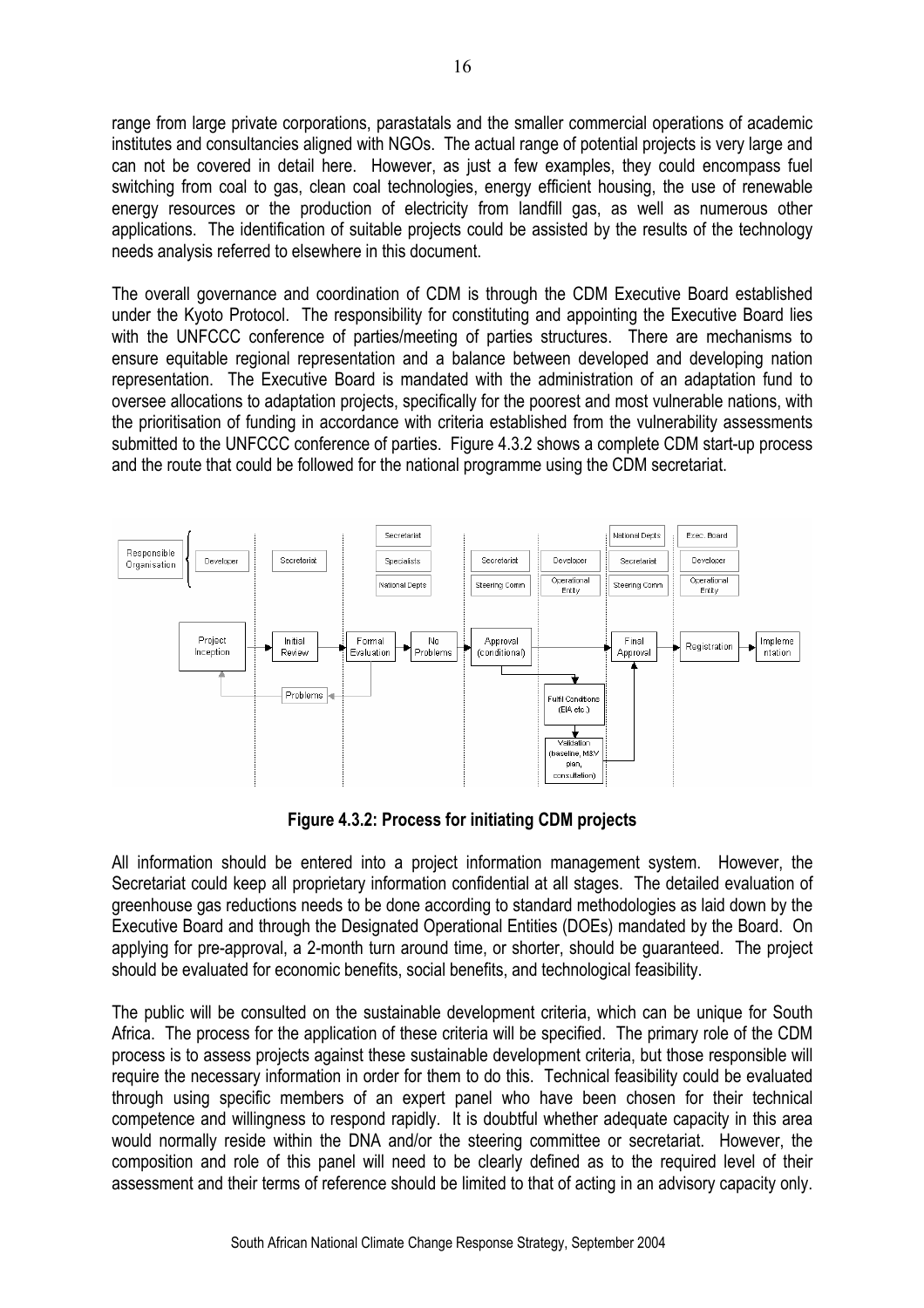The expert panel would not be required to sit formally and review projects. Projects could be referred to the appropriate experts by Email. In cases that require an Environmental Impact Assessment (EIA), then a process of public participation will, in any event, need to be conducted and various stakeholders consulted. This type of process should not be duplicated, as it will inevitably result in the process becoming even lengthier.

It should be noted that the risk with regards to obtaining approval of EIA's is borne by the project developers and the EIA could be carried out in advance of the CDM approval process should the project developer wish to do so. In addition the initiation or carrying out of an EIA should not be considered as invalidating the proposed project on the grounds that it represents "business as usual".

The application for full approval should contain complete project specifications and a detailed account of the proposal for verifying the emissions reductions. The CDM Executive Board in Washington is likely to make approval conditional upon continued achievement of requirements. This process should not take longer than 14 weeks from start to finish, preferably much less, excluding the time taken to process the EIA, where necessary.

The allocation of certified emission reductions has not as yet been finalised. However, it is widely thought that ownership would essentially remain with the project developers to give the incentive to carry out CDM projects, with governments retaining overall custodianship of the national interests. It is expected that the CDM Executive Board would maintain a CDM registry and that South Africa, as the host party, as well as the project participants would have registry accounts into which certified emission reductions would be transferred directly by the CDM Executive Board.

# **4.4 Adaptation**

Adaptation will be essential in South Africa due to its particularly vulnerable status in terms of the negative impacts of climate change as well as response measures. It should be noted that, although DEAT supports the suggested interventions in principle, much of the work comes under the jurisdiction of other government departments, and within all spheres of government. Further, it is emphasised that many of the suggested interventions would give rise to benefits that would assist the current development situation in South Africa, even if climate change were not a factor. These endeavours must be encouraged in no uncertain terms. Thus, as already discussed, climate change adaptation could become a mainstay of sustainable development and suitable donor funding secured for such work.

## *Objective: Offset South Africa's vulnerability to climate change.*

Modelling suggests that there will be significant climate change impacts in South Africa, even if global emissions were to be reduced in accordance with the Kyoto Protocol. These impacts include general warming, disruption of established rainfall patterns and an increase in the frequency of occurrence of extreme weather events affecting a wide variety of sectors.

The community water supply and sanitation projects currently being undertaken by the Department of Water Affairs and Forestry (DWAF) will contribute to the prevention of infection by water-borne diseases such as cholera, scistosomiasis and gastro-enteritis by reducing reliance on untreated water supplies. However, climate change impacts may offset the progress and this will need to be monitored.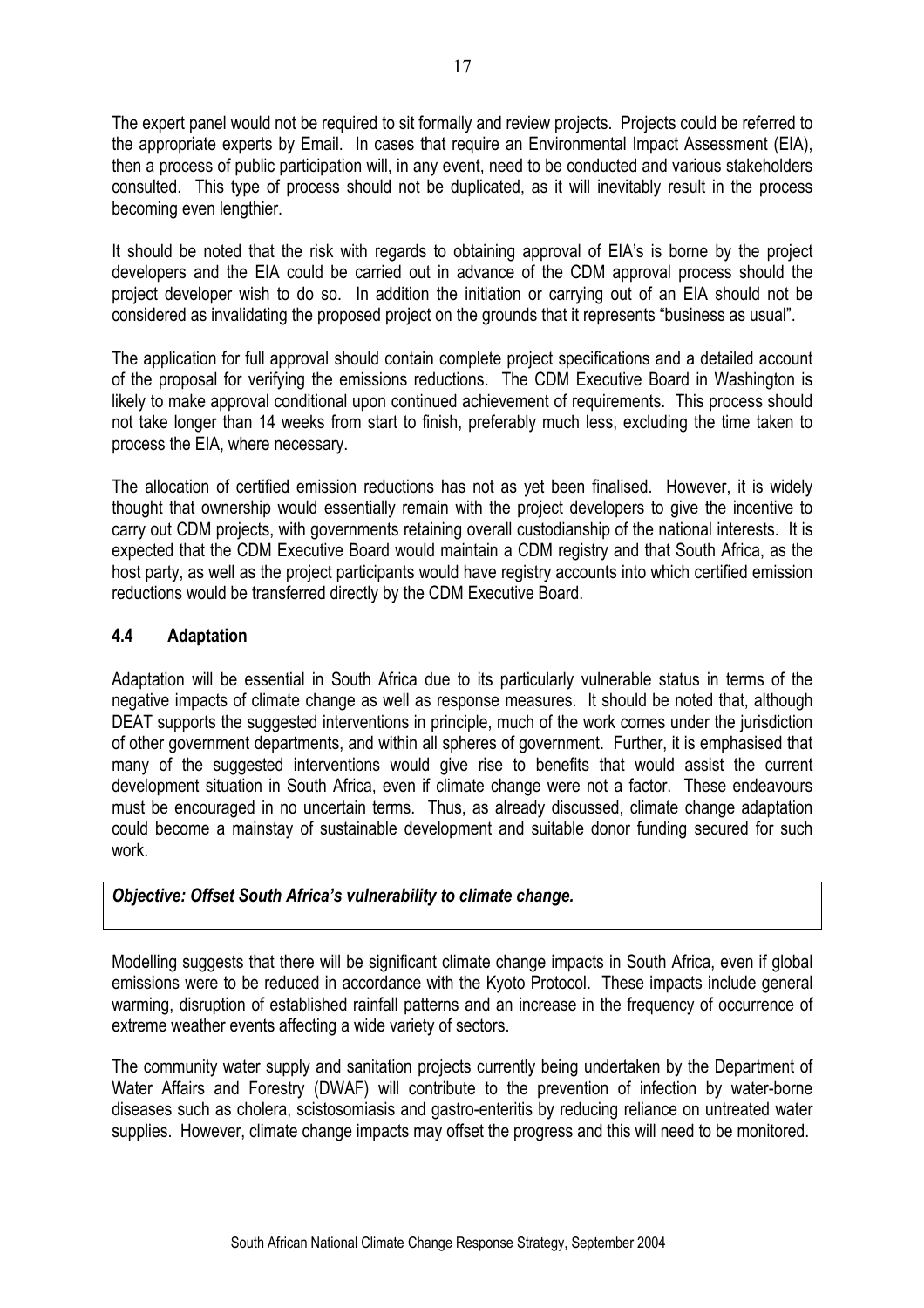*Intervention: Extension of health protection and health promotion measures.* 

Current monitoring and forecasting systems to warn of disease outbreaks need to be extended and upgraded to counteract possible climate change health impacts and enable prior planning for effective sustainable interventions, as do disease prevention programmes and personal protective devices. For instance, the use of bed nets and personal protective devices, which have proved successful in preventing the contraction of malaria from mosquito bites, will have to be increased. Treatment facilities and proactive preventative measures will need to be extended according to impact forecasts. Increased surveillance, monitoring and control of areas that are prone to, and will be affected by diseases such as malaria and Bilharzia will also be required, as will controls in the affected areas by the use of spraying programmes and other conventional measures. Health promotion programmes could also play a useful role in combating the impacts of climate change.

The Community Water Supply and Sanitation projects currently being undertaken by the Department of Water Affairs and Forestry will contribute to the prevention of infection by schistosomiasis over time. However, climate change impacts may offset the progress and this will need to be monitored, as will the incidences of water borne disease such as cholera.

*Intervention: Water resource management and contingency planning.* 

Strategies for managing South Africa's water resources have been developed to take account of the country's variable and unpredictable climate and the resulting limited availability of unevenly distributed water. The strategies, which are described in the National Water Resource Strategy, scheduled to be established in terms of the National Water Act, 1998, during 2004, are sufficiently flexible to accommodate the anticipated effects of climate change without the need for special programmes or projects. However, the effects are likely to manifest themselves at different times in different parts of the country, and to vary in magnitude from area to area. A better understanding of these issues is expected from an ongoing research programme funded and managed by the Water Research Commission, which will facilitate prioritising intensified interventions in areas where the effects are greatest and/or will occur soonest. It will be necessary to improve meteorological and hydrological monitoring systems to detect the onset and development of the effects of climate change on water resources.

Approaches to water resources management that will facilitate adaptation to a changed climate can be broadly divided into strategic resource management, flexibility in water use allocations, water demand management and water conservation measures, contingency planning for extreme events such as floods and droughts, communication, optimising the operation of existing infrastructure and constructing new infrastructure.

Comprehensive and integrated planning across river catchments will allow for co-ordinated solutions, using an appropriate mix of demand and supply-side interventions, to the problems of water quantity, water quality and water supply by addressing the effects of population growth, economic growth and development, and the consequent changes in the demand for water. The management of water resources needs to be more closely integrated with water services provision via local government's integrated development planning process, particularly the water services development plans.

Replacing in-perpetuity riparian water rights with a system of time-bound administrative authorisations to use water that are subject to regular review will provide flexibility to adjust water allocations to account for changes in the availability of water. Additional flexibility will be provided by allowing water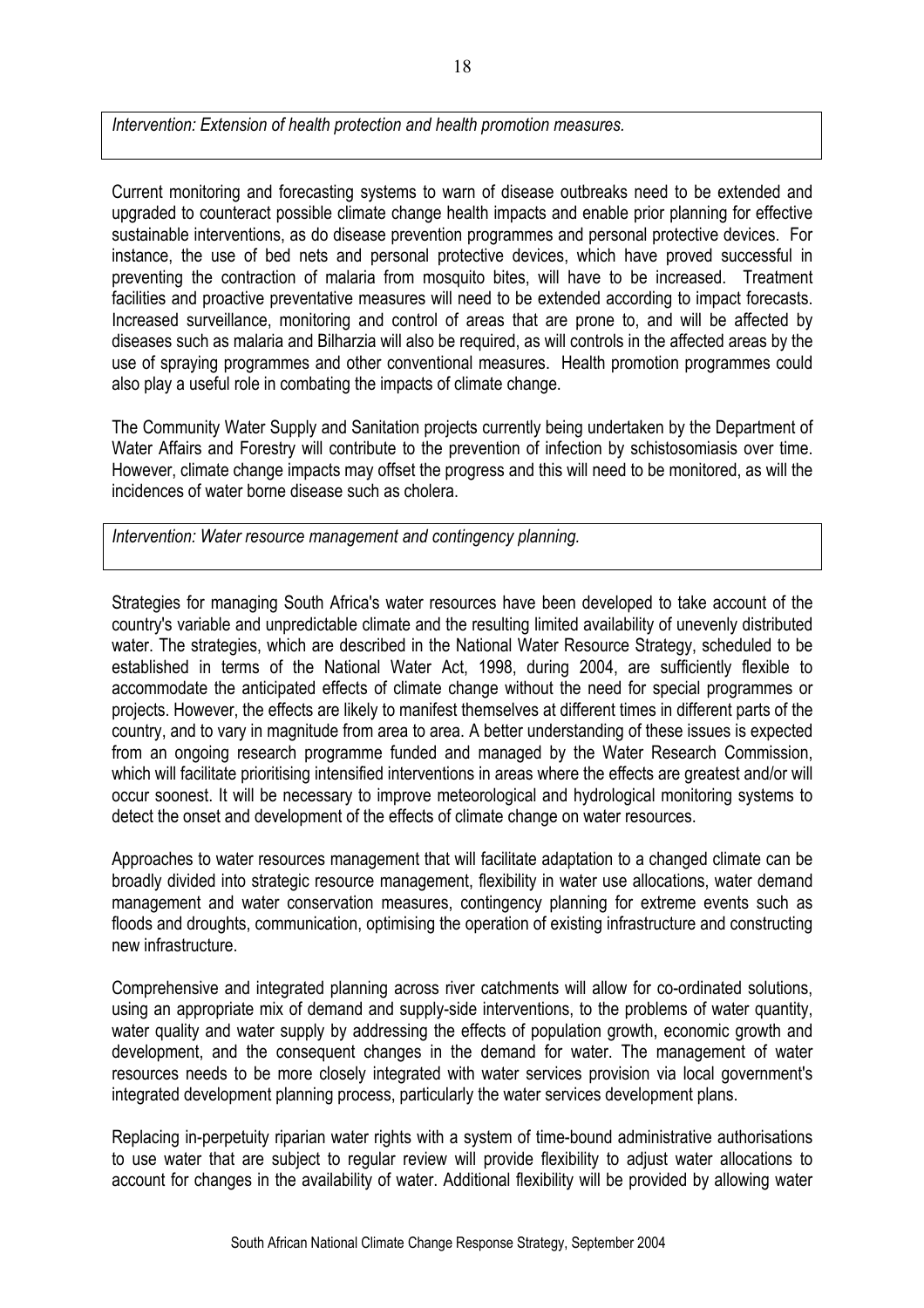users to trade water use authorisations, either permanently to move water from lower to higher value uses, or temporarily as a short-term coping strategy

The demand for water may be reduced in all user sectors through a range of measures that encourage efficient water use. These include implementing the pricing strategy for water use charges prescribed in the National Water Act, promoting the use of water-efficient technologies and practices, mandatory water auditing and accounting, and education in water conservation and demand management. However, although successful adoption of measures to reduce water use in the long term by increasing the efficiency of use is desirable, it could limit the extent to which users can accommodate any short-term restrictions on water use that may be necessary during times of drought without prejudicing productivity or reducing standards of living.

Water conservation measures such as clearing alien invasive vegetation from infested catchments will increase the amount of surface water runoff and recharge to groundwater, whilst water harvesting in agriculture and homes, especially those in rural areas, could reduce reliance on supplemental irrigation by optimising the effectiveness of rainfall. There is significant potential in the domestic and agricultural sectors for minimising wastage by reducing leakage from piped and open channel distribution systems.

Contingency plans for extreme events such as droughts and floods will be embodied in the disaster management framework prepared in terms of the National Disaster Management Act. The current monitoring and forecasting systems for droughts and floods would need to be improved and baselines established.

Operating procedures for all infrastructures, including inter-basin transfer schemes will be reviewed and revised where necessary to ensure optimum efficiency. The need for modifications to existing infrastructure or the construction of new infrastructure will continue to be investigated.

Public consultation programmes, mandatory under the National Water Act for all significant implementation interventions, need to put greater emphasis on making water users and the public aware of the implications of climate change. Programmes such as the Disaster Mitigation for Sustainable Livelihoods Programme, which educates communities on drought mitigation, need to be promoted and encouraged in communities.

*Intervention: Adaptation of rangeland practices.* 

Suggested adaptation strategies for South African rangelands include improved monitoring and forecasting systems for fire hazard and droughts. These will be beneficial, even without climate change occurring. Specific intervention to adjust stocking rates are unlikely, since farmers already adjust their stocking rates in response to climatic and market conditions. Due to a possible decline in the carbon/nitrogen ratio in forage, as a result of the elevated  $CO<sub>2</sub>$  concentrations, it is possible that a wider use of nitrogen containing forage supplements may be needed, although this could lead to an excessive nitrate loading in the water courses and would therefore need monitoring closely. Further, although the use of feed supplements may increase livestock production and decrease methane emissions, there may be an increase in the net cost of animal production. Higher temperatures may favour those breeds that have a higher heat tolerance. Climate change may also affect the frequency and spatial extent of livestock disease outbreaks, such as foot and mouth disease. Additional preventative measures, which would support existing restrictions, would be useful in controlling such diseases.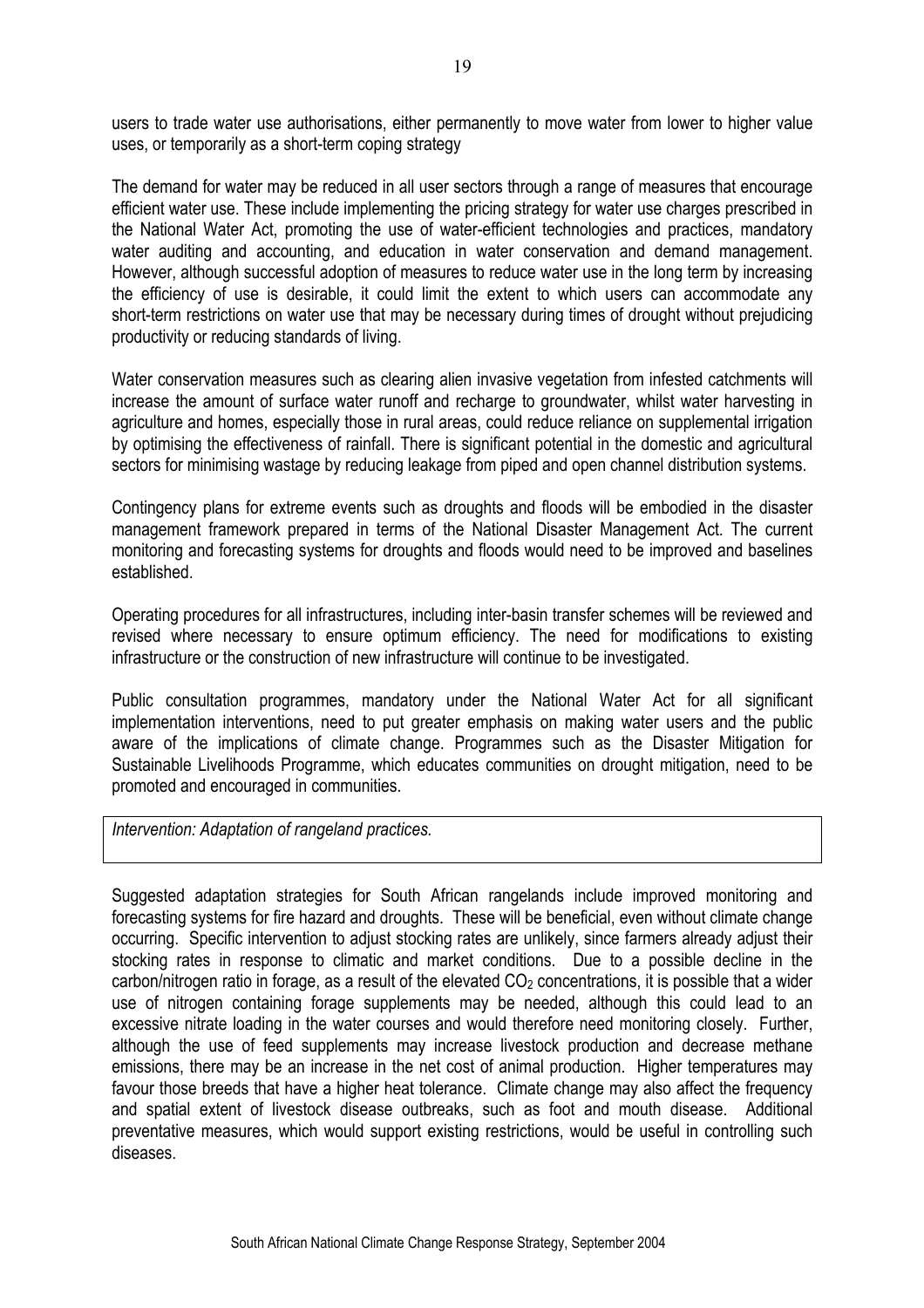Alternative land use and a decreased dependency on ranching may be necessary to combat the effects of climate change on organised agriculture. Agricultural management practices that recognise drought as part of a highly variable climate, rather than a natural disaster, should be encouraged. Farmers should be provided with information on climatic conditions, and incentives should be given to those farmers who adopt sound practices for drought management, and therefore do not rely on drought relief funds. Land use planning can be used to identify trends in land use that would be advantageous in the event of climate change. Suitable measures could be incorporated in national agricultural policy.

*Intervention: Adaptation in agriculture.* 

Adaptation measures should include changes in agricultural management practices, such as a change in planting dates, row spacing, planting density and cultivar choice, and other measures, which would counteract the effects of limited moisture. Irrigation is currently used to supplement low levels of precipitation but this could become very expensive and less effective, giving conditions of increasing aridity. This would require a phasing out of irrigation farming and a relocation of the production areas eastwards, if practicable. To reduce the risk of famine, marginal production areas could be kept economically viable by, for example, decreasing input costs or planting drought resistant crops, such as sorghum or millet. Alternatively, land use could be changed to grazing.

A reduction of reliance on industrialised mono-cropping and diversification of the range of crops cultivated will reduce vulnerability as well as creating jobs and potentially reducing irrigation needs. Development of more and better heat and drought resistant crops would help fulfil current and future national food demand by improving production efficiencies in marginal areas, with immediate effect.

Seed banks that maintain a variety of seed types that preserve biological diversity and provide farmers with an opportunity to make informed choices could be used to counteract the effects of climate change, maintain food security and establish possibilities for profitable specialisation. This should be adopted as a priority and needs to maximise the role of local communities.

Many current agricultural practices, such as conservation tilling, furrow dyking, terracing, contouring, and planting vegetation as windbreaks, protect fields from water and wind erosion and assist in retaining moisture by reducing evaporation and increasing water infiltration. Management practices that reduce dependence on irrigation would reduce water consumption without reducing crop yields, and would allow for greater resiliency in adapting to future climate changes. Such methods include water harvesting. The reduced use of some pesticides could directly reduce greenhouse gas emissions and also reduce water pollution, thus contributing to both adaptation and mitigation.

*Intervention: Changes in forestry practices.* 

More temperature tolerant cultivars within the current tree species could be selected, but it is more probable that more lucrative uses for the land, such as sub-tropical fruits, may compete for the land currently under tree plantations. Genetic engineering could be used to develop more heat and drought resistant hybrids, which would allow the forestry industry to counter the threat of climate change and also to maintain current production areas. However, it should be noted that current commercial forests make extensive use of exotic species, a practice that may influence biodiversity and other climate change sensitive factors such as excessive water use and soil properties. Further, community based forestry, using indigenous species and knowledge, has demonstrable benefits. In addition, a smaller scale approach can generate more employment, and may also be more compatible with a diversity of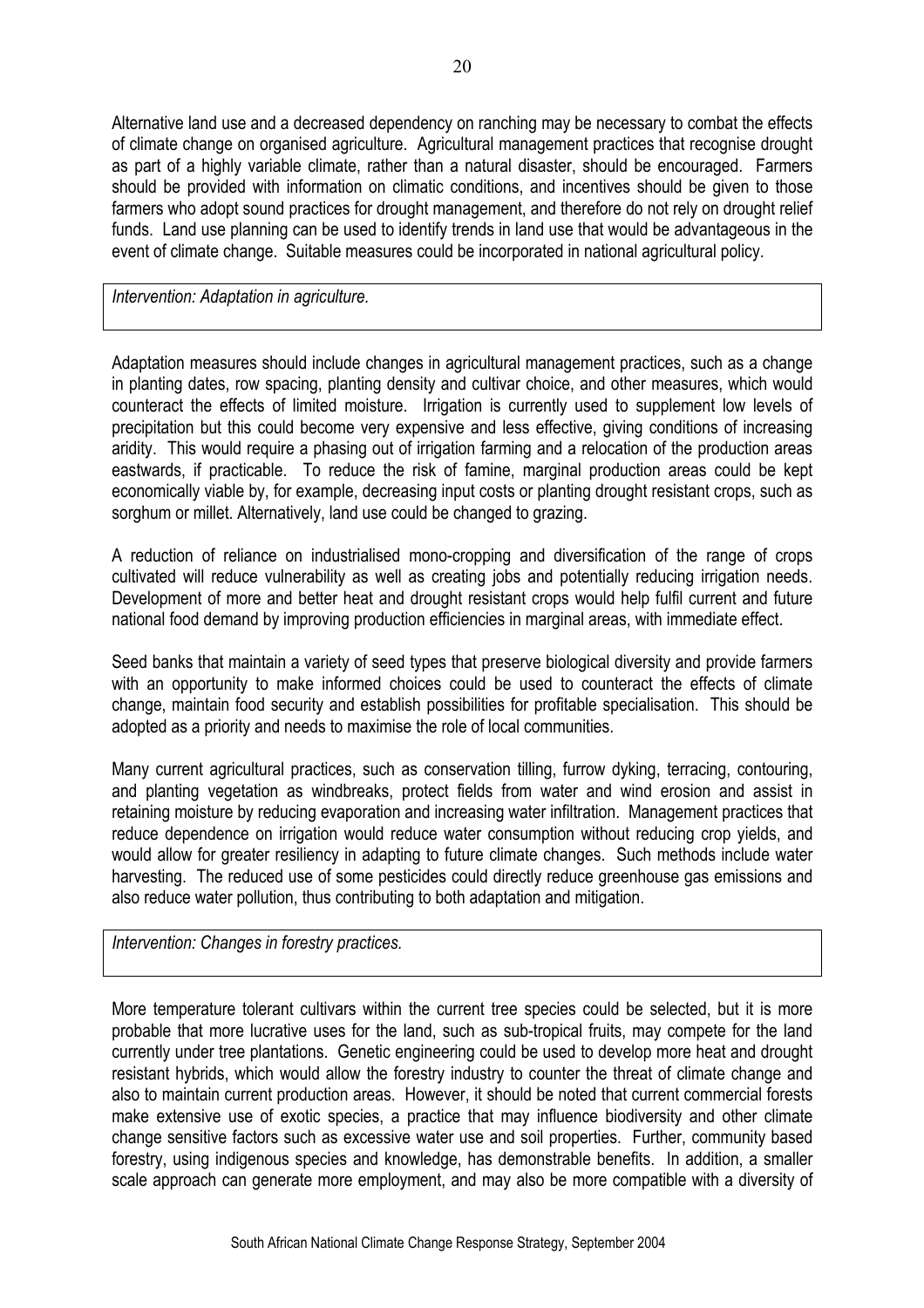crops/species, thus serving adaptation and reducing vulnerability. The benefits of all approaches need to be carefully evaluated as a matter of urgency and an appropriate action plan developed.

*Intervention: Protecting plant biodiversity* 

Existing plant cover will have to be managed, since successful regeneration will become more difficult in some areas. A biodiversity monitoring network of areas that combine those at risk to future climate change with current high biodiversity and security of land tenure could be established in order to implement changes and management practices in the identified areas. In addition, sensitive indicator species could be identified to serve as warning entities.

*Ex-situ* conservation and seed banks are already important conservation tools in South Africa and may become more important in the future as a means of propagating species. However, it will probably be impossible to conserve all species, necessitating the implementation of mechanisms to prioritise intervention. These mechanisms may include the development of a cost benefit analysis based on considerations such as potential importance, genetic variation and uniqueness. For particular species, intensive rescue efforts might be warranted to the point where wild species are effectively "gardened". Conservation planning is required to ensure that a 10 percent conservation requirement is implemented for each vegetation type.

*Intervention: Protection of animal biodiversity* 

Adaptation options for maintaining animal diversity could include the implementation of a conservation area network that would buffer the effects of climate change. The establishment of a species inventory and distribution monitoring network would focus attention on potential detector species as a point of departure and highlight areas most likely to be susceptible to climate change, the western arid zone and the escarpment areas being the most vulnerable. Land use practices and land use patterns outside conservation areas should be adapted to minimise the negative impacts of climate change on biodiversity conservation and future dispersal probabilities.

*Intervention: Protecting marine biodiversity* 

As for plants and land animals, the establishment of a biodiversity monitoring network could be used to identify those species that will be impacted by climate change and may assist in the identification of species that could be used as indicator species.

*Intervention: Formulate actions that will offset the economic vulnerability of South Africa to climate change response measures.* 

Intensive economic modelling studies and scenario analyses should be undertaken to establish the areas of specific economic vulnerability to climate change response measures that may critically affect South Africa. Informed policy can then be formulated to meet the challenges posed by this threat and ensure continued national economic growth. Such policy can be expected to cut across many sectors of the economy and will have to be formulated through a collaboration of many government departments, in association with a wide variety of stakeholders and interest groups.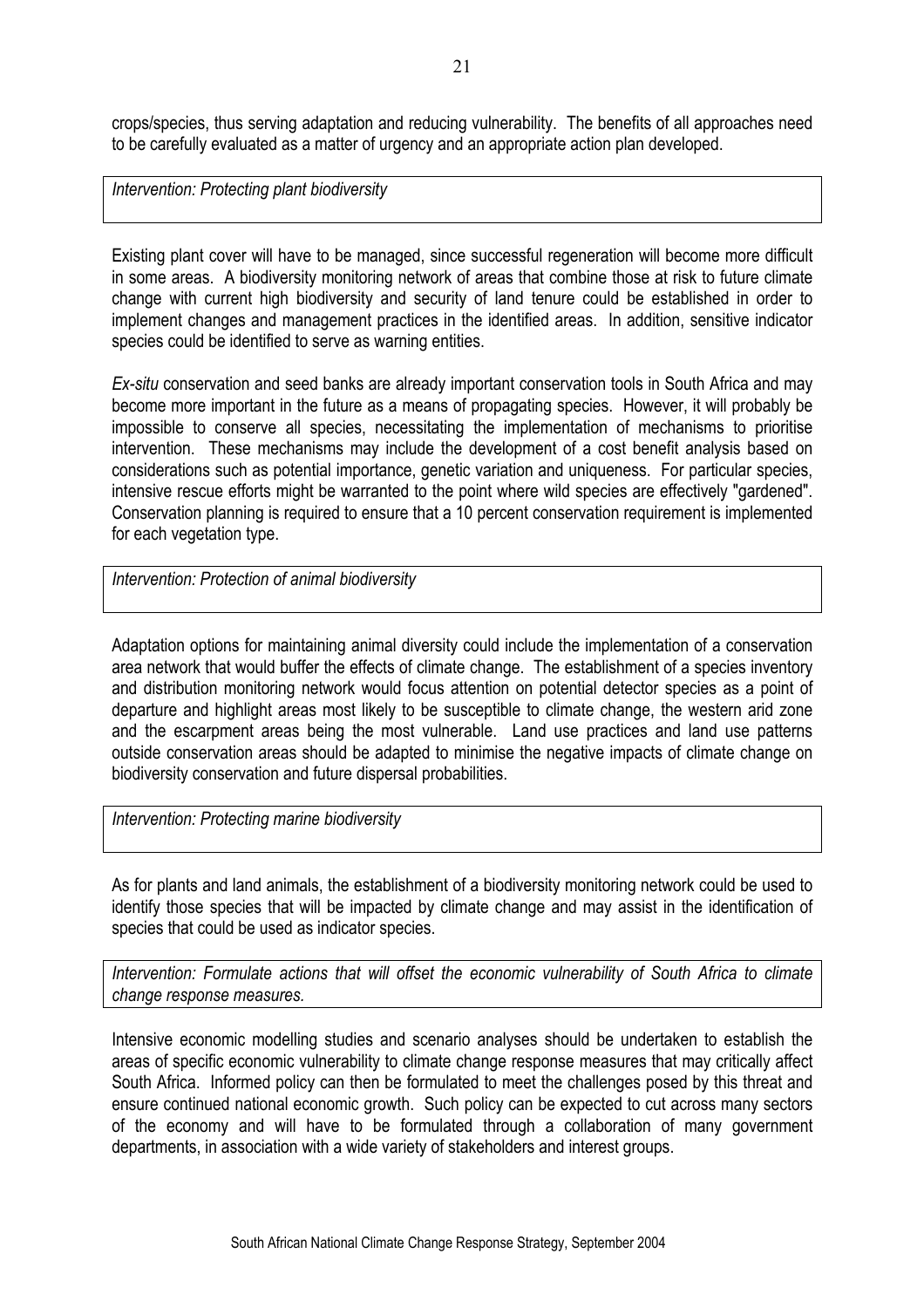#### **4.5 Mitigation**

Mitigation efforts should form an integral part of sustainable development and, in particular, cleaner production strategies. Mitigation action requires a long-term shift in the national economic/industrial base away from dependence on natural resource export and primary minerals beneficiation to manufacturing and other value-adding activities. To be successful, climate change action will eventually require a reversal of the global devaluation of natural resources, including energy. In this regard, a comprehensive national climate change strategy should ultimately address macro-economic considerations and not limit itself to a sector-by-sector approach. However, this is beyond the scope of the current document.

It is re-emphasized that, as a non-annex I country, South Africa is not required to meet any specific emission reduction or limitation targets in terms of its commitments under the UNFCCC or the Kyoto protocol. However, a consideration of possible mitigation options is useful and it can point the way in which trends could emerge in the future. The mitigation measures suggested in this section are based on those described in the National Communications and Country Studies documents. Thus the section is not exhaustive and many other mitigation measures may become apparent as programmes proceed. However, the mitigation measures described have, to some extent, been evaluated against current data and may thus be considered to be realistic. Further, it should be noted that, although DEAT may support the suggested measures in principle, much of the work comes under the jurisdiction of other national government departments, and within other spheres of government.

## *Objective: Create a national greenhouse gas mitigation plan that furthers the process of sustainable development in South Africa in the light of CDM, technology transfer, donor funding and capacity building opportunities.*

The mitigation of greenhouse gases can be undertaken in many ways, including, *inter alia*, the introduction of renewable energy resources, fuel switching and energisation, domestic and industrial efficiency programmes, energy efficient housing, transport, agricultural and forestry schemes and nonbiological carbon sequestration. As the South African economy is particularly dependent on coal, diversification measures that reduce this dependency should be considered, providing that such measures make economic sense and promote sustainable development. Such actions will require a comprehensive technology needs analysis to be undertaken for South Africa. This is an important component of any national strategy, as it will enable South Africa to capitalize on any financial support that may be offered for such activities, as well as feeding into and supporting capacity building initiatives.

DME and the industrial sector, amongst others, should drive renewable energy and energy efficiency programmes. A potential barrier to adopting both energy efficiency and renewable energy programmes in South Africa is the relatively low base cost of primary energy.

A collation of existing information on energy efficiency programmes in all sectors needs to be initiated, to gain knowledge of areas where such programmes are likely to bring benefits by way of lower consumer energy costs, making them attractive from an investment point of view.

The global uptake of renewable energy has been slow in many developed countries, where the cost of primary energy is considerably higher than in South Africa. Further, renewable energy schemes often need to have backup systems, as their availability can potentially be very low. However, there are niche applications that would favour such schemes and projects in this area should be facilitated. Further, research should be supported into the cost effective large-scale bulk supply of energy from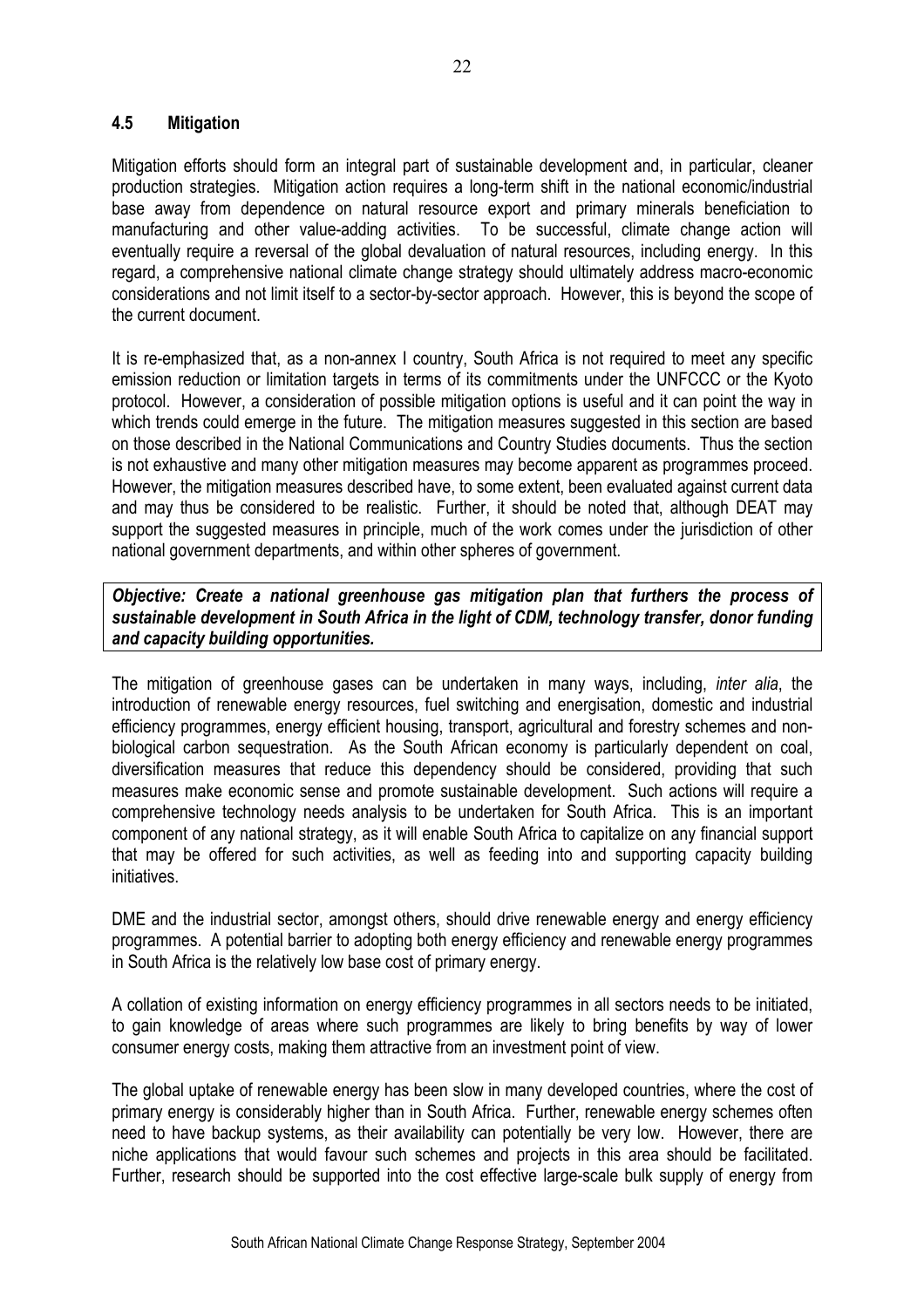renewable resources, in support of DME's target of an additional 10 000 GWh of renewable energy supply by 2012. In particular, demonstration and technology transfer projects need to be facilitated. Further, the 10 000 GWh target should be critically reviewed on a regular basis to bring it into line with current developments and knowledge.

*Intervention: The efforts of all stakeholders will be harnessed to achieve the objectives of the Government's White Paper on Renewable Energy (2003) and the Energy Efficiency Strategy, promoting a sustainable development path through coordinated government policy.* 

The energy sector includes emissions from the actual energy industries themselves, together with emissions related to energy use in the industrial, transport, commercial, residential, agriculture, forestry and fishing sectors. This sector is the largest source of greenhouse gases in South Africa, accounting for about half of the total emissions. A large proportion of these emissions emanate from the widespread use of South Africa's abundant coal stocks, and it can be safely assumed that coal will continue to be the primary energy source for many decades to come. The electricity industry alone has billions of Rands invested in coal fired generating plant, much of which has an expected operational life expectancy of two or more decades. Using reported current book asset values, the cost of stranding a single 3600MW power station would amount to about R3 billion. Worse, the station would cost of the order of R40 billion to replace with a similar fossil fuel plant, with approximately 70% of this amount required in foreign currency. Further, any costs incurred in moving to novel technologies would be additional to this. It is thus unlikely that the national economy would be unable to afford the large scale stranding of such assets. However, it should be recognised that where social benefits can be shown to be achievable through implementing non-fossil based energy developments, these should be encouraged where economically feasible.

The following mitigation technologies, and tools to promote mitigation, could be used:

- Integrated energy planning (IEP) at the national level, as well as within specific industrial sectors, would help to ensure the optimum overall mix of energy sources. In the electricity sector, IEP studies have shown that significant emission mitigation could be obtained through both demand side management and through an efficient supply side mix. This could include full cost accounting principles for planning and decision-making, when, and if, such practices become commonly used in the developed world.
- Analysis of net energy balances and the externalised costs of energy sector activities when, and if, such practices become commonly used in the developed world.
- Implement the Government's energy efficiency strategy.
- The development of energy efficiency guidelines and standards.
- Waste avoidance and efficiency promotion in industrial applications, including the mining and energy sectors.
- Clean coal technologies can be expected to be part of the energy mix for the medium-term future, given the abundant coal reserves in South Africa.
- Renewable energy sources are currently being investigated for both bulk and remote stand alone supply purposes. These include wind power, solar power and biomass, all of which can be expected to fulfil niche market applications in the future. The size of the niche market is expected to grow substantially in the longer term and developments taking place in the developed countries, largely subsidised by their governments, may well eventually become attractive alternatives for South Africa, given substantial economic growth and the assistance required to invest in such technologies.
- Although there are virtually no non-greenhouse gas emitting technologies if the full life-cycle of any facility is taken into account, energy sources which have zero, or low, greenhouse gas emissions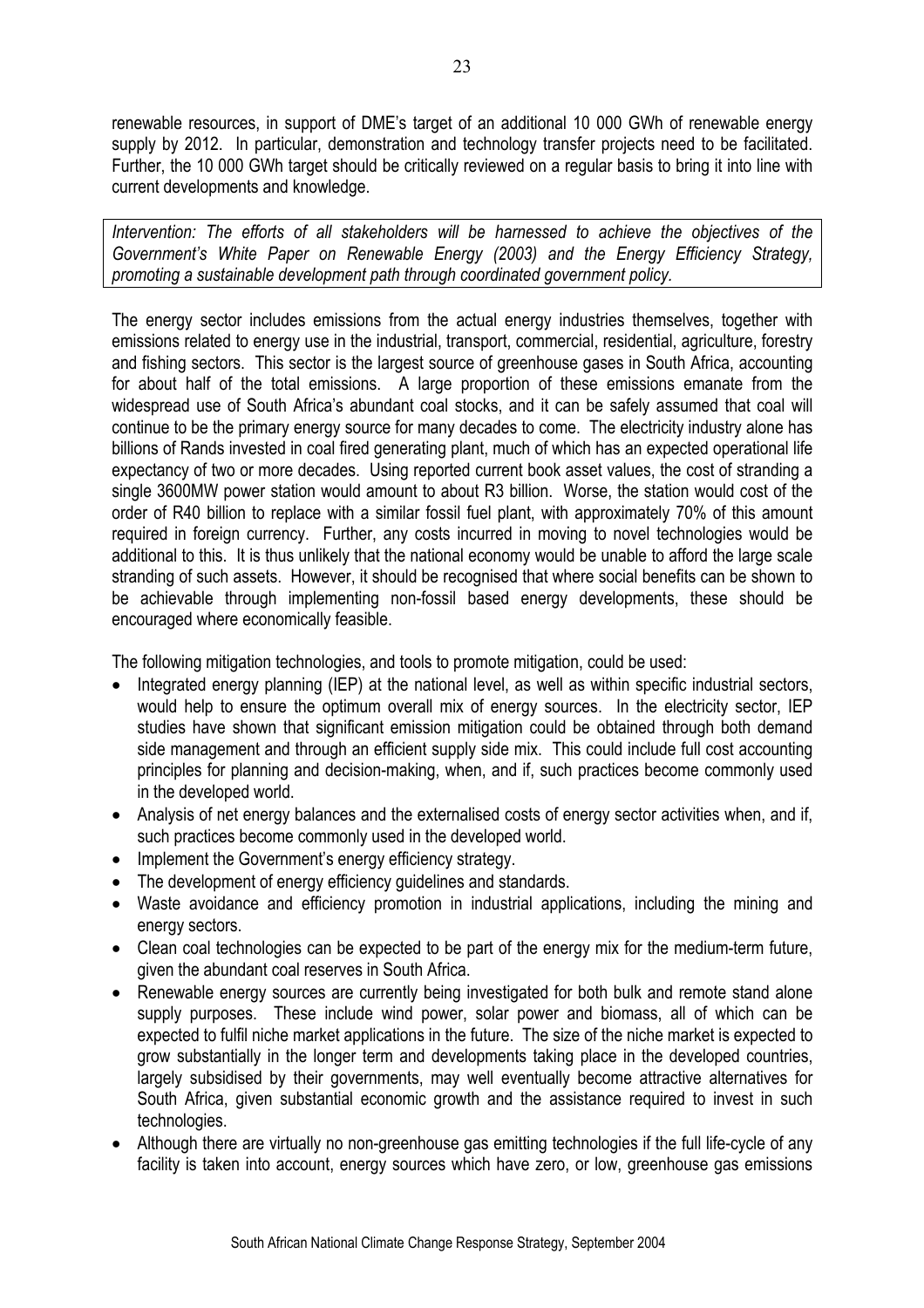during their operational phase, such as hydro and nuclear power, can make a significant contribution to greenhouse gas mitigation.

- Technologies to promote increased efficiency in coal fired power stations are currently being developed, including supercritical steam technology, integrated gasification combined cycle systems, and fluidised bed technology using discard coal.
- Effective demand side management can be used to deliver energy more efficiently by reducing peak requirements on the system.
- Natural gas has now been found in relatively small, but commercially exploitable, quantities off the South African coast. A possible emission mitigation option would be to switch from coal to natural gas as the primary energy resource for the manufacture of synthetic liquid fuels. This would also reduce refinery emissions.
- Importing energy, particularly gas and hydroelectricity, from countries in the region could serve both as a mitigation option and a stimulus to regional development.
- Mitigation in the commercial and residential sectors can be achieved through energy efficiency and fuel switching. The design of housing and buildings is the most important factor determining energy consumption. Fuel switching options include the use of solar water heating, switching from coal to natural gas for boilers and from coal to natural gas for heating. Energy efficiency programmes could include the retrofitting of efficient heating, ventilation and cooling systems, efficient lighting systems and solar hot water heaters, as well as the efficient use of energy for lighting and hot water in the home. Similarly, in the commercial sector the greatest reduction of greenhouse gas emissions would be achieved by the implementation of energy efficient buildings and retrofitting efficient heating, ventilation and cooling systems. It has been the practice in a number of countries for governments to offer financial incentives for energy efficiency improvement schemes, based on government policy in this regard.

As a word of caution, it is emphasised that these options are not ranked in order of preference and that any technology can only be effectively implemented should it be economically and technically viable, using accepted criteria for such an assessment. This should be a pre-condition for granting Government support to any activity. Whereas it can be strongly argued that government, principally through DME and DTI, should create market conditions in favour of renewable energy and energy efficiency to attract foreign and local investment, the burden of proof that such an approach would be successful on a large scale rests with the proponents of such schemes. Indeed, such a policy would be admirable, and should be encouraged, on an appropriate scale that caters for specific niche applications. However, the South African economy, unlike those of the major developed countries, would not easily be able to recover if such schemes were to be adopted widely and then proved unviable, hindering, rather than promoting, essential investment and development.

*Intervention: Initiating the Government's joint implementation strategy for the control of exhaust emissions from road-going vehicles.* 

Based on a Cabinet decision of 2000, DEAT and DME have been drafting and finalizing a joint implementation strategy for the control of exhaust emissions from road-going vehicles in South Africa. Although this primary deals with the removal of lead from petrol and an increased quantity of the sulphur from diesel by 2006, in the process other undesirable components are removed from the fuels and the subsequent emissions. It can be expected that this will be finalised in the near future.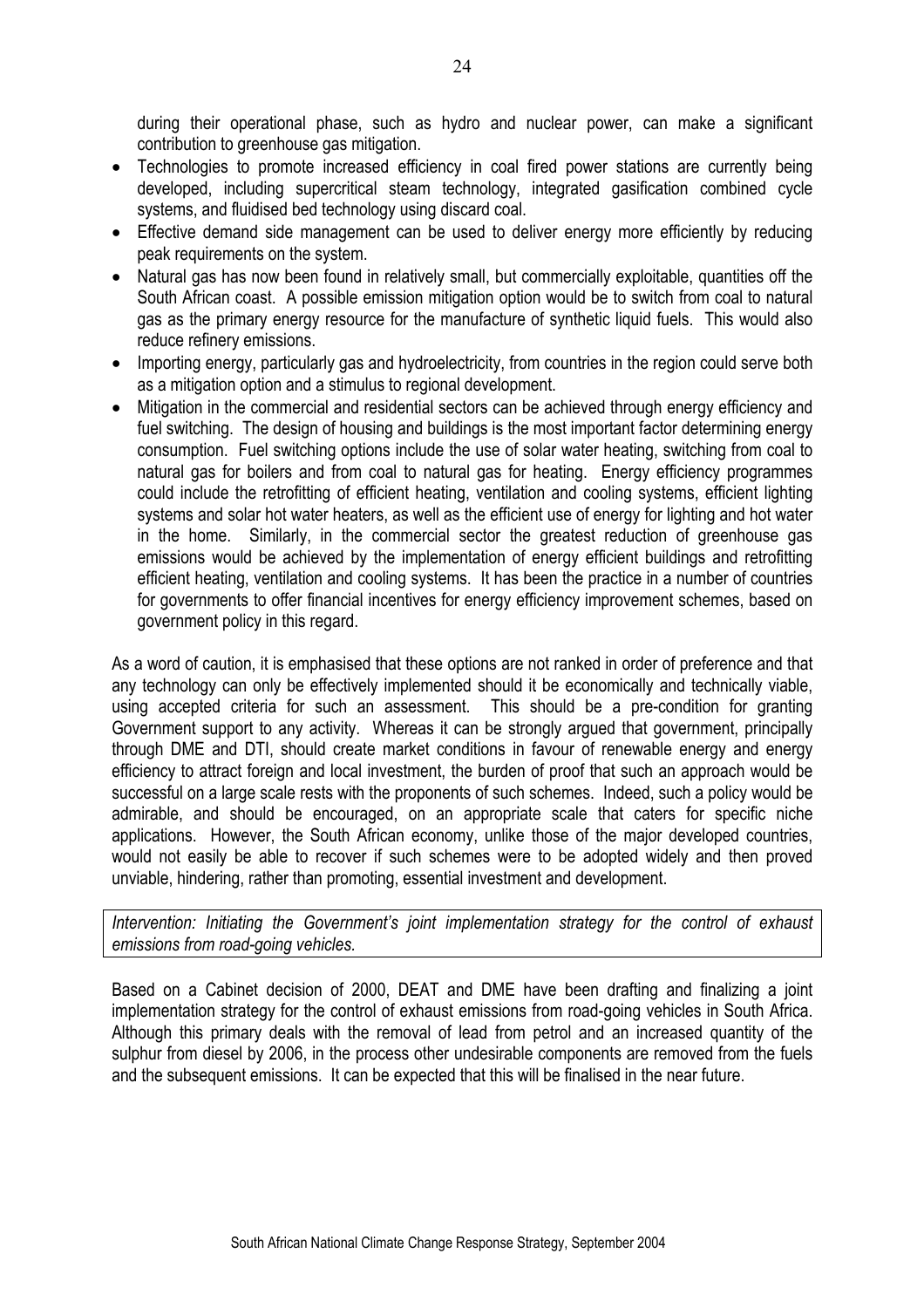*Intervention: Implement a transport sector mitigation programme through the National Department of Transport, in conjunction with the Government's energy efficiency strategy (2003) and the joint implementation strategy for the control of exhaust emissions from road-going vehicles.* 

Significant mitigation benefits can be found in the transport sector, given the alignment of objectives for controlling climate change emissions and those related strictly to transportation service improvement. The transport sector accounted for about 19 percent of South Africa's greenhouse gas emissions in 2000. The transport sector is the most rapidly growing source of greenhouse gas emissions in South Africa, and is the second most significant source of greenhouse gas emissions in most middle and high income countries. Energy intensity in this sector in South Africa is particularly high due to the extensive use of synthetic fuels, and their production process.

Response measures should include addressing issues of urban and peri-urban planning in relation to both passenger and commercial transport. On the passenger transport side, the most significant challenge is to improve the currently inadequate public transport system significantly enough to retain most of the 86% of daily commuters it currently carries. This challenge is being addressed by the National Department of Transport (NDOT) through a number of initiatives. In terms of emissions from the commercial side of the sector – particularly freight transport, further research is required into the range of policy options for influencing transport modes, and their economic and practical implications for South Africa. Mitigation options include public transport initiatives, energy efficiency improvements, fuel switching and new propulsion technologies.

- Fuel switching could include liquefied petroleum gas, biochemical fuels, compressed natural gas, and electric and hybrid electric propulsion technology.
- Travel demand management offers significant opportunity to mitigate growth of emissions from private car users.
- The management of public transport systems must be radically improved. Measures include provision of new vehicles, security on public transport and in non-motorised transport use, integration of modes and their timetables/services, the introduction of clear information and customer service training, increased maintenance of vehicles, stops and stations, and formalization of the minibus taxi sector.
- Municipalities and operators should be encouraged to introduce a wide variety of more efficient public transport propulsion systems and pilot alternative fuel use. These technologies and systems include bus rapid transit and bio fuels.
- Non-motorised transport can be encouraged through appropriate planning, provision of infrastructure, and marketing of these emissions-free, low cost modes.

*Intervention: Develop and implement an appropriate coal-mining sector mitigation programme through the Department of Minerals and Energy and the mining industry.* 

In the coal mining industry, methane emissions are directly linked to the volume of coal mined and the methods used in the mining. South African coal beds, however, contain relatively little methane, so the mitigation potential is somewhat limited in this country. Methods of limiting overall emissions of methane include:

- Adopting higher extraction ratios underground, as pillar methods of mining leave considerable quantities of coal not mined in the form of support pillars from which methane diffuses into the atmosphere. Ash filling could be employed to facilitate this.
- The extraction of remnant pillars that are readily accessible by opencasting would stabilise the under-mined ground permanently and would prevent spontaneous combustion.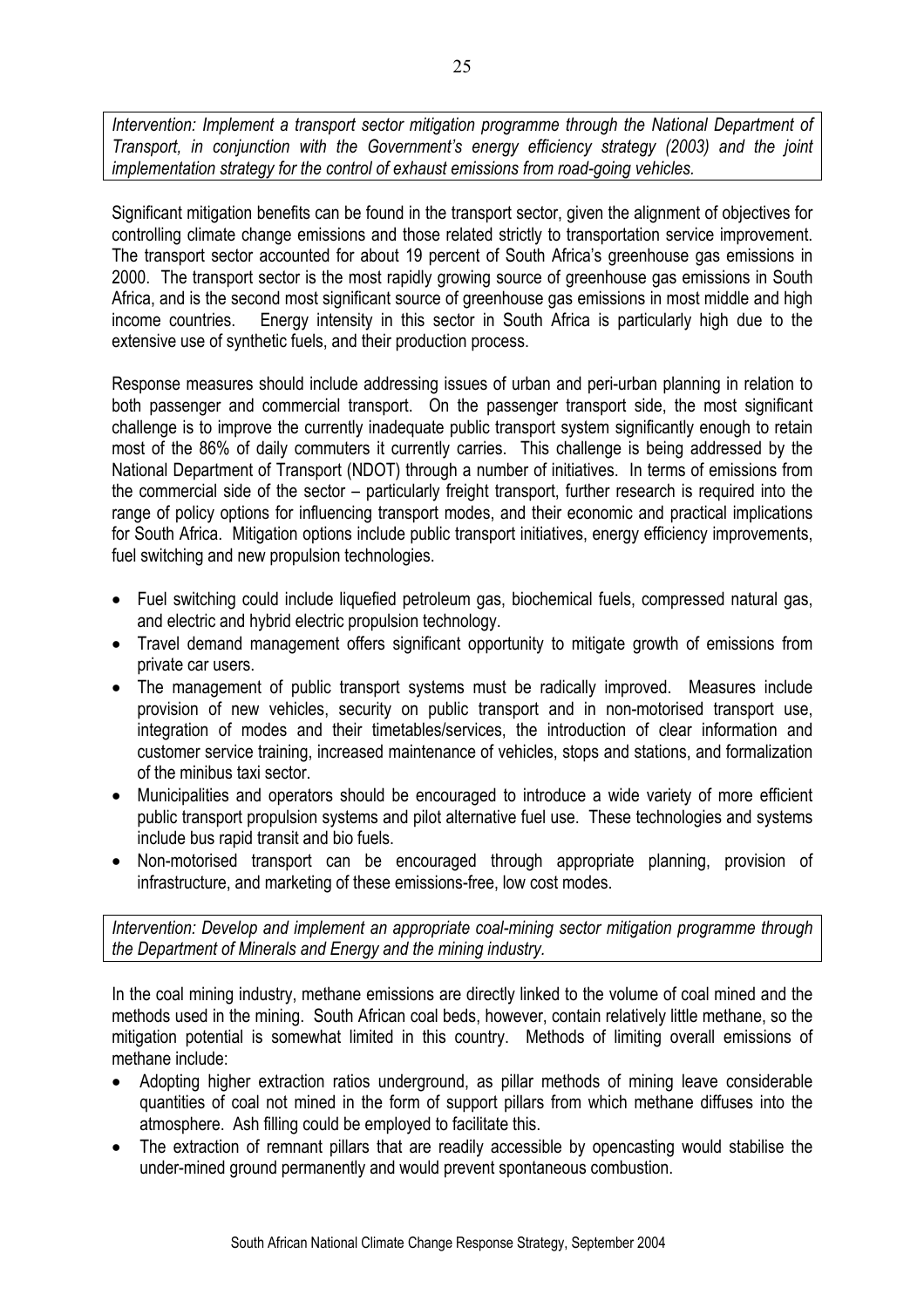- Improved coal utilisation resulting from improved coal washing will result in a reduced discard coal fraction.
- Improved combustion technology to burn discards that are presently not combustible due to the high ash content leading to excessive erosion of boiler internals.
- Removal of emitted methane prior to mining by draining through holes drilled from the surface can be practical and, in addition, the methane could be used for local heating applications.
- Catalytic combustion of methane to produce carbon dioxide and water with possible recovery of the generated heat.
- Prevention of spontaneous combustion of coal in abandoned mines and discard dumps and extinguishing underground fires.

*Intervention: Implement sustainable industrial development through coordinated policies, strategies and incentives through the Department of Trade and Industry and the various industry sectors.* 

Mitigation options have been investigated for various industries, excluding those that are specifically part of the energy sector. The list of options is not exhaustive but serves as an example of what could be achieved and in which areas it might be useful to focus. The following suggestions have been advanced:

- Development of energy efficiency standards for particular sectors and/or products.
- The cement industry has already started to reduce emissions by implementing a strategy of using industrial waste products in combination with cement. The dilution of cement clinker with selected industrial waste materials such as granulated slag, fly ash, silica fume or milled limestone has the effect of reducing the net emissions per ton of cementitious material used. Other measures being considered are the reduction of energy consumption by additional pre-heating stages and precalcining of the feed. A further mitigating option is to phase out existing wet process clinker kilns.
- In the ferroalloys industries, two mitigating options have been considered. A potential significant reduction of emissions could be achieved by optimisation of the process conditions, an option that could be considered in many other industries as well. A long-term option is to recover the carbon dioxide off-gas from the furnace to pre-heat the raw materials or to generate electricity.
- Globally the chemical industry is considered to be responsible for 20% of greenhouse gas emissions. In South Africa, energy consumption in the sector is receiving attention and improvements in energy efficiency may be possible, particularly for steam production, but also for other processes. The industry is currently undergoing major consolidation and restructuring worldwide and, as a result, companies are likely to focus on a more limited range of products and to promote research into new technologies. It is expected that new production technology developed for these processes will include cleaner technology, which will assist in minimising greenhouse gas emissions. This should be encouraged. Further, there are many more greenhouse gases than the six listed in the Kyoto Protocol that are by products of the chemical industry. These should be defined to allow the industry to address them.
- In the pulp and paper industry, upgrading or replacing recovery boilers increases the boiler capacity and the energy values of higher black-liquor solids. The useful realisation of energy, through the incineration of organic residuals reclaimed from spent cooking liquor, has significant potential in terms of increased energy efficiency levels. The technology used in the recovery process is expensive and introducing any improvement in the efficiency of existing technology would involve significant capital expenditure. More feasible options include efficiency improvements and recycling of paper.
- For the aluminium industry, the substitution of raw materials with secondary recycled materials can reduce energy consumption during the production of aluminium by up to 95%.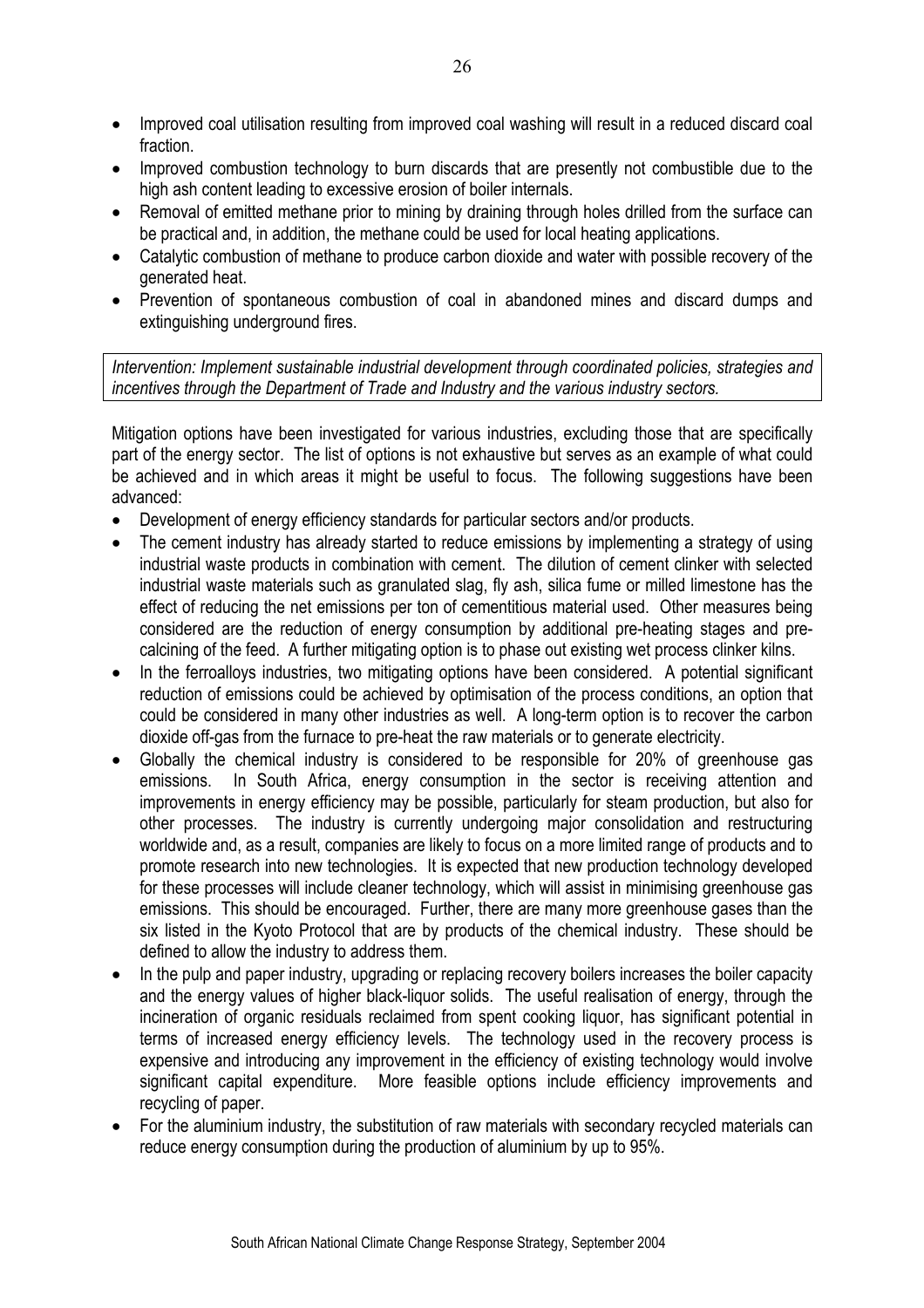*Intervention: Reduce greenhouse gas emissions in the agricultural sector through the National Department of Agriculture.* 

Mitigating options that could be considered for the agricultural sector include the following:

- Optimisation of the herd sex, age and breed would allow the national herd to be reduced while maintaining the same level of production. Supplementing the feed with high protein forage would reduce the methane production from enteric fermentation and increase productivity.
- Extending feedlot manure management to include anaerobic digestion and the collection and use of the methane gas produced.
- Promoting the use of game in place of beef production.
- Avoiding the burning of agricultural residues, including those from sugar cane plantations, even where such methods are accepted management practice.
- Reduction of the frequency of fires by enhanced fire management practices.
- Promoting savannah thickening over substantial areas.
- Effectively managing soil organic matter.
- Adopting minimum tillage methods.
- Exploring synergies between adaptation and mitigation measures in the areas of agricultural product diversification and the application of more socially beneficial agro-technologies such as permaculture to provide sustainable livelihoods.

*Intervention: Facilitate the establishment and extension of forest schemes through the Department of Water Affairs and Forestry and the forestry industry.* 

Afforestation schemes could be planted**,** within the limitations for land-use, land-use change and forestry defined in the Kyoto Protocol, and provided that such schemes do not compromise other commitments and requirements under any of the environmental conventions and treaties and do not compromise other environmental objectives, such as the need to promote biodiversity.

*Intervention: Optimise waste management practices to minimise the emissions of greenhouse gases and develop a government position, through all relevant departments and all spheres of government and industry, to implement a waste sector mitigation programme.* 

Waste avoidance and minimisation should be given priority, with full recognition of the in-built energy of materials entering the waste stream. Re-use and recycling should be vigorously encouraged.

The quantity of waste requiring disposal at landfill sites is currently increasing as a result of urbanisation, with a consequent increase in the methane gas generated. As a possible mitigation measure, mechanisms are currently under investigation to promote sustainable recycling of postconsumer waste in order to minimise the amount of recyclable material that is currently disposed of in landfills. Further, as it stands, collection of the methane gas generated at the landfill sites is limited. Pilot studies are being conducted to collect the biogas and refine it, using membrane technology, so that it can be used as a fuel. Composting needs to be encouraged as a useful mitigation strategy.

The national climate change response strategy must broadly recognize and incorporate the relevant initiatives being undertaken by all relevant government departments and agencies, such as the National Cleaner Production Centre, which has been developed under the mandate of DTI. Such schemes can be used to promote the implementation of environmentally friendly technologies and include initiatives to prevent and minimise industrial waste production. Further, through proposed initiatives from the Department of Health (DoH), which incorporate health directed undertakings within all spheres of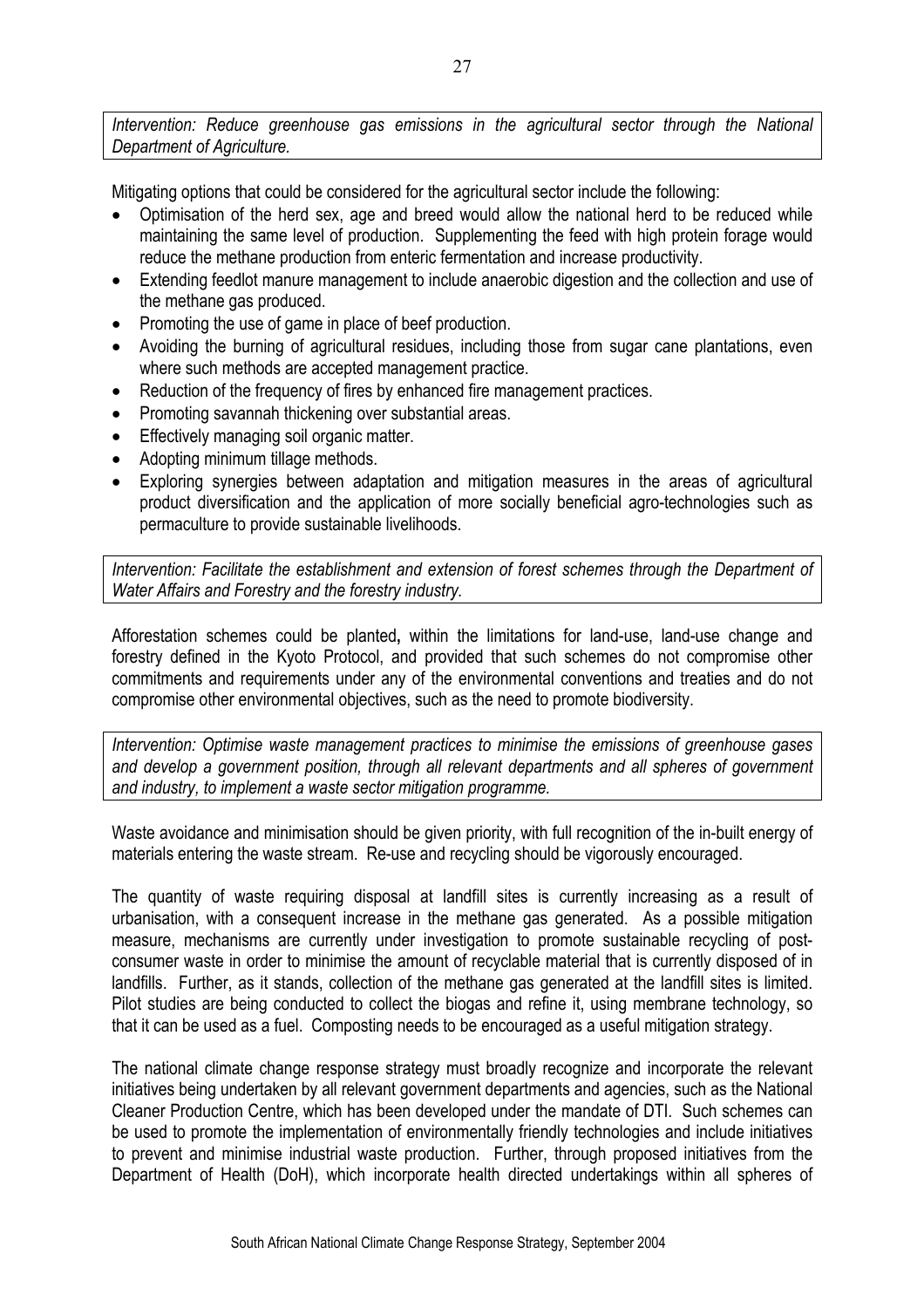government and industry in the waste disposal sector, climate benefits can be linked advantageously to public health benefits.

## **4.6 International concerns**

As South Africa is now an active player in the international arena in many areas, it is important that national climate change response plans are acceptable to the broader global community. At the very least, this means demonstrated adherence to all international treaties, conventions and protocols to which South Africa is a party. However, being seen to be taking a leading role amongst the ranks of the developing countries could considerably enhance South Africa's standing in the international community. This is particularly true with regard to the UNFCCC, as South Africa stands to gain from the potential sustainable development benefits stemming from the Kyoto Protocol. Further, there is considerable potential for greater regional co-operation in Southern Africa, with sensitivity to the needs and opportunities of Least Developed Countries.

*Objective: Optimise South Africa's potential to benefit from climate change mitigation by suitable international response and positioning.* 

To ensure appropriate access to the Kyoto Mechanisms, and other development funding, South Africa generally aligns itself with the Group of 77 and China negotiating bloc (G77+China). However, as one of the leading nations in the Africa Group, this will often take precedent if there is disagreement with the G77+China. It is important to note that it is unlikely that South Africa can take the position of the annex I and annex II countries ahead of the needs expressed by the G77+China, or the Africa Group, unless this action is specifically advantageous for South Africa. Further, South Africa must take the lead and express its concern for issues that are related specifically to its own economy and development, such as the dependency on coal.

*Intervention: Maintain an appropriate attendance at UNFCCC and related meetings.* 

Continued attendance at the UNFCCC conference of parties and other related meetings is crucial. The Minister of Environmental Affairs and Tourism has the authority to choose the composition of the delegation. However, it is expected that the NCCC will advise the Minister in this regard. It is essential to include delegates from government departments other than DEAT in the delegation and appropriate representation will be proposed by the relevant Directors General and communicated via the NCCC. A full time negotiator could also be included in the Delegation. The inclusion in the delegation of representatives from other stakeholder groups, such as business, NGO's and labour, has provided considerable advantages in the past and this practice should continue. It will be incumbent on DEAT to operationalise any relevant actions coming out of the conference of parties meetings and, where appropriate, to enlist the cooperation of other government departments, provincial and local government and non-government entities.

## **4.7 Cross-cutting issues within government**

There is an urgent need for all involved national government departments, other spheres of government and non-government institutions to work on a cooperative basis to deal with climate change issues. As for most environmental issues, intervention in one sector can sometimes produce an unforeseen and often unwanted response in another. Whereas DEAT has been designated as the lead agency for climate change, it should see its role as one of a coordinator, specifically providing appropriate input into the polices and actions that are the jurisdiction of other government departments, to ensure that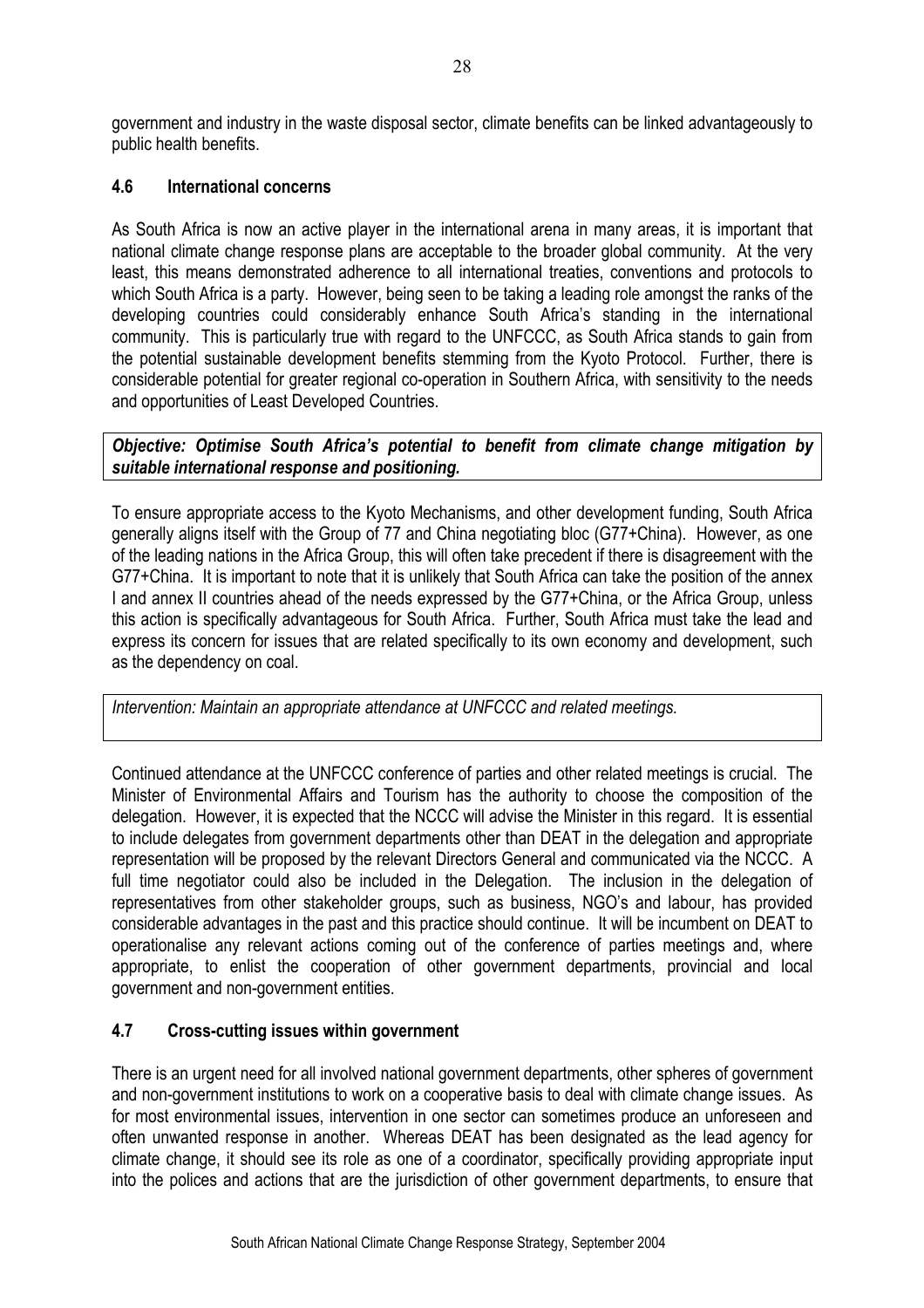inter-sectoral linkages are identified and considered. Further, a high level of inter-departmental cooperation within government will greatly assist the non-governmental sectors in their interactions with government.

*Objective: To ensure that government departments in all spheres work together on a cooperative basis in dealing with climate change.* 

A national strategy requires that all government departments and institutions that may be involved must work in a coordinated manner, to ensure that response measures are properly directed, acceptable to all and carried out with a national focus. This participation can be encouraged through regular dialogue at an individual level as well as through the use of existing government interdepartmental structures such as the Committee for Environmental Coordination (CEC). The GCCC was also set up, within government, as a forum to deal specifically with such matters at an appropriate level. This is specifically aimed at directorate level participation to ensure the operationalisation of programmes and actions. Other government departments are also represented officially on the NCCC.

*Intervention: Use the Government Committee for Climate Change to consolidate the government position.* 

DEAT should facilitate the full participation of provincial and local governments in climate change directed projects, within the boundaries of their specific jurisdictions. This will ensure that response measures are properly directed, acceptable to all and carried out with a focus appropriate to local communities. As for other national departments, this participation can be facilitated through regular dialogue at an individual level as well as through the use of existing government structures that facilitate inter-tier communications, such as the MINMEC committee, which provides the interface between the Minister and the Provincial Members of the Executive Councils and MINTECH, which is technical committee that advises MINMEC and comprises of the Director-General of the Department of Environmental Affairs and Tourism and the relevant provincial department heads. Certain provincial governments are already officially represented at the NCCC and the further involvement of provincial and local government in climate change matters should be actively solicited.

## **4.8 Legislation**

It is current thinking that a specific Act of Parliament to deal with climate change issues in South Africa is not warranted by present circumstances. However, specific amendments can be made to other laws that embrace environmental issues such that climate change provisions are included. Further, any new laws should provide for climate change issues as appropriate.

## *Objective: Ensure that South African environmental law provides for climate change issues.*

It is unlikely that legal provisions should prescribe specific methods and principles by which climate change adaptation and mitigation actions should be brought about. Rather, legal provisions would set out the broad objectives of providing for climate change actions with the established linkages to other sectors.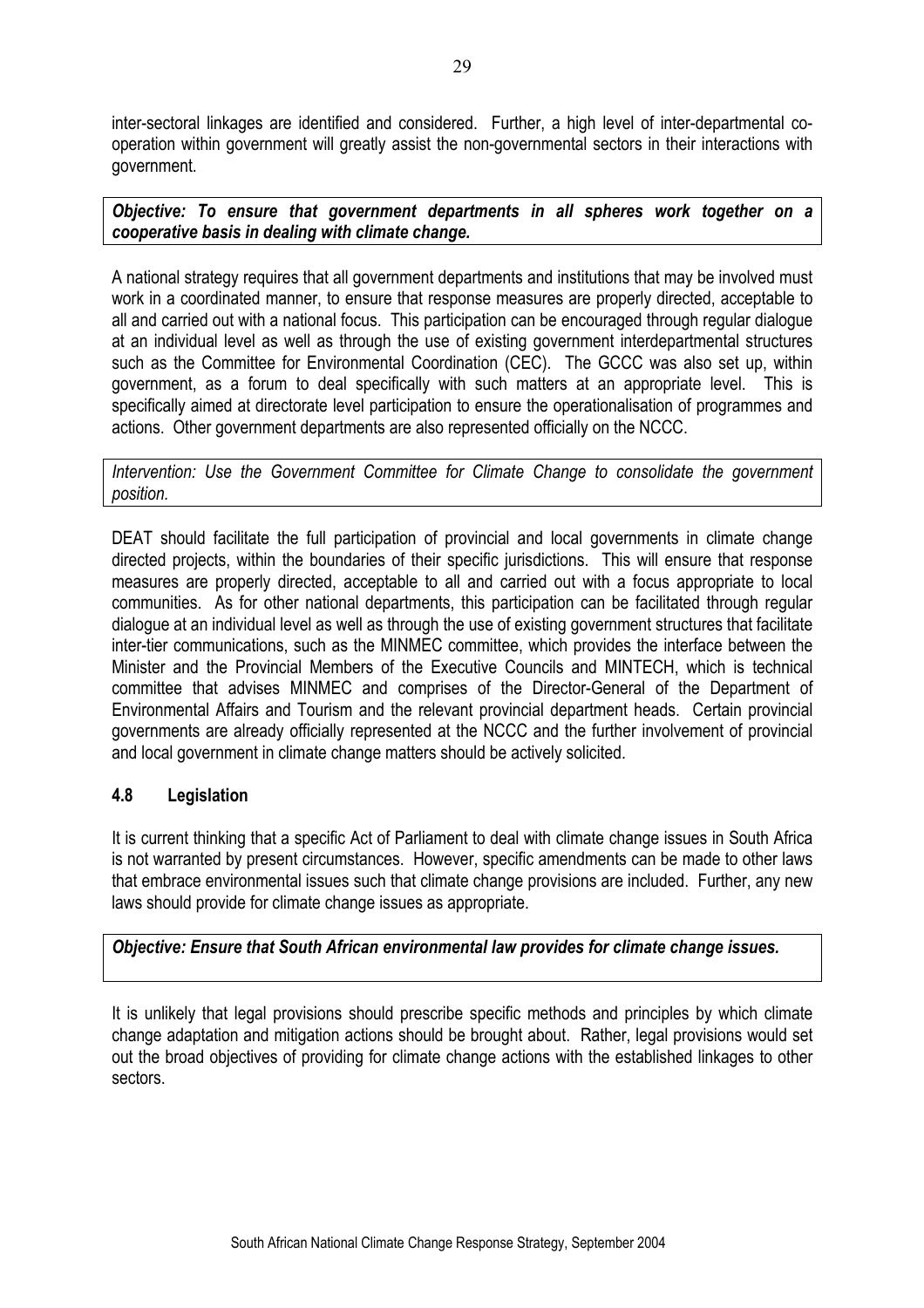*Intervention: Use the ongoing law reform process to ensure that climate change issues are provided for in South African legislation.* 

There are currently several environmental law reform initiatives under way and the opportunity to use this for incorporating climate change provisions in these laws should be used. It is the government's intention that greenhouse gas emissions and inventories will be specifically dealt with in the impending National Environmental Management: Air Quality Act.

## **4.9 Education, training, awareness and capacity building**

Education, training and public awareness regarding climate change lag behind the requisite standards in South Africa for historic reasons. This matter warrants immediate action across the whole spectrum of national activities, both within and outside the government sector.

*Objective: Improve the level of education, training and awareness regarding climate change in South Africa and capacitate the government and other sectors to deal with climate change issues effectively to the benefit of the country.* 

In addressing this objective, existing skills need to be used where possible, together with a degree of retraining and orientation to rectify the situation. This area is one in which international donor funding can be used to maximum advantage. The experience of the donor countries should be extremely valuable in shortening the learning curve and speeding up the operationalisation of the action plans.

*Intervention: Accelerate the process of relevant education, training, awareness and capacity building in South Africa to speed up the implementation of climate change response.* 

Climate change activities should be incorporated into educational curricula at primary, secondary and tertiary levels, in order to broaden public awareness of the issue. In this regard climate change needs to be seen as an integral part of modules on the environment and sustainable development. Industries can be encouraged to develop their own in-house training programmes and share these through industry associations, chambers of commerce and other relevant associations and institutions. DEAT should undertake a needs analysis for education and training requirements, together with the National Department of Education (DoE), within all spheres of government and formulate suitable plans accordingly for the government sector. Extensive use can be made of donor funding for actualisation of education and training needs on a national basis. Particular emphasis should be placed on 'training the trainer' programmes, through suitable interaction with overseas experts in the field and institutions. Certain tertiary education establishments could be selected to develop, or extend, 'centres of excellence' in environmental education, specifically including climate change and sustainable development, to ensure continuity of the education process. This could also be encouraged in privately funded institutions.

Regarding capacity building, there is an ill-defined dividing line separating the optimum amount of internal expertise in government and what should be bought in as a contracted service. The problem is obscured by the fact that some industrial concerns have an amount of technical expertise that far exceeds the government's in-house capabilities. If national government has a lack of expertise, there is a much greater problem at provincial and local government levels. Further, national departments, other than DEAT, who are involved in climate change related work, also lack the necessary expertise in some critical areas. A needs analysis should be undertaken that looks at the optimum staffing level for the national climate change response function within national government departments and for provincial and local governments. Further, cooperation with industry needs to be facilitated, as it is both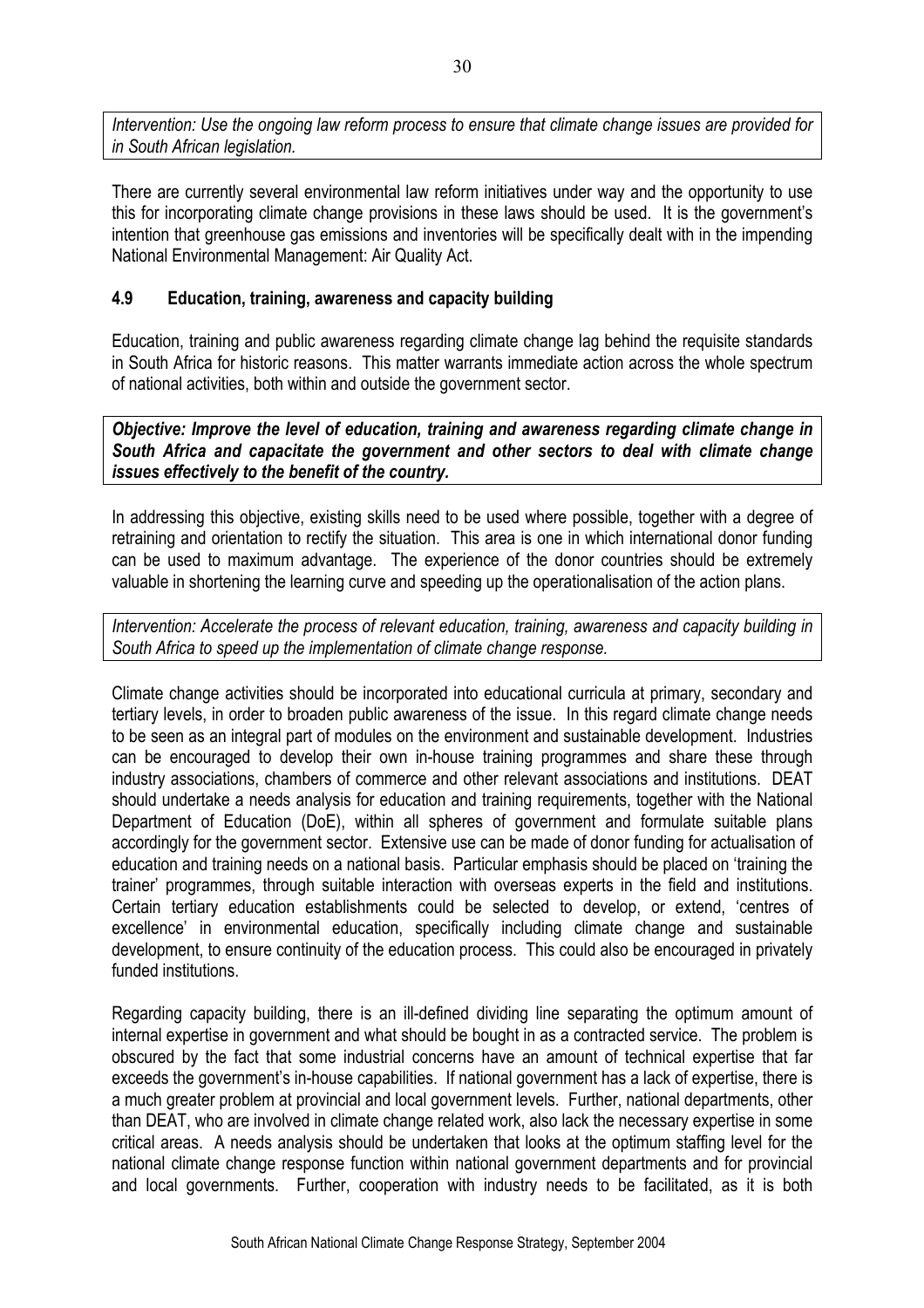necessary and desirable to make full use of available expertise. Industry should be prepared to second suitable personnel to DEAT, DME, DST and other departments for specific purposes and vice-versa, building up working relationships, knowledge and broad competency between the parties. In addition, all contract work awarded to consultants should be viewed as a vehicle for training and skilling government officials and the necessary arrangements to facilitate this should be built into the contract as appropriate.

Capacity building projects should be largely funded through donor aid organizations. By building capacity, the numerous opportunities available via climate change response projects can be readily accessed for the benefit of the country as a whole, as well as for specific communities and regions. Further, appropriate adaptation measures can be undertaken, reducing the impacts of climate change on South Africa.

#### **4.10 Research, development and demonstration**

The effective coordination of climate change research in South and Southern Africa would have many benefits, not the least being the effective use of limited scientific resources. Attention needs to be focussed on projects that will assist with adaptation to climate change and address specific areas of vulnerability. Further, development and demonstration projects are required to show the advantages and acceptability of a variety of technologies related to climate change. An appropriate national research programme would provide for public participation, particularly in identifying opportunities and priorities, and must provide for transparency through a project information management system. This responsibility could be assigned to DST, either directly or through its agency, the NRF.

#### *Objective: Ensure that there is an effective and integrated programme of climate change research, development and demonstration in South Africa.*

Although DEAT is the lead agency for climate change, the department should, nonetheless, not be directly involved in research projects in its own right. It should rather function as a coordinator, ensuring that research is conducted for the national benefit in an efficient and effective manner and the results are passed on to the proper institutions. A national project information management system, as proposed, could be used to great advantage to ensure the forwarding of research information to the IPCC, for inclusion in its periodic assessment reports, and to IGBP participants. This way, the value of the research can be effectively realised.

*Intervention: Set up a database of climate change related research, development and demonstration projects and integrate the research, development and demonstration programme for South and Southern Africa.* 

Government should ensure that projects concerned with systematic observation and climate research are carried out for South Africa, and for the Southern African Region in general. Such projects will concentrate on the areas of defining vulnerability and improved forecasting skills, in addition to building up a reliable database of information. The appropriate Southern African Development Community (SADC) structures in this regard need to be engaged and, if necessary, reviewed. The DST's SAEON programme, referred to above, is already making a vital contribution in this area. The Kruger Park site draws on some thirteen years of environmental data held by the Agricultural Research Council (ARC) and the South African Weather Services (SAWS). Fynbos ecological sites are currently being examined as the programme is further rolled out. Strong links need to be maintained with international groups working under the auspices of the IGBP and other organizations. This will guarantee an optimum return on investment for South Africa for climate related scientific projects.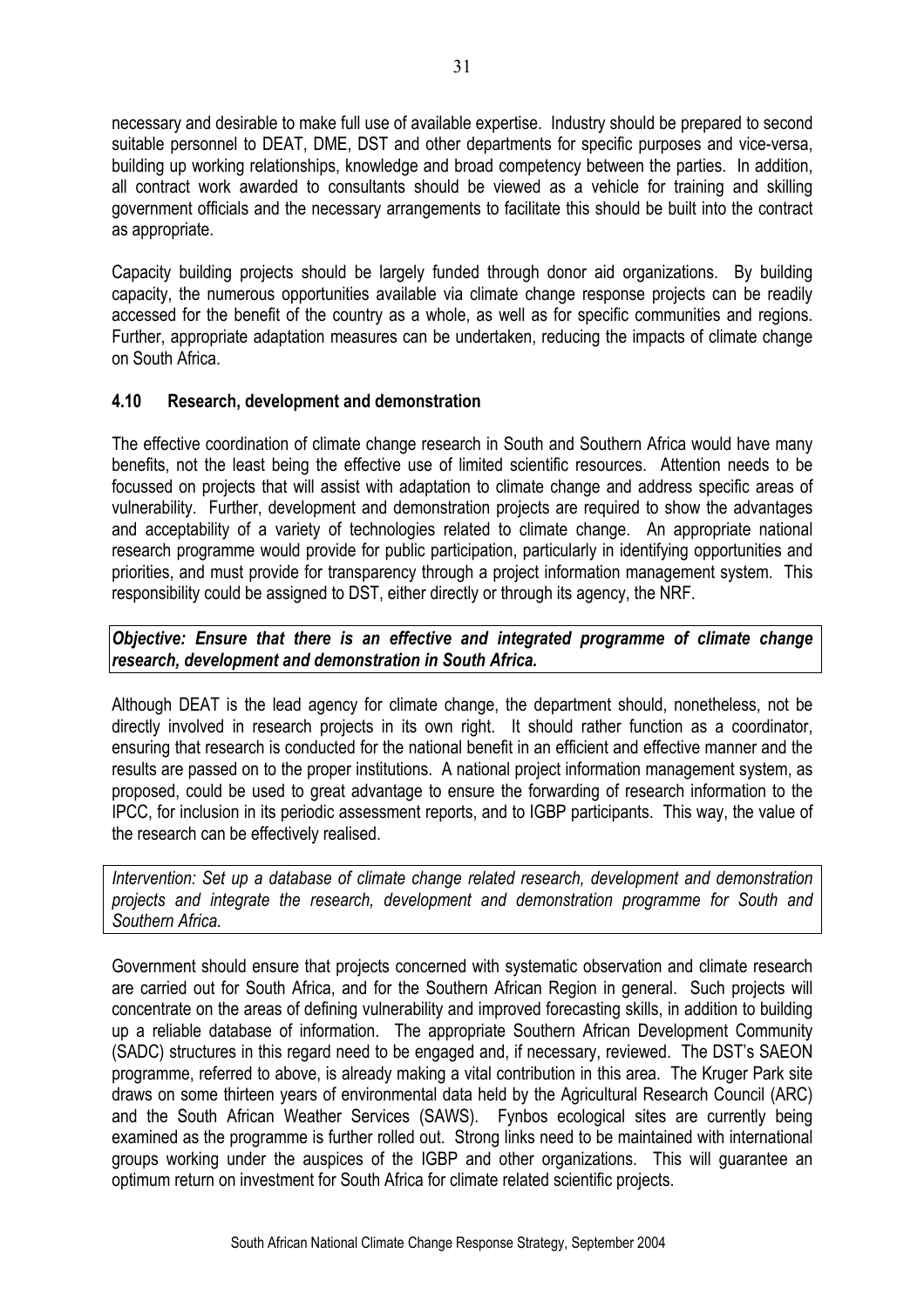## **4.11 Air quality management**

Air pollution is a major problem in South Africa for a variety of reasons, but particularly in urban areas as a result of domestic coal use. This can affect all sectors of the population and many people are subjected to excessive air pollution levels for their entire lives, with the resultant toll on health and productivity. Much can be done to alleviate the situation and many of the possible solutions also have benefits regarding the emissions of greenhouse gases. Further, global warming will enhance the occurrence of surface temperature inversions thus exacerbating urban pollution.

*Objective: Identify and put in place an information handling system that incorporates greenhouse gas data.* 

DEAT is the department that is responsible for ensuring that air quality in South Africa is managed to an acceptable level. As DEAT is already setting controls on emissions to atmosphere, it is a relatively simple task to include greenhouse gas emissions under the same umbrella. The same is true regarding the issue of demonstrating compliance with any regulations that may be promulgated for greenhouse gas emissions.

*Intervention: Introduce greenhouse gas emissions into air quality legislation and put in place a national information handling system that incorporates greenhouse gas data alongside air pollution data.* 

DEAT is in an ideal situation to ensure that these measures are carried out effectively as it already has the required mandate in the area of air quality management. Present initiatives to manage air quality through ambient air quality standards will assist the matter greatly. The projected air pollution information handling system will also act as an ideal platform for drawing up the necessary greenhouse gas inventory reports for periodic submission to the UNFCCC, and the system should be designed from the outset to accommodate both greenhouse gas and air pollution data.

#### **4.12 Accessing and managing financial resources for climate change**

In addition to ensuring that adequate resources are available for the various government departments to carry out the tasks required of them in meeting climate change, South Africa is a developing country that will benefit from the financial opportunities made available through UNFCCC provisions. A strategy to access these funds is required and this includes being ready by putting appropriate systems and institutions in place. It must be noted that there is stiff competition between developing countries to attract climate change related funds with China and Latin America likely to get the biggest slice, especially CDM investment.

#### *Objective: Ensure that South Africa gets the best possible access to available climate change funding.*

South Africa, as a developing country, will be able to meet its obligations under the convention and mitigate climate change through assistance from developed country parties, providing that appropriate access to funding can be secured. However, it is important to realise that such funding must result in projects that are in line with South Africa's domestic sustainable development needs.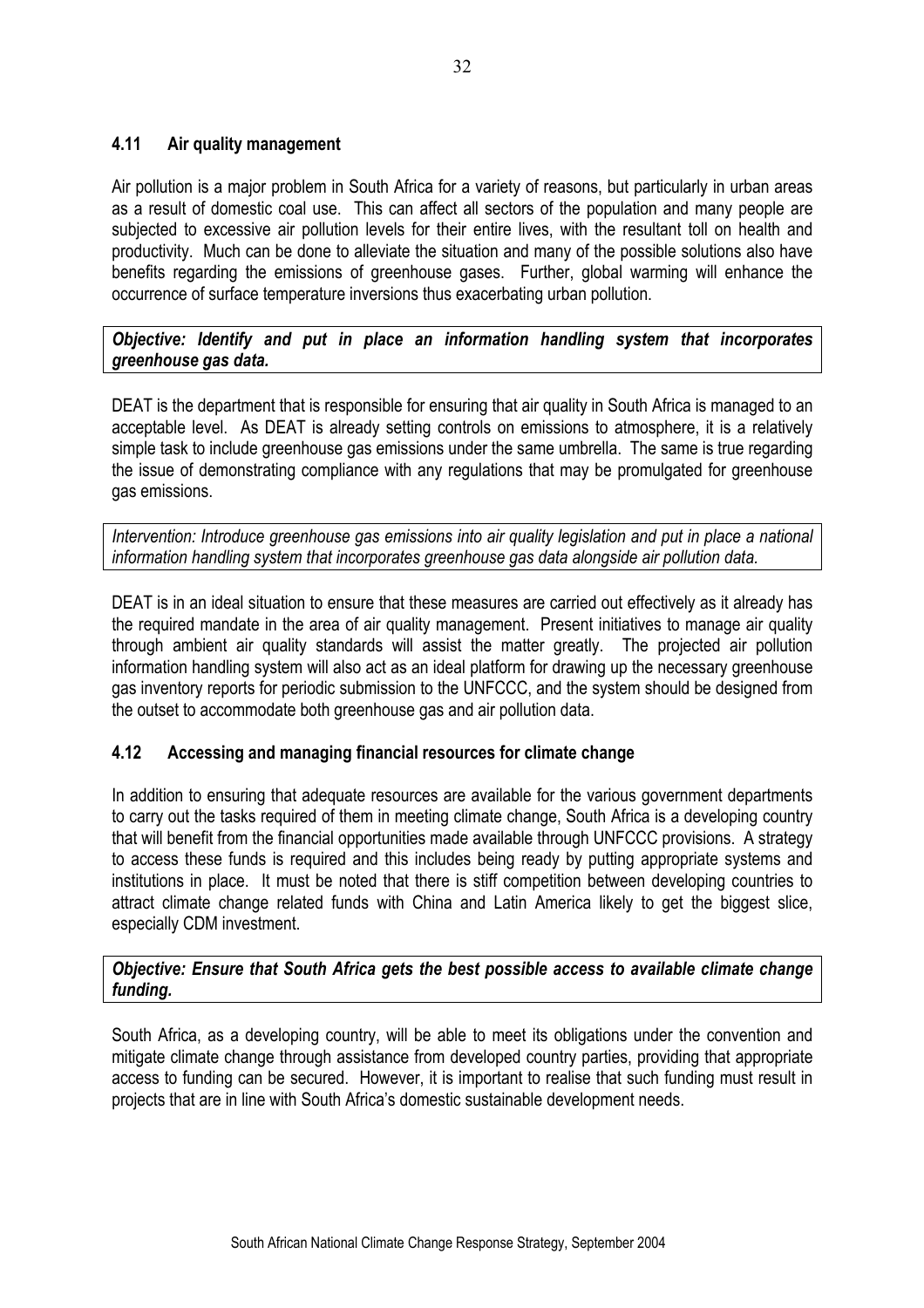*Intervention: Ensure that an investment friendly climate is developed and maintained to attract developed country partners to invest in climate change related projects in South Africa.* 

This will create a means to tackle projects with a wide range of social and economic benefits that would not be possible without such assistance.

*Intervention: Coordination of Climate Change donor funds that are procured for South Africa.* 

South Africa receives funding from several sources and it is vitally important that these funds are effectively coordinated to serve domestic needs and at the same time satisfy the aspirations of the donor parties, even if each department retains its own responsibility for the administration of such funds.

*Intervention: Involve the public sector and financing institutions linked to government, such as the Industrial Development Corporation and the Development Bank of South Africa.* 

In addition to NGOs and business, role-players that should be explicitly involved and who could bring funding to climate change response action include the public sector, through the Department of Public Enterprises and financing institutions linked to government, such as the Industrial Development Corporation (IDC) and the Development Bank of South Africa (DBSA).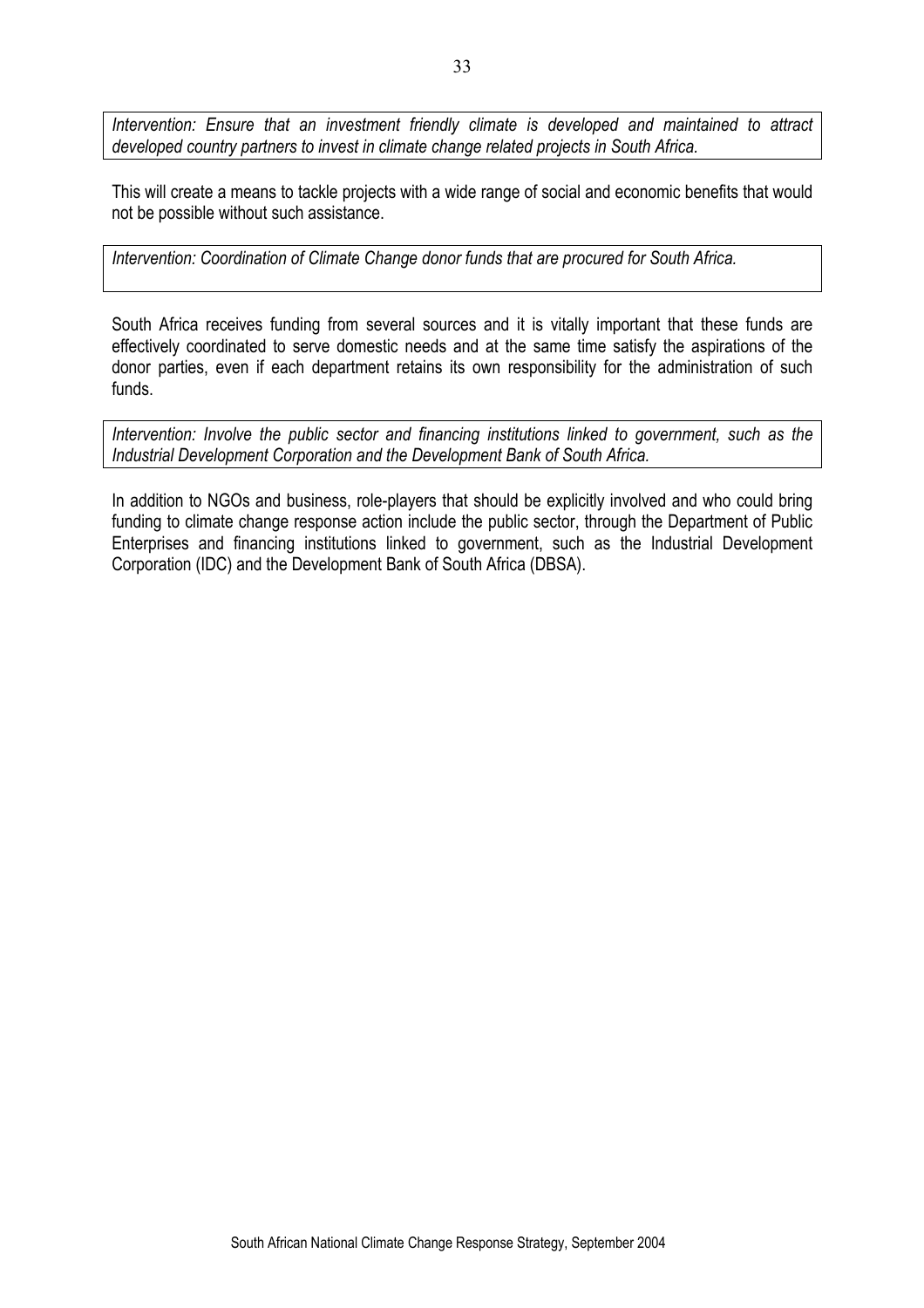#### **5. CONCLUSION**

It is noted that the strategy is firstly aimed at government and its associated institutions, including all public sector funding and implementing agencies. As a result, the material in each section is divided into those categories that are the primary means by which government can influence the development of climate change response in South Africa and maximise the derived benefits. These include the legal framework, the funding mechanisms, the creation of new infrastructure and institutional arrangements and the encouragement of research. In each of these fields, government has a number of instruments with which to achieve certain outcomes and this report outlines both the desired outcomes and the interventions by which such outcomes can be achieved.

However, it must be clearly understood that government alone cannot carry out the tasks identified in this document. Success will only be achieved through the total involvement of the private and nongovernmental sectors. The national climate change response strategy thus needs to be owned by them as much as by the government sector if it is to represent a truly national course of action. Rather than regarding this document as a rigid prescription for what has to be done, it should be modified to accommodate new ideas and directions as the need arises, and when such issues are identified by any of the stakeholders, not just government.

The overall implementation of the strategy will require substantial financial and other resources. As climate change is a cross cutting issue, various sources of funds can be tapped. In addition donor funding is available for various aspects of climate change work. South Africa needs to develop a framework to effectively access and manage these funds. While it is extremely important to understand the reality and constraints of the South African economy, no door must be closed to any action based on sound economic principles, which can bring tangible benefits to the country and its people. Both physical and economic vulnerability are relevant.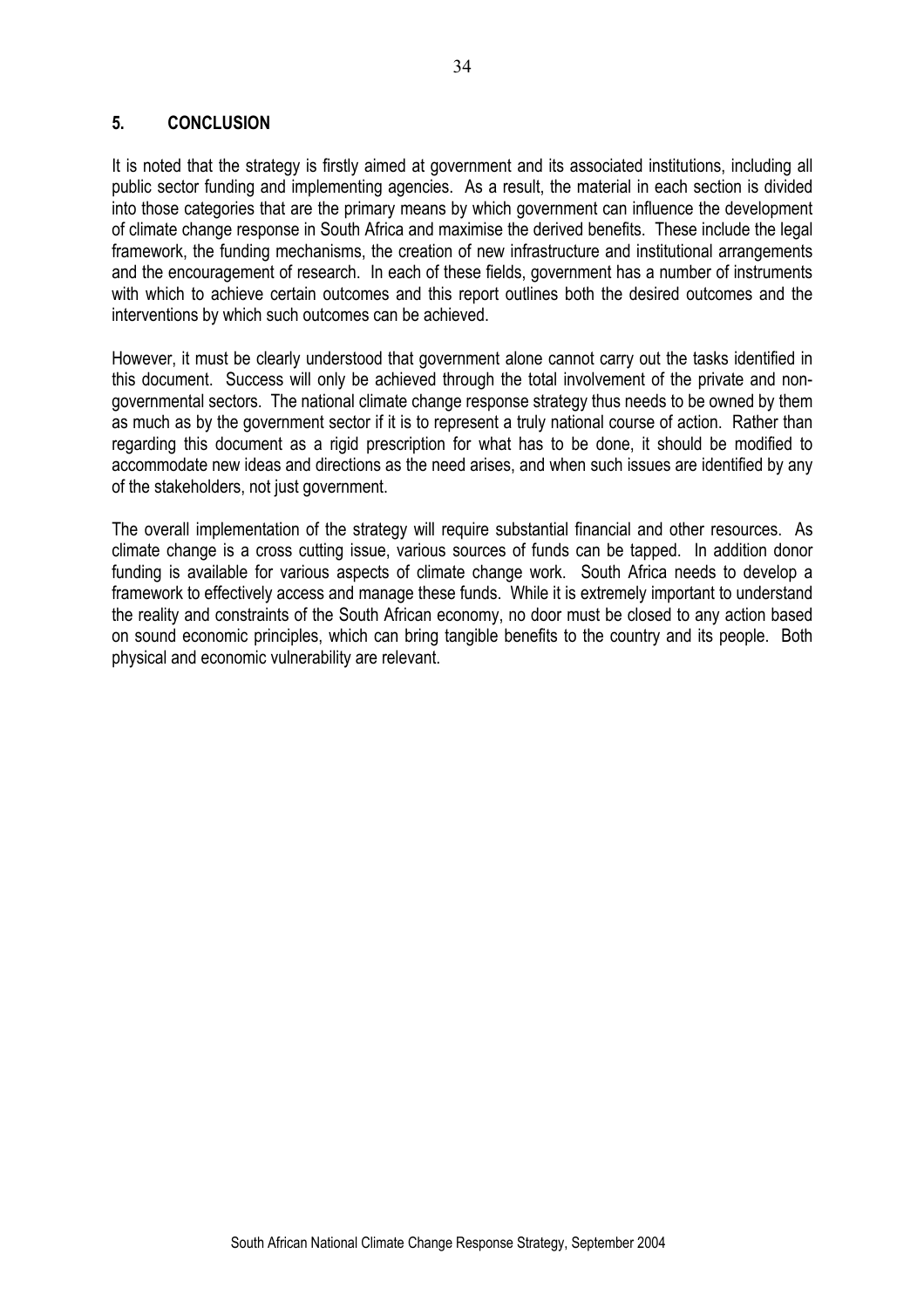# **6. KEY ACTIONS**

A number of key interventions have been proposed in this document that cut across the entire spectrum of possibilities for climate change response actions. Through the implementation of this national climate change response programme, South Africa will avail itself of the potential advantages that could stem from international action on climate change, whilst at the same time minimising its vulnerability to such events. The following key actions will be taken to achieve this end:

- a) Rapidly develop the DNA function within the Department of Minerals and Energy to facilitate the forwarding of CDM project proposals to the Executive Board for approval without undue delay.
- b) Perform a technology needs analysis for South Africa that builds on and integrates existing knowledge, through the Department of Science and Technology.
- c) Set up a contemporary database of climate change related research, development and demonstration projects for South Africa.
- d) Develop and maintain an investment friendly climate to attract developed country partners to invest in climate change related projects in South Africa, primarily through the Department of Trade and Industry.
- e) Access appropriate funds, as feasible, for implementation of the climate change programme, in particular for adaptation purposes.
- f) Effectively coordinate climate change donor funds that are procured for South Africa.
- g) Use the public sector and financing institutions linked to government, such as the Industrial Development Corporation and the Development Bank of South Africa to fund climate change projects.
- h) Accelerate the process of education, training and awareness of climate change and its impacts to speed up the implementation of response actions.
- i) Ensure the cooperation and buy-in of all stakeholders to climate change response through the NCCC and GCCC, to facilitate a coordinated national programme.
- j) Harness the efforts of all stakeholders to achieve the objectives of the Government's White Paper on Renewable Energy (2003) and the Energy Efficiency Strategy, promoting a sustainable development path through coordinated government policy.
- k) Implement a transport sector mitigation programme, in conjunction with the Government's energy efficiency strategy and the joint implementation strategy for the control of exhaust emissions from road-going vehicles, through the National Department of Transport.
- l) Implement sustainable industrial development through coordinated policies, strategies and incentives through the Department of Trade and Industry and the various industry sectors.
- m) Extend health protection and promotion measures to counter climate change related impacts through the Department of Health.
- n) Accelerate water resource management and contingency planning through the Department of Water Affairs and Forestry.
- o) Adapt agricultural, rangeland and forestry practices appropriately through the Departments of Agriculture and Water Affairs and Forestry.
- p) Develop protection plans for plant, animal and marine biodiversity.
- q) Develop and implement an appropriate coal-mining sector mitigation programme through the Department of Minerals and Energy and the mining industry.
- r) Optimise waste management practices to minimise the emissions of greenhouse gases and develop a government position, through all relevant departments and all spheres of government and industry, to implement a waste sector mitigation programme.
- s) Maintain an appropriate attendance at UNFCCC and related meetings.
- t) Use the ongoing law reform process to ensure that climate change issues are provided for in South African legislation.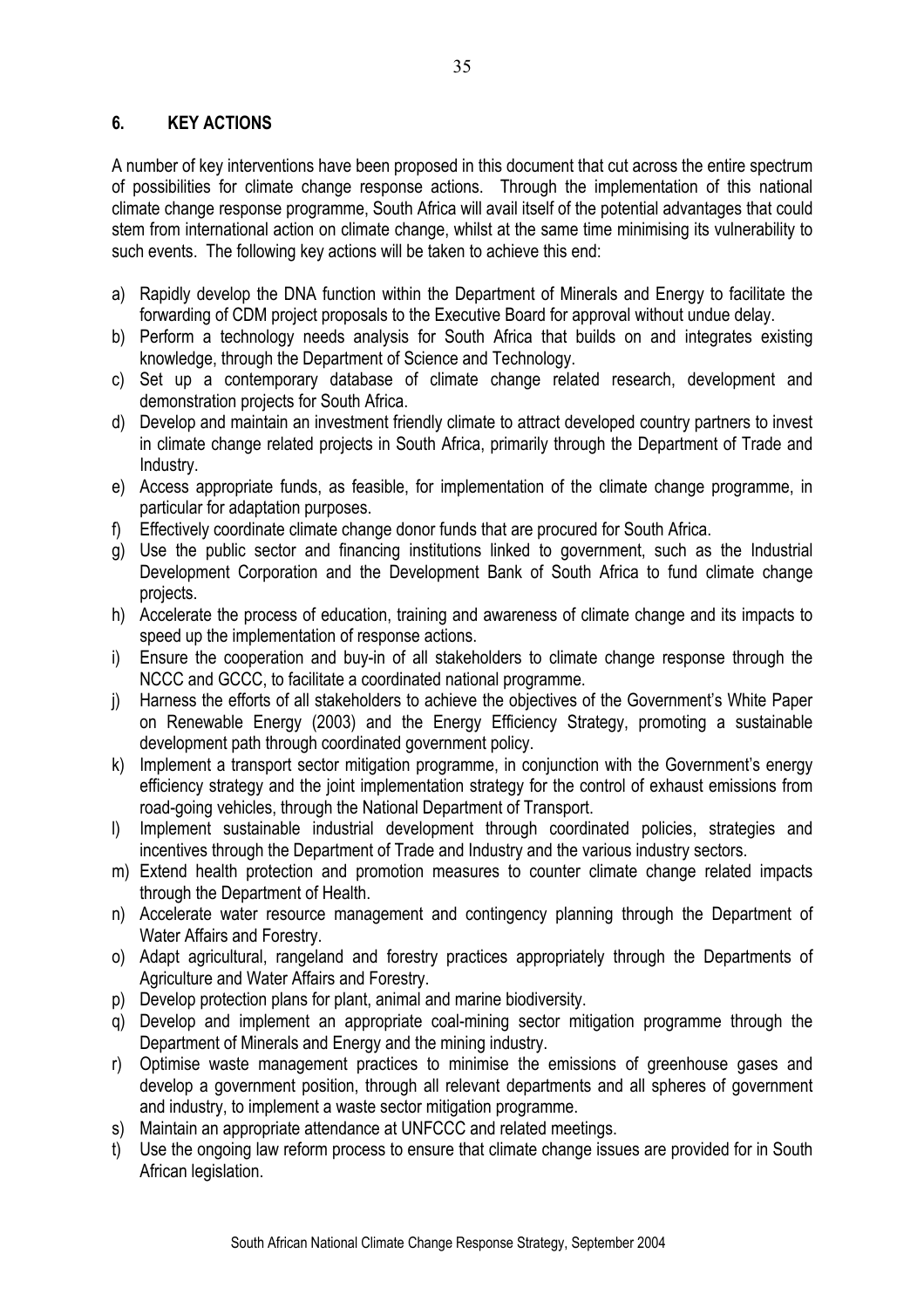- u) Introduce greenhouse gas emissions into air quality legislation and put in place a national ambient information handling system that incorporates greenhouse gas data alongside air pollution data.
- v) Set a time frame for action, with specific milestones and responsibilities, to formulate appropriate national policies and measures for climate change action and develop a practicable plan of implementation.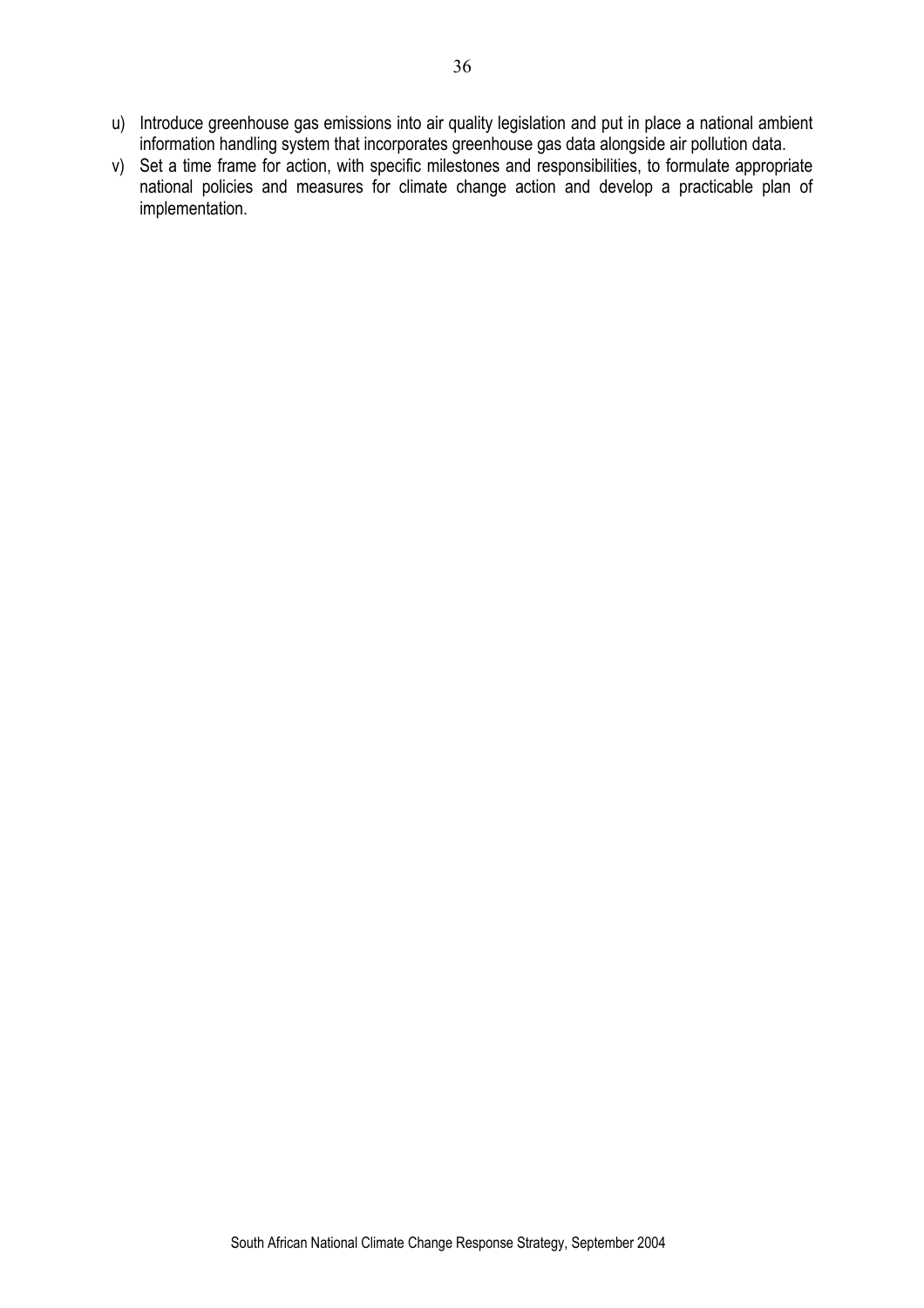# **COMMONLY USED ABBREVIATIONS**

| <b>AGBM</b>      | Ad-hoc Group on the Berlin Mandate                                          |
|------------------|-----------------------------------------------------------------------------|
| AIJ              | Activities to be Implemented Jointly                                        |
| <b>AMTS</b>      | Advanced Manufacturing and Technology Strategy                              |
| <b>AOGCM</b>     | Atmosphere Ocean General Circulation Model                                  |
| <b>ARC</b>       | <b>Agricultural Research Council</b>                                        |
| <b>BAPA</b>      | <b>Buenos Aires Plan of Action</b>                                          |
| <b>CDM</b>       | Clean Development Mechanism                                                 |
| <b>CER</b>       | <b>Certified Emission Reduction</b>                                         |
| CH <sub>4</sub>  | Methane                                                                     |
| CO <sub>2</sub>  | <b>Carbon Dioxide</b>                                                       |
| <b>CONNEPP</b>   | <b>Consultative National Environmental Policy Process</b>                   |
| CoP              | Conference of the Parties (to the UNFCCC)                                   |
| <b>CSIR</b>      | <b>Council for Scientific and Industrial Research</b>                       |
| <b>DEAT</b>      | Department of Environmental Affairs and Tourism                             |
|                  |                                                                             |
| <b>DME</b>       | Department of Minerals and Energy                                           |
| <b>DOE</b>       | Department of Education                                                     |
| <b>DOH</b>       | Department of Health                                                        |
| <b>DST</b>       | Department of Science and Technology                                        |
| DTI              | Department of Trade and Industry                                            |
| <b>DWAF</b>      | Department of Water Affairs and Forestry                                    |
| EIT              | Economy in Transition                                                       |
| <b>ENSO</b>      | El Niño Southern Oscillation (climate pattern)                              |
| EТ               | <b>Emissions Trading</b>                                                    |
| FDI              | Foreign Direct Investment                                                   |
| G77+China        | Group of 77 developing countries together with China                        |
| GCC              | Global Climate Change                                                       |
| GCCC             | Government Committee for Climate Change                                     |
| <b>GCM</b>       | <b>General Circulation Model</b>                                            |
| <b>GDP</b>       | <b>Gross Domestic Product</b>                                               |
| <b>GEAR</b>      | Growth, Employment and Redistribution (government macro-economic policy)    |
| <b>GHG</b>       | Greenhouse gas                                                              |
| GTZ              | Deutsche Gesellschaft für Technische Zuzammenarbeit (German Association for |
|                  | <b>Technical Cooperation)</b>                                               |
| <b>HCFC</b>      | Hyrochlorofluorocarbon                                                      |
| HFC              | Hydrolfluorocarbon                                                          |
| <b>ICCC</b>      | Interdepartmental Committee on Climate Change                               |
| IEP              | <b>Integrated Energy Planning</b>                                           |
| <b>IGBP</b>      | International Geosphere Biosphere Programme                                 |
| <b>IPCC</b>      | Intergovernmental Panel on Climate Change                                   |
| JI               | Joint Implementation                                                        |
| KP               | The Kyoto Protocol to the UNFCCC                                            |
| <b>LULUCF</b>    | Land-Use, Land-Use Change and Forestry                                      |
| <b>MINMEC</b>    | <b>Combined National/Provincial and Local Government Committee</b>          |
| <b>MINTECH</b>   | <b>Technical arm of MINMEC</b>                                              |
| MoP              | Meeting of the Parties (to the Kyoto Protocol)                              |
| N <sub>2</sub> O | Nitrous Oxide                                                               |
| <b>NACI</b>      | National Advisory Council on Innovation                                     |
| <b>NAPAC</b>     | National Air Pollution Advisory Committee                                   |
|                  |                                                                             |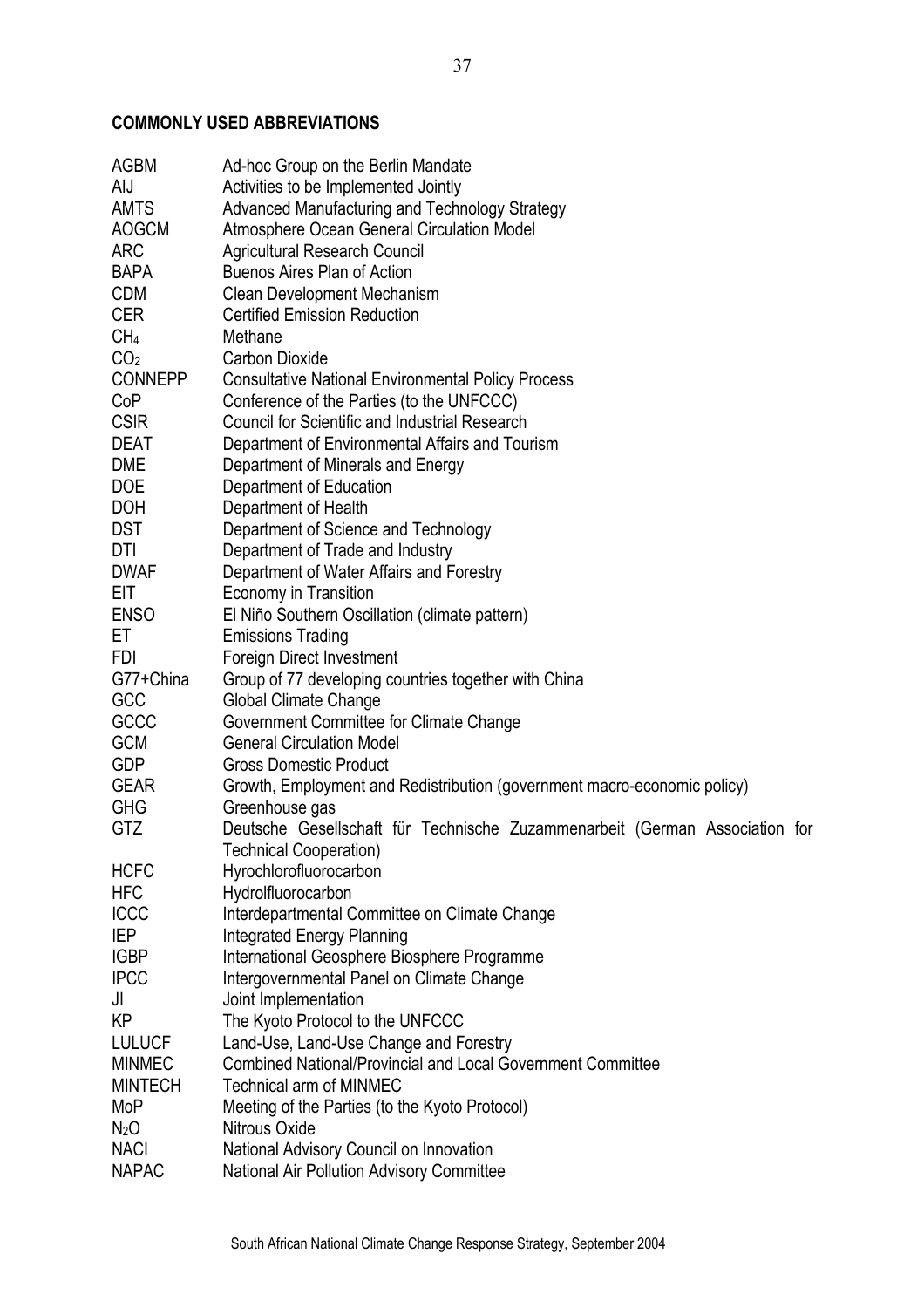| <b>NCCC</b>     | National Committee for Climate Change                        |
|-----------------|--------------------------------------------------------------|
| <b>NDOT</b>     | <b>National Department of Transport</b>                      |
| <b>NEMA</b>     | National Environmental Management Act                        |
| <b>NGO</b>      | Non-Governmental Organization                                |
| <b>NEPAD</b>    | New Partnership for Africa's Development                     |
| O <sub>2</sub>  | Oxygen                                                       |
| $O_3$           | Ozone                                                        |
| <b>OE</b>       | <b>Operational Entity</b>                                    |
| <b>PFC</b>      | Perfluorocarbon                                              |
| QELRO           | <b>Quantified Emission Limitation or Reduction Objective</b> |
| <b>RCM</b>      | <b>Regional Climate Model</b>                                |
| <b>SAA</b>      | South African Airways                                        |
| <b>SABS</b>     | South African Bureau of Standards                            |
| <b>SADC</b>     | Southern African Development Community                       |
| SANAP           | The South African National Antarctic Programme               |
| <b>SASAS</b>    | South African Society for Atmospheric Sciences               |
| <b>SESSA</b>    | Sustainable Energy Society of South Africa                   |
| <b>SDI</b>      | <b>Spatial Development Initiative</b>                        |
| SF <sub>6</sub> | Sulphurhexafluoride                                          |
| <b>SAWS</b>     | South African Weather Services                               |
| <b>TAR</b>      | Third Assessment Report (of the IPCC)                        |
| <b>THC</b>      | <b>Thermohaline Circulation</b>                              |
| <b>UNCBD</b>    | United Nations Convention on Biodiversity                    |
| <b>UNCCD</b>    | United Nations Convention to Combat Desertification          |
| <b>UNCED</b>    | United Nations Conference on Environment and Development     |
| <b>UNDP</b>     | United Nations Development Programme                         |
| <b>UNEP</b>     | United Nations Environment Programme                         |
| <b>UNFCCC</b>   | United Nations Framework Convention on Climate Change        |
| <b>USAID</b>    | United States Agency for International Development           |
| <b>UV</b>       | <b>Ultraviolet</b>                                           |
| <b>VCPOL</b>    | Vienna Convention for the Protection of the Ozone Layer      |
| <b>WAIS</b>     | <b>West Antarctic Ice Sheet</b>                              |
| <b>WHO</b>      | World Health Organization                                    |